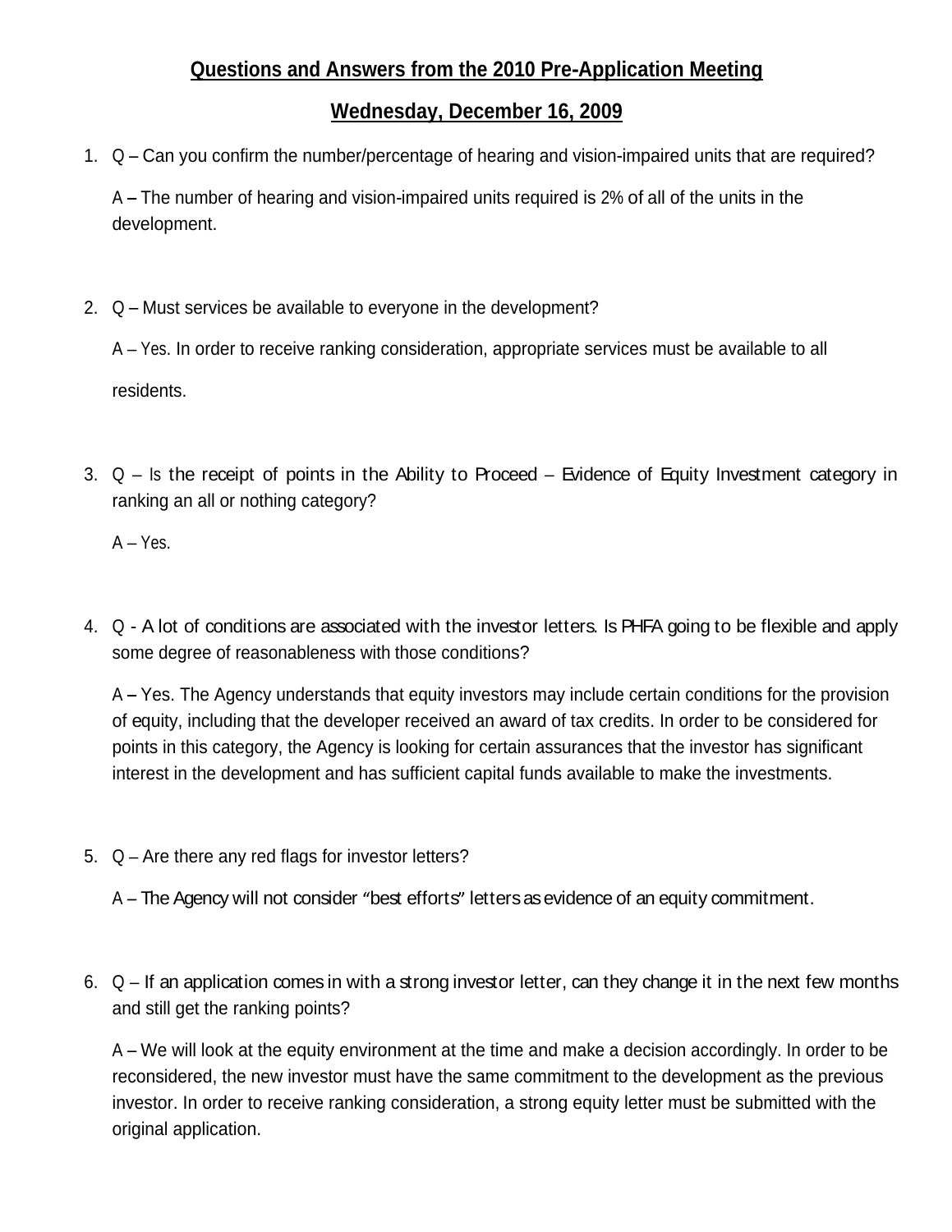7.  $Q -$  Will the Agency consider site control from an unrelated third party sufficient to receive site ownership ranking consideration?

 $A - No$ . The applicant must either own the site or provide evidence that a related entity owns the site. In some circumstances, if the property is owned by a municipal authority, site ownership points may be awarded if the municipality owns the site and has agreed to transfer it to the applicant. See the 2010 Qualified Allocation Plan (QAP) for additional information.

8. Q – How do you arrive at the base score for community and economic development?

A Two years ago, the Agency commissioned a statewide housing needs study and uses the information derived therein as a basis for awarding points. There exists separate criteria for general and elderly properties. Community and Economic Development points are awarded using this location based score (which has a maximum point award of 30). The Agency will also consider developments which demonstrate that they are part of a community effort for points in a second subcategory in this criterion, which also has a maximum point award of 30. The Agency will total both scores and will award no more than 30 points in this selection criterion. You may contact the Agency/your development or tax credit officer to receive this information

9.  $Q -$  Will the Agency permit an internal rental subsidy?

A – Yes, the Agency will allow increased developer's fee with the amount of increased equity used to fund an internal rental subsidy. Please see the QAP for additional information.

10.  $Q$  – Can an internal rental subsidy be for 40% units or just 20% units?

A Yes. They must be both rent and income restricted. In addition, only 20% of the total units in the development can be subsidized and the rent levels to be written down can be no higher than 50%. See example below:

Total units in the development 40 (20% of which is 8 units)

4 units written down to 20% - starting 50% rent of \$601, subsidy of \$361, to result in 20% rent of \$240 4 units written down to 40% - starting 50% rent of \$601, subsidy of \$120, to result in 40% rent of \$481

11.  $Q$  – Can all units be accessible?

 $A - Yes.$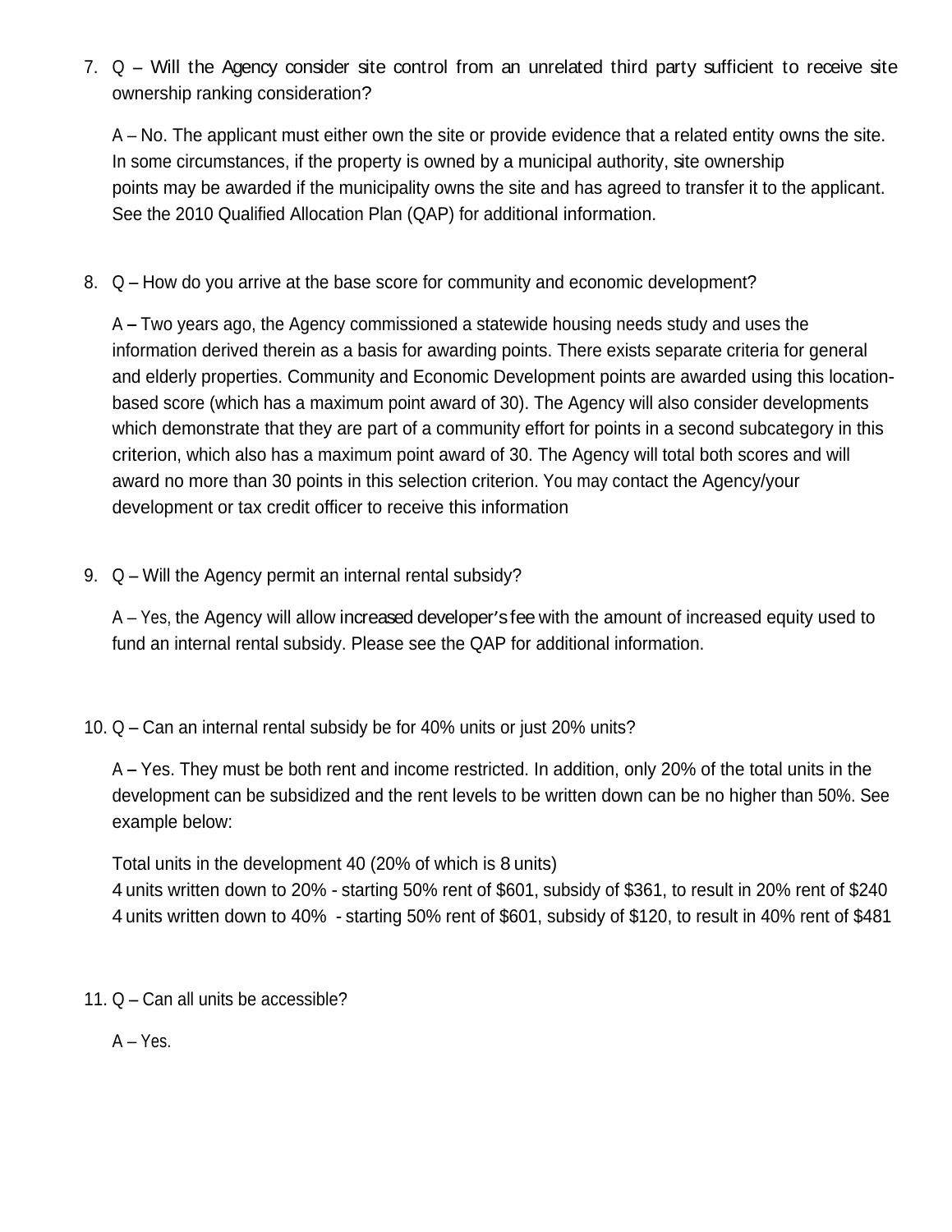12. Q – Will the Indenture of Restrictive Covenant reflect what is in the selection criteria?

A Yes.

13. Q – Can you attach an interest rate to PennHOMES funds?

 $A - No$ , it is 0%.

14.  $Q$  – Will you process applications with funding gaps?

A The Agency may process applications with funding gaps. It is suggested that the amount of the gap not exceed 50% of the developer's fee, however, due to limited funding opportunities throughout the Commonwealth, if the Agency additional ARRA or ARRA-like funds become available, we may be able to fund these gaps. At this time, however, such funds are not available. In the event that the Agency has funds available to fill a portion of the funding gap, the owner may be required to reinvest some of the developer's fee to partially bridge the funding gap so that the Agency may maximize the use of its funds throughout the Commonwealth.

15.  $Q$  – Will a percentage of the developer's fee be required to be invested?

16. Q – If the development comes in fully funded, is there a required percentage of reinvested developer's fee?

 $A - No.$ 

17.  $Q$  – Will the decisions be made in July 2010?

 $A - At$  this time, it is our intention to make award on or before July 8, 2010. However, the Agency reserves the right to alter this date in the event that there is a change in the equity market or additional federal and/or state funds become available to the Commonwealth.

 $A$  – In the event that additional funds become available, we will make this determination.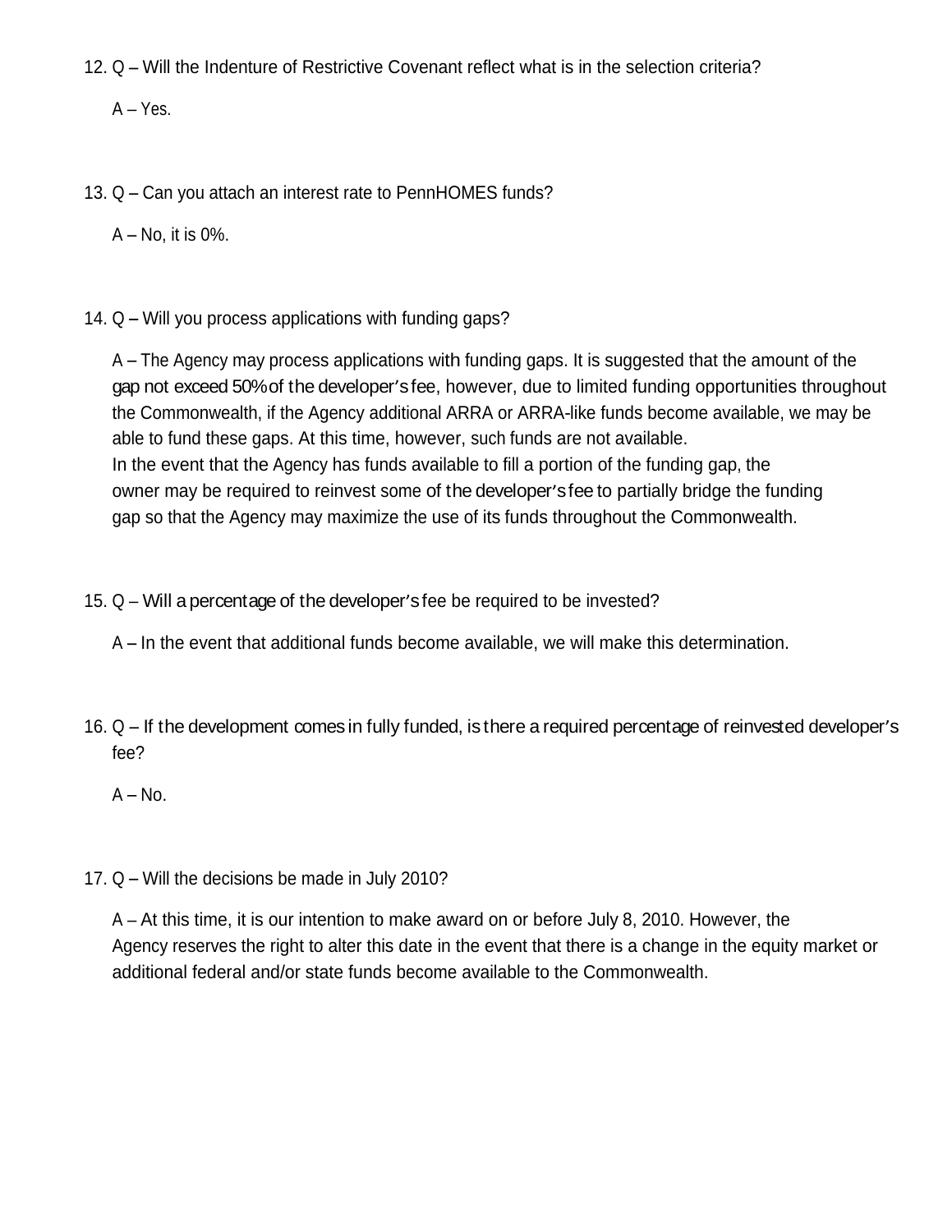18.  $Q - If a deal is whole, will the Agency substitute the ARRA funds when making the award?$ 

A Developments which do not need ARRA funds may be prioritized by the Agency. The Agency does not anticipate utilizing the stimulus type funds for developments which do not need them. However, in order to meet Commonwealth goals, the Agency reserves the right to make such determinations in the future. The contract of the contract of the contract of the contract of the contract of the contract of the contract of the contract of the contract of the contract of the contract of the contract of the contract of the co

19.  $Q -$  If a 130% boost is requested, can it be assumed that it will be granted and should developers underwrite the financing plan with a boost?

A - The QAP has specific criteria for receipt of a 130% boost of the maximum basis limits for both properties located in a Qualified Census Tract (QCT) or Difficult to Development Area (DDA) and those which are not. The state of the state of the state of the state of the state of the state of the state of the state of the state of the state of the state of the state of the state of the state of the state of the state of

- 20. Q Who, specifically, at PHFA should I contact to ask questions?
	- $A Any development or tax credit officer.$
- $21. Q Is tax$  exempt volume cap available?
	- A Yes. Contact Susan Belles for information (sbelles@phfa.org or 717.780.3887).
- 22.  $Q If a project has 61 units, how many accessible units are required?$

 $A$  – Five percent (5%), rounded up, of the units are required to be accessible. 5% of 61 is 3.05 units, which rounds to 4 units and, if doubling that amount for ranking consideration, eight units would be required. The contract of the contract of the contract of the contract of the contract of the contract of the contract of the contract of the contract of the contract of the contract of the contract of the contract of the

23.  $Q$  – In the event that Exchange or "exchange-like" funds are available, can they be used to fill gaps?

 $A - At$  this time, these funds are not available. If they become available, the Agency may use these funds to fill gaps or may use them for developments which are unable to secure an equity investor.

24. Q – Will DCED funds be counted as committed for ranking consideration?

 $A - Yes.$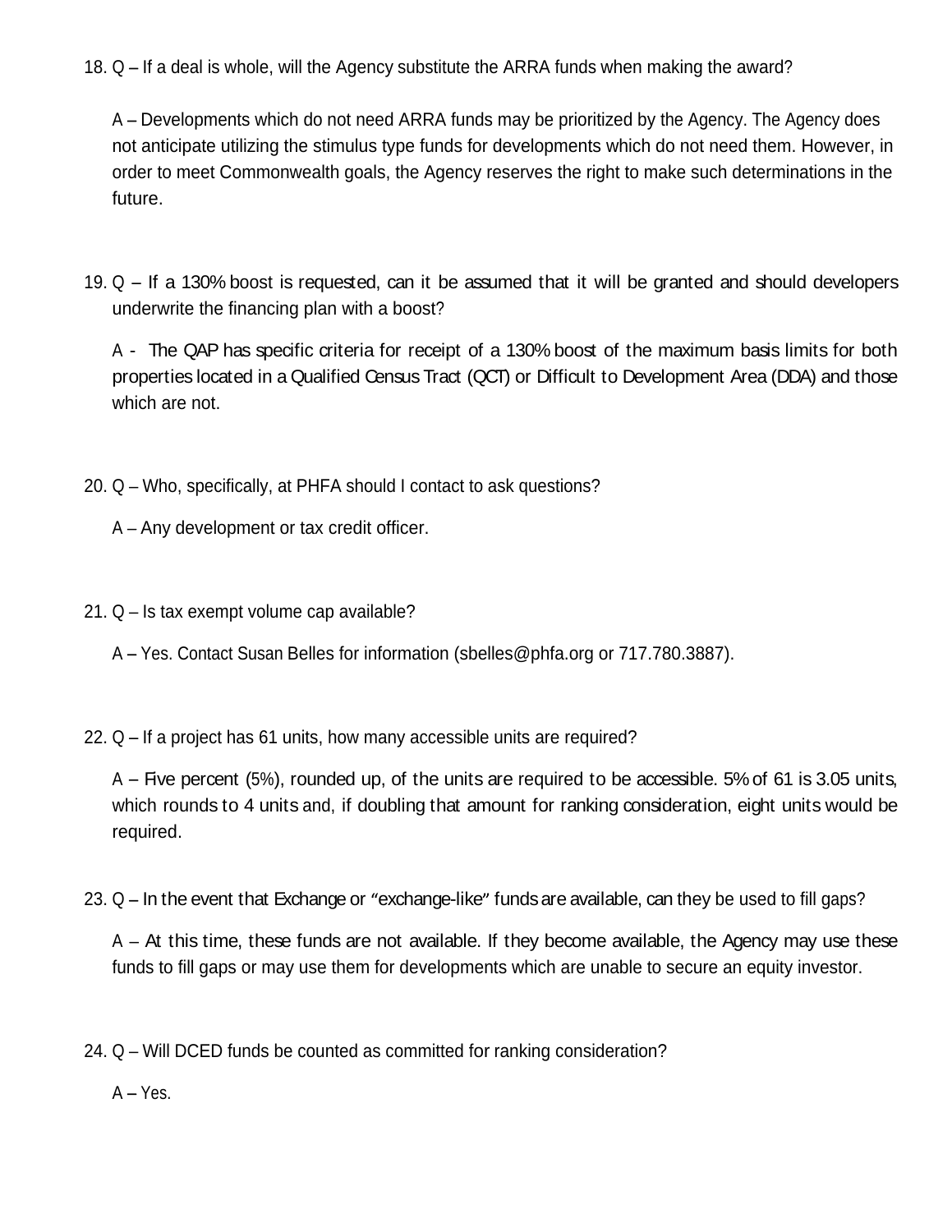- 25. Q What types of projects should include the \$500 per month construction servicing fee?
	- A All PHFA applications requesting PHFA loan funds should include this fee.
- 26.  $Q$  Do you have to own the property?
	- $A$  For ranking points, yes. To just submit the application, no.
- $27. Q$  Does PHFA have specific quidelines for the energy audit that is required for all preservation developments?

A - Yes, the guidelines are found in the Architect's Submission Guide for 2010 or in the Preservation Through Smart Rehab Program description which can be accessed on the Agency website [\(www.phfa.org/developers/preservation](http://www.phfa.org/developers/preservation)).<br>28. Q – What professional certification is required for a firm to perform the energy audit?

A The auditor must be accredited as a BPI Certified Multifamily Building Analyst. A list of auditors having this certification is available on the Agency's website under the Preservation Through Smart Rehab Program link.

- 29.  $Q$  The energy audit will not be available until after the February 26, 2010 deadline for submitting a PennHOMES/LIHTC application. Can the report be provided after the application deadline?
	- A Yes, but the report must be submitted no later than May 1, 2010.
- $30. Q Do$  the instructions for Tab 12 of the 2010 application require supportive service provider commitments for services that are unique to the needs of the persons occupying a 20%rent unit? Or, will a commitment of services under a more common plan submitted under Tab 11 also meet the requirements for Tab 12?

A - Information submitted under Tab 11 should be sufficient. A Certification from the Architect confirming the number of accessible units which will be required along with evidence that a rental subsidy mechanism will be in place.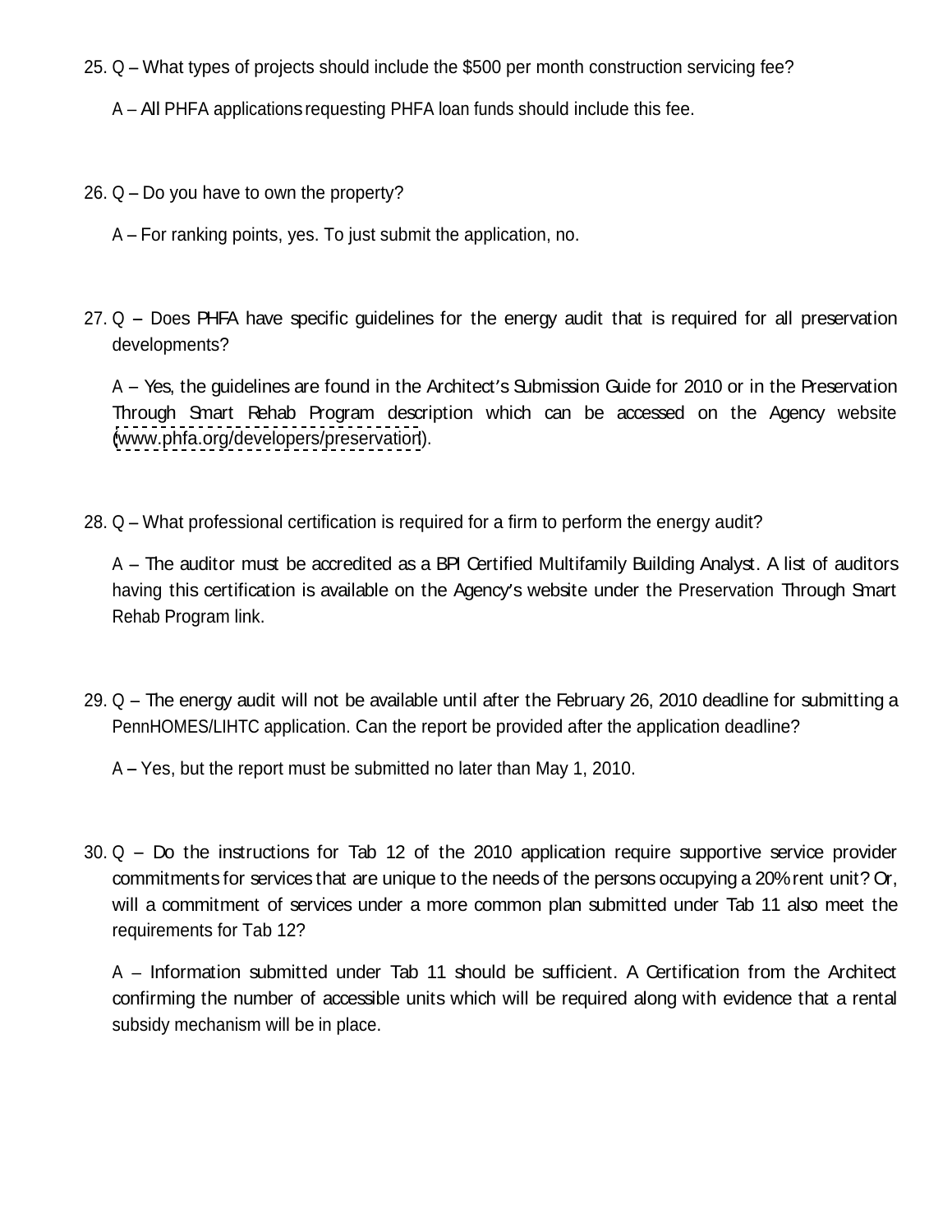DCED Question:

 $31. Q -$  Are the resolution requirements still there?

 $A - Yes.$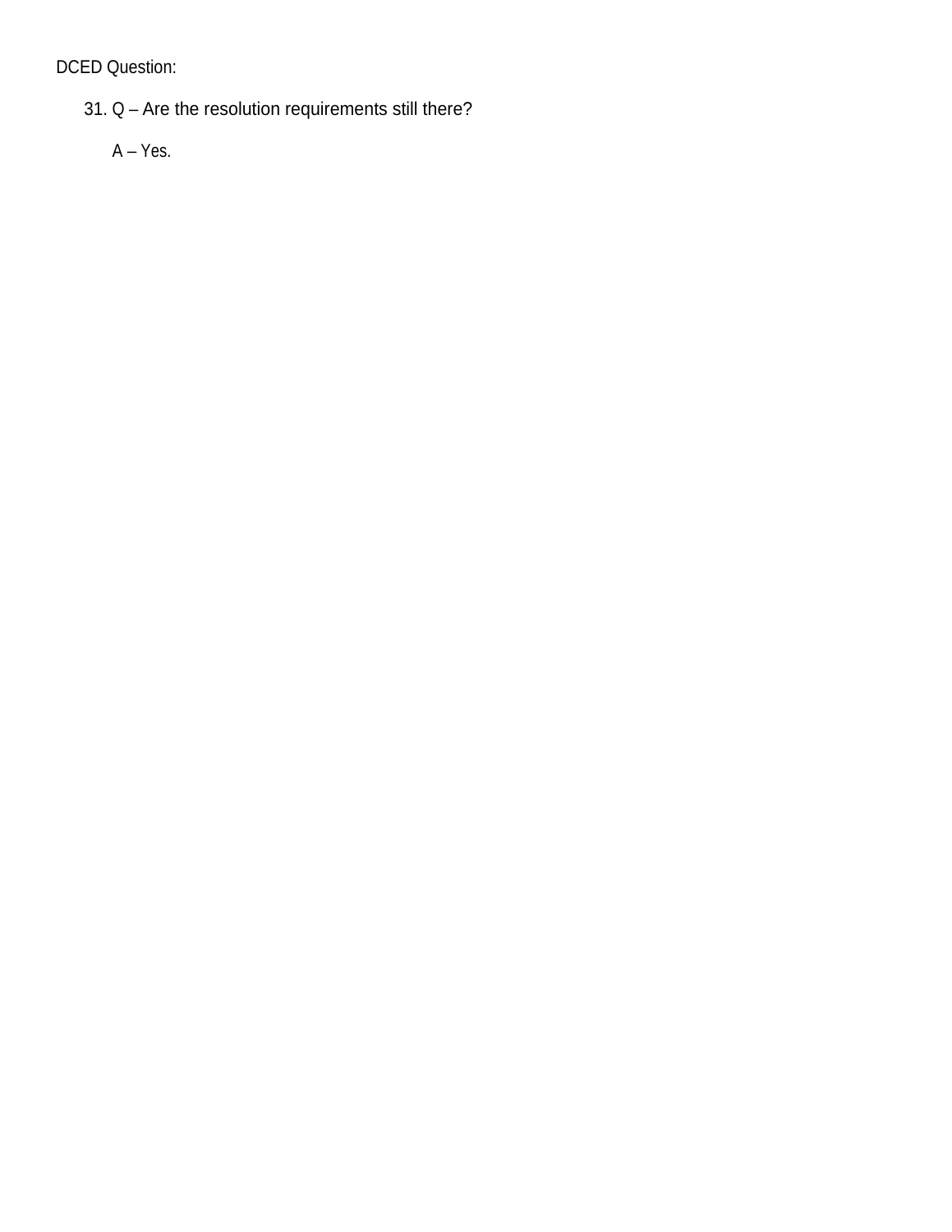# 2010 **Multifamily Housing** Application and Instructions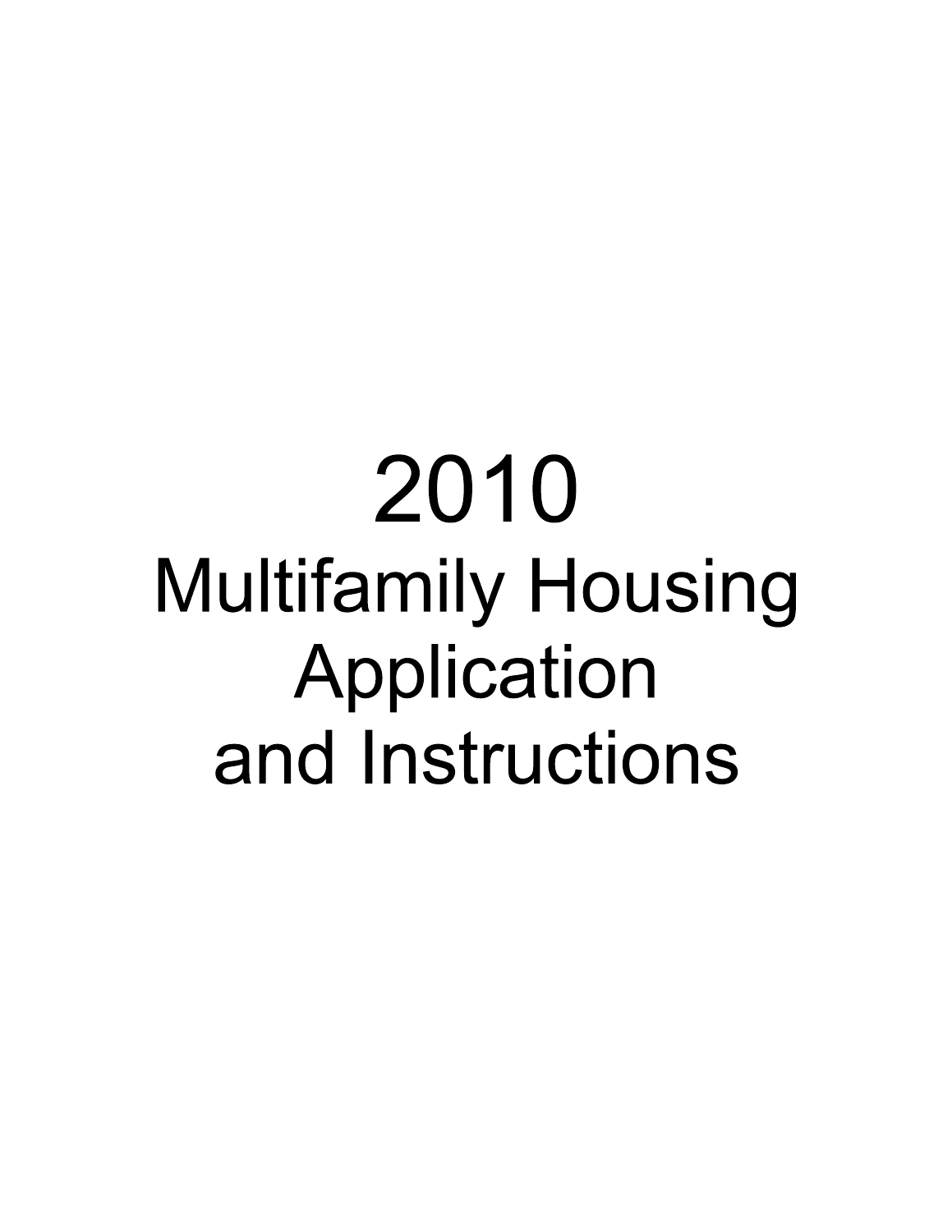# **MULTIFAMILY HOUSING APPLICATION INSTRUCTIONS**

The Multifamily Housing Application Instructions ("Instructions") follow the Application Checklist and explain each of the submission requirements. If applications do not meet all of the submission requirements, the Application review may be discontinued by the Agency.

Applicants requesting PennHOMES, Tax Credits or Volume Cap for Tax Exempt Financing must submit **two hard copies** and one electronic copy on a CD of the completed Application with the required Exhibits, along with an Application Fee to the Agency. All applications, (hard copy and CD copy) **must be tabbed numerically** using the Application Checklist. Applications not received in this manner will be returned. All hard copies of the Application must be submitted in three-ring binders.

**THE ELECTRONIC COPY AND HARD COPIES MUST BE IDENTICAL.** All electronic copies should be submitted on a CD with each tab asindividual files. The format for all electronic copies may be any version of Microsoft Word, Microsoft Excel or a .PDF file.<br>Pictures must be in a .jpg or .gif format and optimized to a size of less than 50 kb. Most digital cameras automatically save images at 640 x 480 pixels or greater resulting in a very large file size and image. Please reduce (CROP/OPTIMIZE) the image by at least 50% (320 x 240 pixels or less). We may accept up to 100 kb if the image has a great amount of detail.

**Note:** To avoid loss of detail, set the resolution to the highest setting when you crop the picture. Publisher or any digital camera image viewing software will NOT be accepted.

**Failure to submit the Application in the above format may result in your application being returned.**

**DO NOT PASSWORD PROTECT ANY OF THE FILES CONTAINED IN THE**

**ELECTRONIC COPY OF YOUR APPLICATION. Please note: Applicants requesting Additional Tax Credits must follow the submission requirements for Additional Tax Credits.**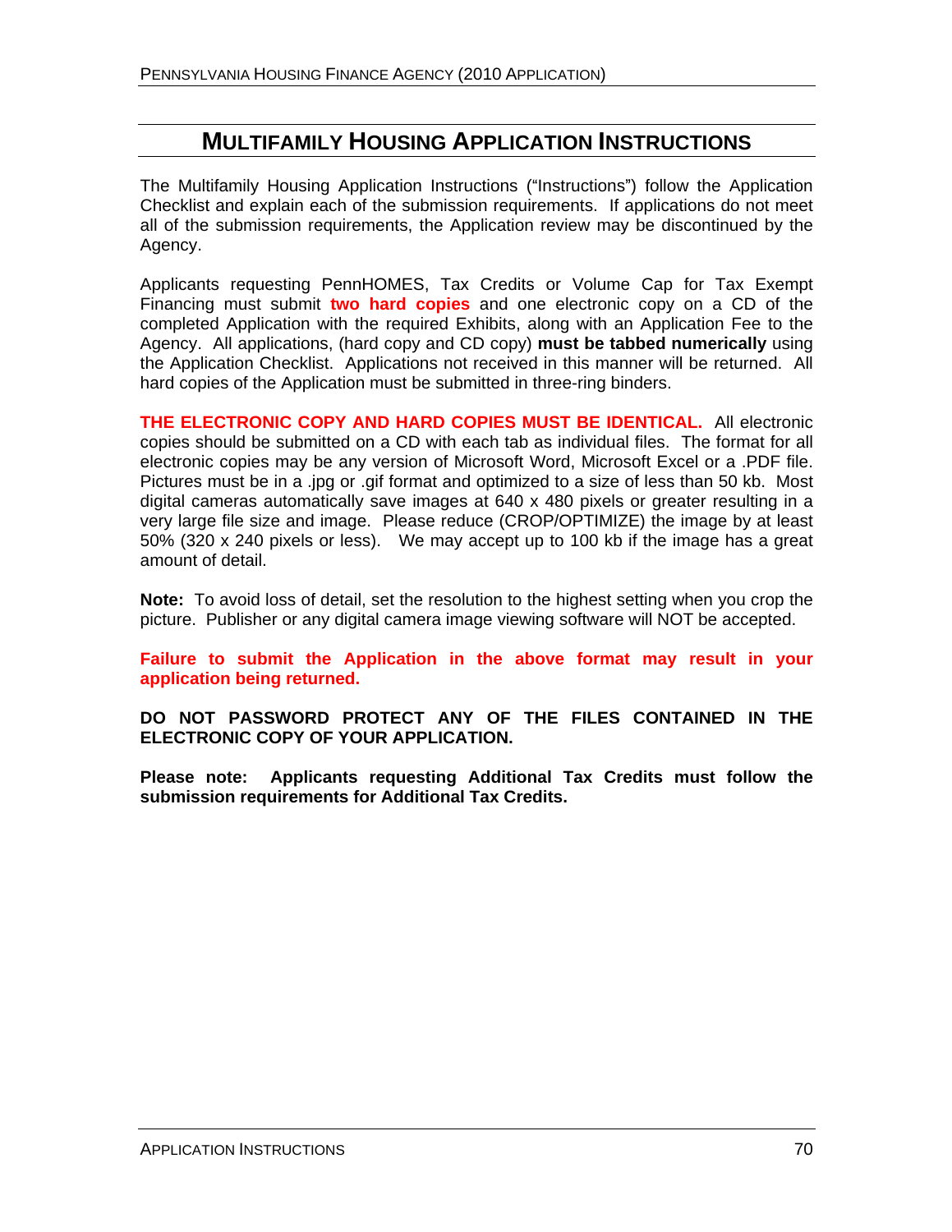#### **QUALIFIED CENSUS TRACTS AND DIFFICULT DEVELOPMENT AREAS**

#### **QUALIFIED CENSUS TRACTS**

#### MSA: **ALLENTOWN-BETHLEHEM - EASTON**

Lehigh County

Tract Nos: 4.00; 5.00; 7.00; 8.00; 9.00; 10.00; 11.00; 12.00; 13.00; 16.00; 18.00; 19.00.

Northampton County and the control of the control of the control of the control of the control of the control of the control of the control of the control of the control of the control of the control of the control of the Tract Nos: 105.00; 110.00; 112.00; 113.00; 144.00.

#### MSA: **ALTOONA**

**Blair County and Service County of the County of the County of the County of the County of the County of the County of the County of the County of the County of the County of the County of the County of the County of the** Tract Nos: 1007.00; 1008.00; 1016.00; 1019.00.

#### MSA: **ERIE**

**Erie County and Series and Series and Series and Series and Series and Series and Series and Series and Series** Tract Nos: 1.00; 3.00; 4.00; 6.00; 7.00; 8.00; 9.00; 12.00; 13.00; 14.00; 15.00; 17.00; 18.00; 19.00; 122.02.

#### MSA: **HARRISBURG - CARLISLE**

**Cumberland County and County and County and County and County and County and County and County and County and County and County and County and County and County and County and County and County and County and County and C** Tract Nos: 122.00; 123.00; 131.02; 132.00.

**Dauphin County and Service County of the County of the County of the County of the County of the County of the County of the County of the County of the County of the County of the County of the County of the County of th** Tract Nos: 201.00; 203.00; 206.00; 207.00; 212.00; 213.00; 214.00.

#### MSA: **JOHNSTOWN**

Cambria County Tract Nos: 1.00; 2.00; 3.00; 8.00; 10.00; 11.00; 13.00; 14.00.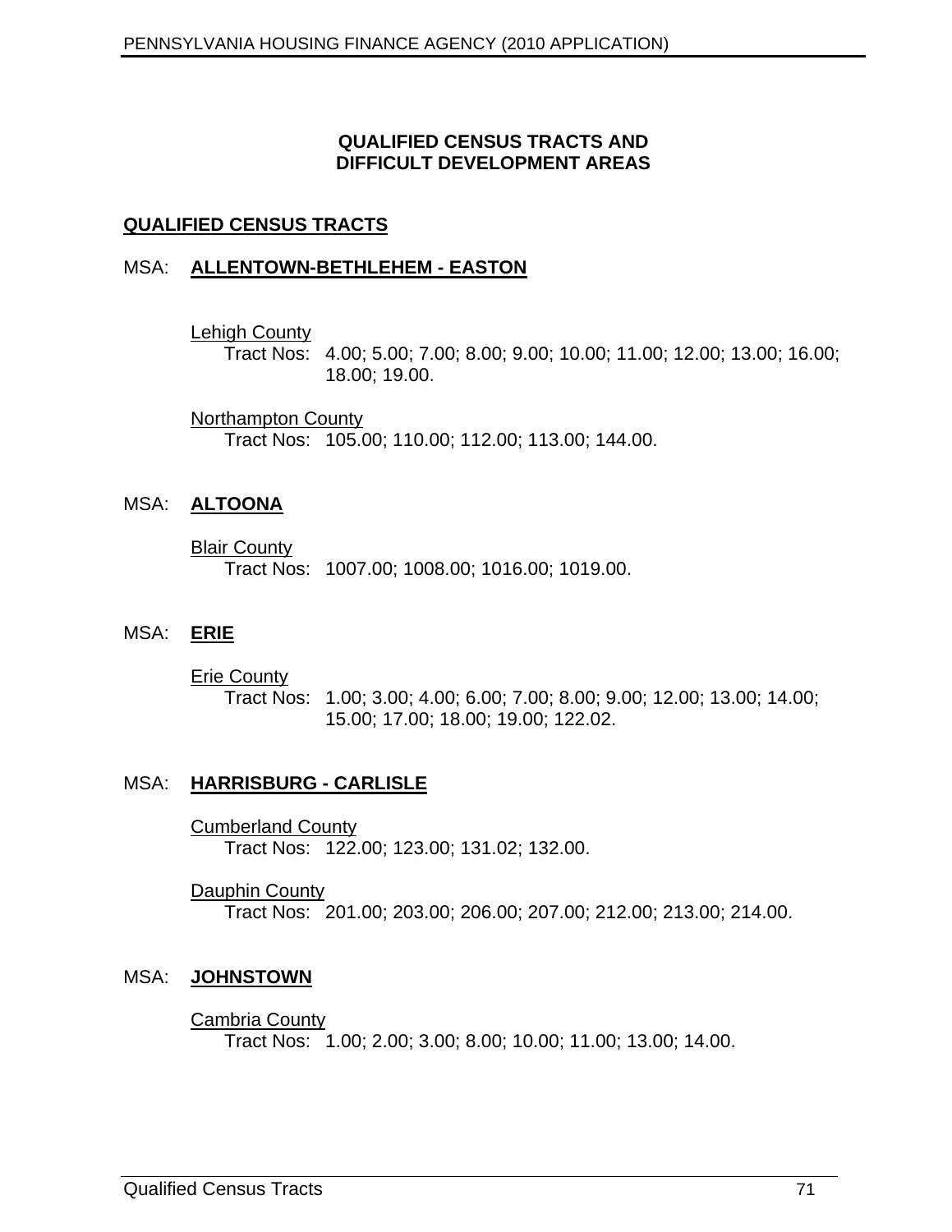#### MSA: **LANCASTER**

Lancaster County Tract Nos: 1.00; 4.00; 8.00; 9.00; 10.00; 14.00; 15.00; 16.00.

#### MSA: **LEBANON**

Lebanon County Tract No: 3.00

#### PMSA: **PHILADELPHIA**

**Chester County and Security Chester County of the Chester County of the Chester County of the Chester County of the Chester County of the Chester County of the Chester County of the Chester County of the Chester County of** 

Tract Nos: 3026.00; 3054.00; 3055.00; 3056.00; 3109.00.

#### **Delaware County and Service County and Service County and Service County of County and Service County of County Andrew County and Service County and Service County and Service County and Service County and Service County**

| Tract Nos: | 4001.00; | 4004.01; | 4024.00; | 4025.00: | 4029.00; | 4045.00; |
|------------|----------|----------|----------|----------|----------|----------|
|            | 4047.00  | 4048.00; | 4049.00; | 4050.00  | 4051.00; | 4052.00; |
|            | 4053.00  | 4054.00; | 4056.00; | 4057.00: | 4058.00; | 4063.00; |
|            | 4064.02; | 4066.00. |          |          |          |          |

#### **Montgomery County Activities and Services and Services and Services and Services and Services and Services and Services and Services and Services and Services and Services and Services and Services and Services and Servic**

Tract Nos: 2039.01; 2039.02; 2088.01; 2089.04; 2090.00.

Philadelphia County

Tract Nos: 2.00; 5.00; 9.00; 13.00; 14.00; 19.00; 20.00; 21.00; 22.00; 25.00; 27.00; 28.00; 29.00; 30.00; 31.00; 32.00; 33.00; 34.00; 35.00; 36.00; 37.01; 37.02; 39.01; 40.01; 41.01; 41.02; 44.00; 46.00; 56.00; 62.00; 63.00; 64.00; 65.00; 66.00; 67.00; 69.00; 70.00; 71.00; 72.00; 73.00; 74.00; 77.00; 80.00; 81.00; 82.00; 83.01; 83.02; 84.00; 85.00; 86.00; 87.00; 88.00; 89.00; 90.00; 91.00; 92.00; 93.00; 94.00; 95.00; 96.00; 101.00; 102.00; 103.00; 104.00; 105.00; 106.00; 107.00; 108.00; 109.00; 110.00; 111.00; 112.00; 114.00; 117.00; 119.00; 126.00; 127.00; 131.00; 132.00; 133.00; 137.00; 138.00; 139.00; 140.00; 141.00; 144.00; 145.00; 146.00; 147.00; 148.00; 149.00; 150.00; 151.00; 152.00; 153.00; 155.00; 156.00; 157.00; 159.00; 160.00; 161.00; 162.00; 163.00; 164.00; 165.00; 166.00; 167.00; 168.00; 169.01; 169.02; 170.00; 171.00; 172.00; 173.00; 174.00; 175.00; 176.01; 176.02; 177.00; 178.00; 179.00; 181.00; 182.00; 185.00; 186.00; 188.00; 189.00; 190.00; 192.00; 193.00; 194.00; 195.00; 196.00; 197.00; 198.00; 199.00; 200.00; 201.00; 202.00; 203.00; 204.00; 205.00; 206.00; 239.00; 240.00; 241.00; 242.00; 243.00; 244.00; 245.00; 246.00; 247.00; 249.00; 250.00; 252.00; 273.00; 275.00; 277.00; 278.00; 279.00; 280.00; 282.00; 283.00; 284.00; 286.00; 287.00; 288.00; 289.00; 291,00; 293.00; 294.00; 295.00; 297.00; 298.00; 299.00; 300.00; 303.00; 304.00; 321.00; 322.00; 327.00; 354.00.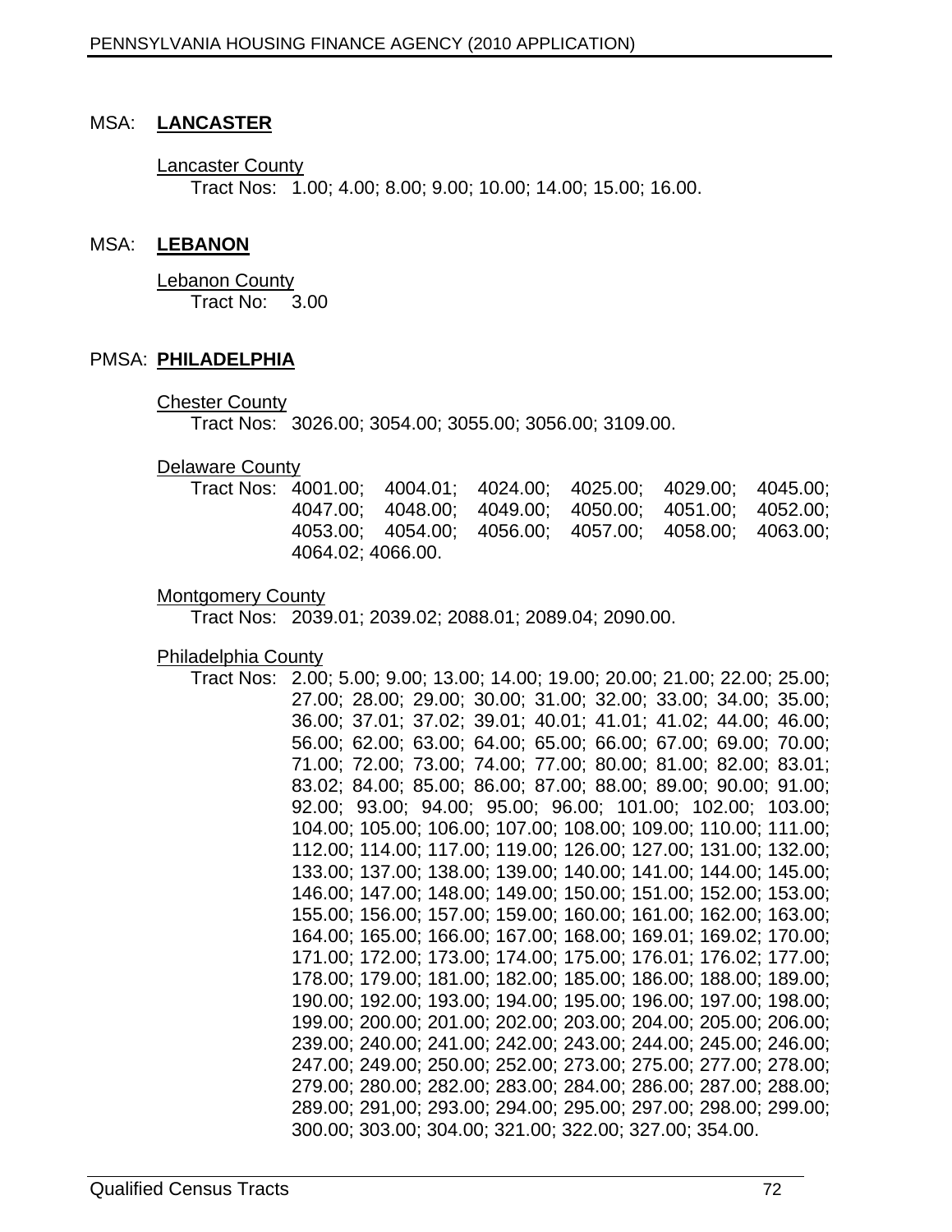### MSA: **PITTSBURGH**

#### Allegheny County

| 103.00;     |                                                          |                                                                                              |                                                                                     |                                                                                                                                                                                                 |                                                                                                                                                                                                                                                                                 |
|-------------|----------------------------------------------------------|----------------------------------------------------------------------------------------------|-------------------------------------------------------------------------------------|-------------------------------------------------------------------------------------------------------------------------------------------------------------------------------------------------|---------------------------------------------------------------------------------------------------------------------------------------------------------------------------------------------------------------------------------------------------------------------------------|
| 406.00;     |                                                          |                                                                                              |                                                                                     |                                                                                                                                                                                                 |                                                                                                                                                                                                                                                                                 |
| 603.00:     |                                                          |                                                                                              |                                                                                     |                                                                                                                                                                                                 |                                                                                                                                                                                                                                                                                 |
| $1114.00$ ; |                                                          |                                                                                              |                                                                                     | 1207.00;                                                                                                                                                                                        |                                                                                                                                                                                                                                                                                 |
|             |                                                          |                                                                                              |                                                                                     | 1306.00;                                                                                                                                                                                        |                                                                                                                                                                                                                                                                                 |
|             |                                                          |                                                                                              |                                                                                     | 1607.00;                                                                                                                                                                                        |                                                                                                                                                                                                                                                                                 |
|             |                                                          |                                                                                              |                                                                                     |                                                                                                                                                                                                 |                                                                                                                                                                                                                                                                                 |
|             |                                                          |                                                                                              |                                                                                     |                                                                                                                                                                                                 |                                                                                                                                                                                                                                                                                 |
|             |                                                          |                                                                                              |                                                                                     |                                                                                                                                                                                                 |                                                                                                                                                                                                                                                                                 |
|             |                                                          | 4869.00;                                                                                     |                                                                                     |                                                                                                                                                                                                 |                                                                                                                                                                                                                                                                                 |
|             |                                                          |                                                                                              |                                                                                     |                                                                                                                                                                                                 |                                                                                                                                                                                                                                                                                 |
|             |                                                          |                                                                                              |                                                                                     |                                                                                                                                                                                                 |                                                                                                                                                                                                                                                                                 |
|             |                                                          | 5612.00.                                                                                     |                                                                                     |                                                                                                                                                                                                 |                                                                                                                                                                                                                                                                                 |
|             | 1208.00;<br>1504.00;<br>1803.00;<br>2614.00;<br>4644.00: | 1115.00; 1201.00;<br>1301.00; 1302.00;<br>4838.00;<br>5100.00; 5128.00;<br>5606.00; 5610.00; | 1515.00; 1603.00;<br>1809.00; 1921.00;<br>4867.00;<br>5129.00; 5138.00;<br>5611.00; | 1203.00; 1204.00;<br>1303.00; 1304.00;<br>1604.00; 1606.00;<br>2019.00; 2108.00;<br>2206.00; 2304.00; 2503.00; 2507.00; 2509.00;<br>2615.00; 2620.00; 2805.00; 2808.00;<br>4929.00;<br>5140.00; | 201.00; 203.00; 305.00; 402.00; 404.00; 405.00;<br>409.00; 501.00; 507.00; 509.00; 510.00; 511.00;<br>605.00; 804.00; 902.00; 1016.00; 1017.00; 1113.00;<br>2204.00:<br>2609.00;<br>3101.00;<br>5050.00<br>5153.00;<br>5509.00; 5512.00; 5519.00; 5521.00; 5523.00;<br>5604.00; |

#### **Beaver County and Security and Security and Security and Security and Security and Security and Security and Security and Security and Security and Security and Security and Security and Security and Security and Security**

Tract Nos: 6012.00; 6015.00; 6028.00; 6045.00;.

#### **Butler County and Service County of the County of the County of the County of the County of the County of the County of the County of the County of the County of the County of the County of the County of the County of the**

Tract Nos: 9023.00; 9024.00; 9104.00; 9105.00.

#### **Fayette County Example 2008 County Example 2008 County County County County County County County**

Tract Nos: 2607.00; 2608.00; 2612.00; 2618.00; 2619.00; 2621.00; 2623.00; 2630.00.

#### Washington County

Tract Nos: 7041.00; 7544.00; 7546.00; 7832.00; 7922.00.

#### Westmoreland County

Tract Nos: 8001.00; 8007.00; 8028.00; 8054.00.

#### MSA: **READING**

#### **Berks County and Service County of the Service County of the Service County of the Service County of the Service County of the Service County of the Service County of the Service County of the Service County of the Servic**

Tract Nos: 1.00; 2.00; 3.00; 10.00; 11.00; 12.00; 13.00; 14.00; 17.00; 19.00; 21.00; 22.00; 23.00; 25.00; 26.00; 140.00.

#### MSA: **SCRANTON-WILKES BARRE**

Lackawanna County Tract Nos: 1002.00; 1003.00.

#### **Luzerne County and Service County and Service County and Service County of the County of the County of the County of the County of the County of the County of the County of the County of the County of the County of the Co**

Tract Nos: 2001.00; 2005.00; 2008.00; 2009.00; 2010.00; 2132.00; 2142.00; 2174.00.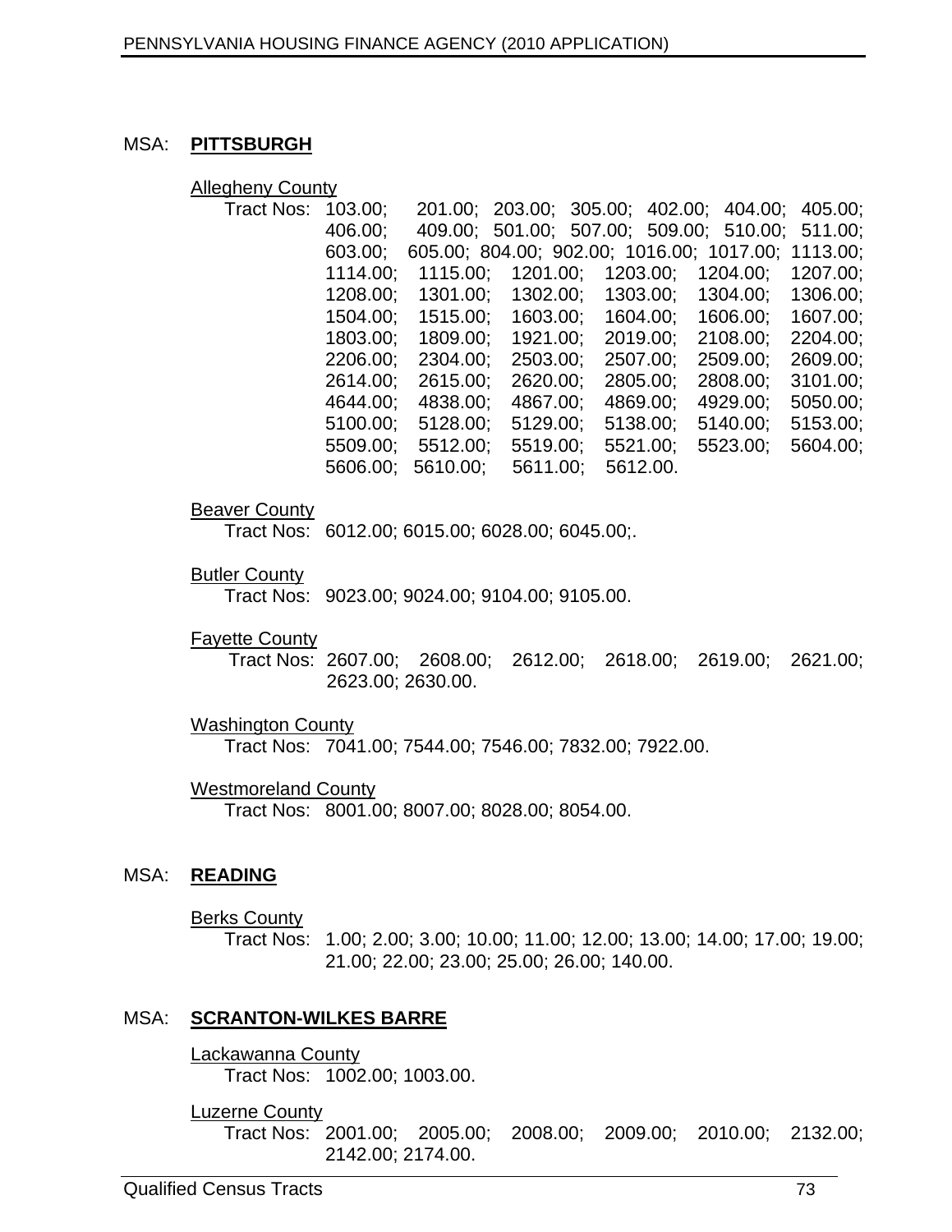#### MSA: **STATE COLLEGE**

**Centre County and Service County of the County of the County of the County of the County of the County of the County of the County of the County of the County of the County of the County of the County of the County of the** Tract Nos: 120.00; 121.00; 122.00; 125.00; 126.00.

#### MSA **WILLIAMSPORT**

Lycoming County Tract Nos: 4.00; 8.00.

#### MSA: **YORK - HANOVER**

York County

Tract Nos: 1.00; 2.00; 5.00; 7.00; 9.00; 10.00; 11.00; 12.00; 15.00; 16.00.

#### MSA: **MERCER** (Youngstown-Warren-Boardman, OH-PA)

#### **Mercer County and Service County of the County of the County of the County of the County of the County of the County of the County of the County of the County of the County of the County of the County of the County of the**

Tract Nos: 301.00; 302.00; 306.00; 307.00; 308.00.

#### **COUNTIES NOT IN METROPOLITAN AREA**

Adams County Tract No: 315.01

**Clarion County and County and County and County and County and County and County and County and County and County and County and County and County and County and County and County and County and County and County and Coun** Tract No: 9906.00

**Clinton County and County and County and County and County and County and County and County and County and County and County and County and County and County and County and County and County and County and County and Coun** Tract No: 9706.00; 9707.00.

Columbia County Tract No. 511.00; 512.00.

**Crawford County and County Crawford County** and Created and Created and Created and Created and Created and Created and Created and Created and Created and Created and Created and Created and Created and Created and Creat Tract No: 1116.00

Franklin County Tract No: 110.00

Huntingdon County Tract No: 9509.00

#### Indiana County

Tract Nos: 9602.00; 9610.00; 9611.01; 9611.02.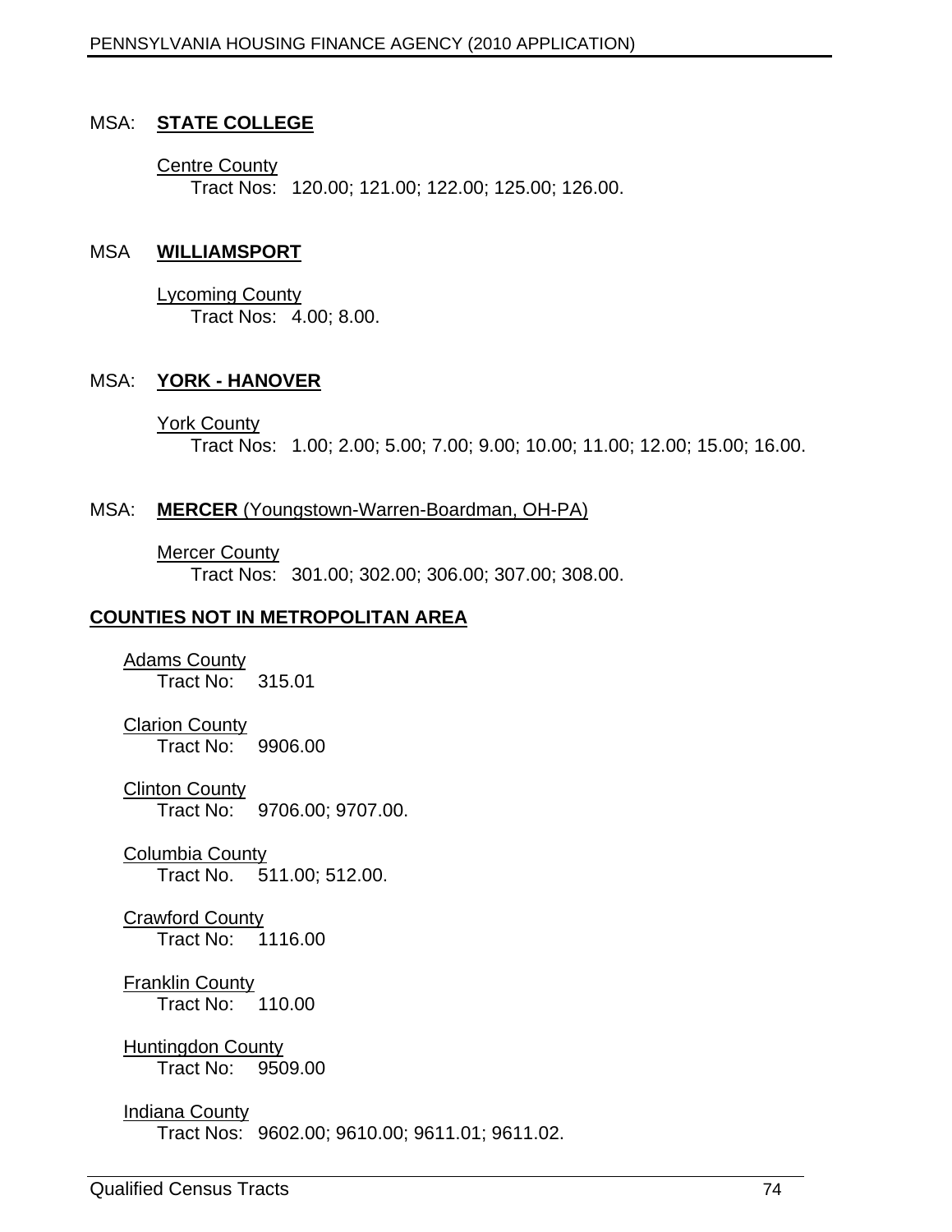Jefferson County Tract No: 9507.00

Lawrence County and the state of the state of the state of the state of the state of the state of the state of the state of the state of the state of the state of the state of the state of the state of the state of the sta Tract Nos: 3.00; 4.00; 6.00; 9.00.

McKean County Tract No: 4202.00

Mifflin County Tract No: 9608.00

Northumberland County Tract Nos: 9616.00; 9617.00

Schuylkill County **Schuylkill** County **Schuylkill** County **Schuylkill** Tract No: 6.00

Somerset County and the state of the state of the state of the state of the state of the state of the state of the state of the state of the state of the state of the state of the state of the state of the state of the sta Tract No: 211.00

Venango County Tract No: 2003.00

# **DIFFICULT DEVELOPMENT AREAS**

## **NON METROPOLITAN AREAS**

Monroe Wayne

Published October 6, 2009; Effective for credits allocated after December 31, 2009.

Subject to change upon issuance or update from HUD.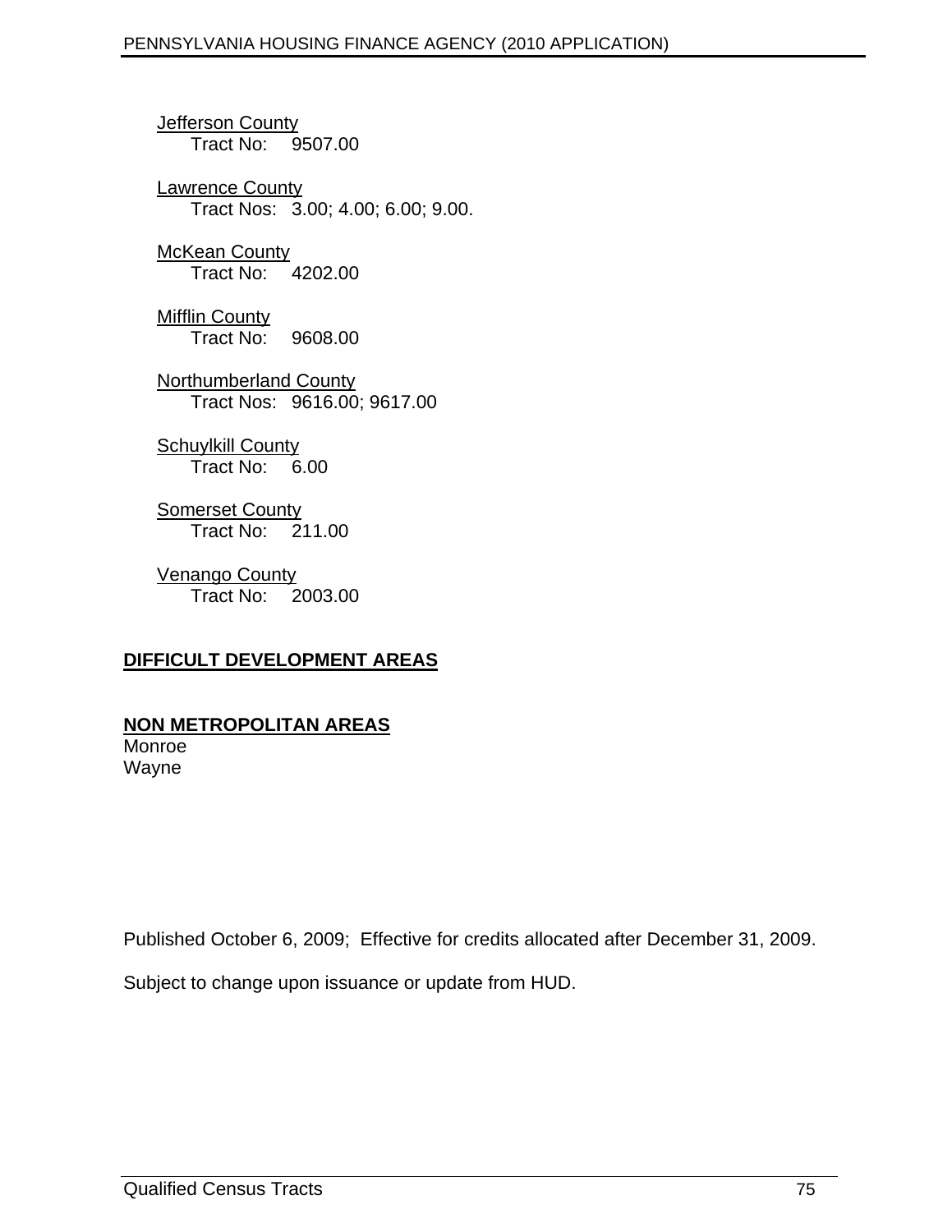# **2010 FEDERAL HOME PROGRAM PARTICIPATING & NONPARTICIPATING JURISDICTIONS**

## **PARTICIPATING JURISDICTIONS**

Bucks County Consortium: Bucks County and Altoona City<br>Bensalem Twp. (Except Bristol Twp.) Johnstown City Bensalem Twp. (Except Bristol Twp.) Chester City **Charles Community Controllers** State College Borough **Chester City** Charles College Borough **Charles College Borough Chester County Charles County Control Control Control City City Control Control City** Delaware County (Except Haverford Twp. & Upper Darby Twp.) Montgomery County (Except Abington Twp., Conshohocken Borough, Limerick Twp., Lower Merion Twp, Norristown Borough)<br>Philadelphia City Philadelphia City

Luzerne County (Except Hanover Twp., Hazleton, Beaver County (Except Nanticoke & Pittston Cities)

### **Region 1 Region 4**

Altoona City Johnstown City State College Borough and the state of the state of the state of the state of the state of the state of the state of the state of the state of the state of the state of the state of the state of the state of the state of t Williamsport City

#### **Region 2 Region 5**

Allentown City Allegheny County Consortium: Allegheny County, Berks County McKeesport City & Penn Hills (Except Bradford Bethlehem City Nanticoke & Pittston Cities) Reading City Pittsburgh City **Scranton City Community Community Community Community Community Community Community Community Community Community** Wilkes-Barre City Westmoreland County Consortium: Westmoreland Woods) Beaver County (Except Ellwood City Borough & Franklin Township) Pittsburgh City Washington County County, Jeannette, Monessen, Arnold, New Kensington Cities and Scottdale Borough

#### **Region 3 Region 6**

Erie City

Cumberland County - (Except Carlisle Borough) Dauphin County Harrisburg City Lancaster City Lancaster County York City York County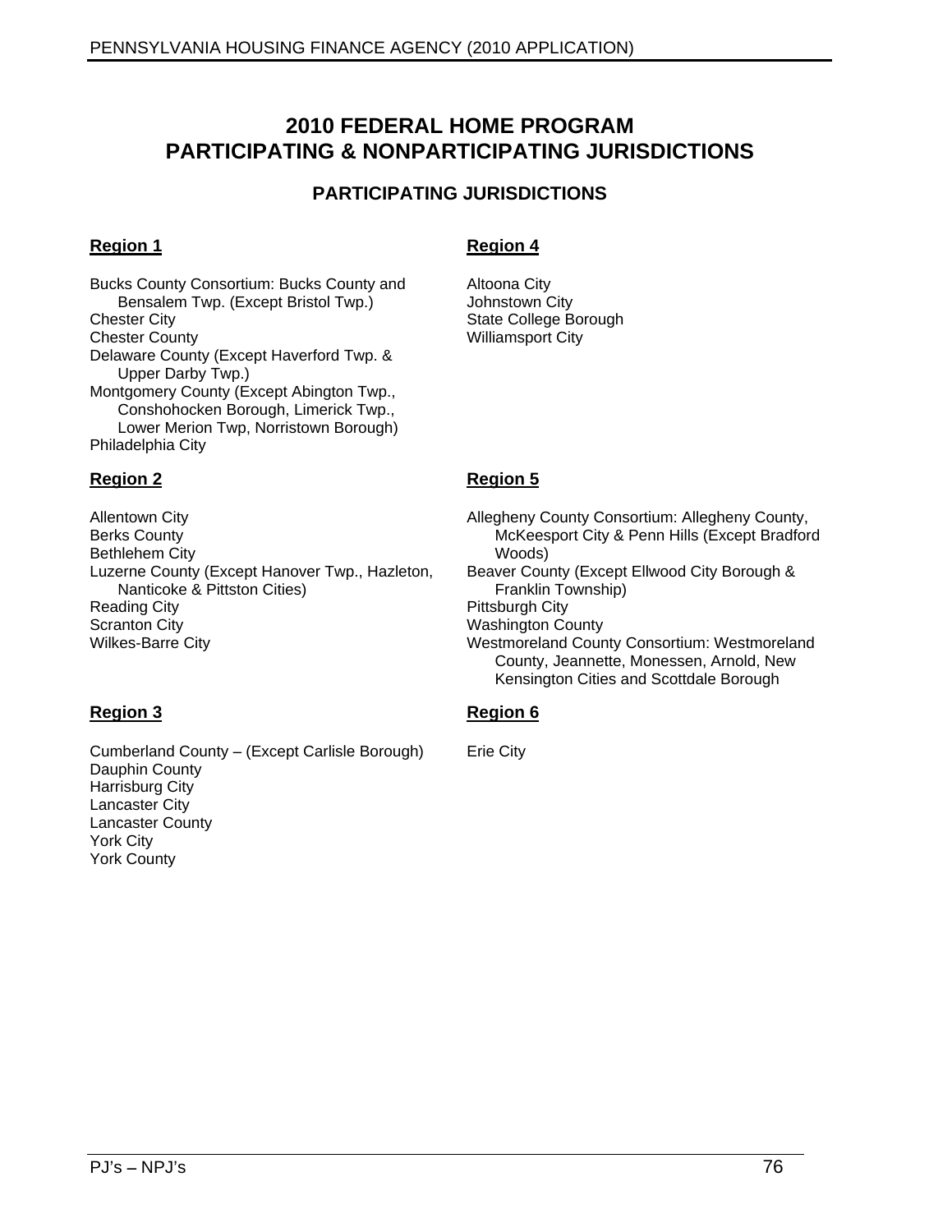#### **NONPARTICIPATING JURISDICTIONS**

Bristol Township (Bucks County) Conshohocken Borough (Montgomery County) County **County** County **County County County County County County** Haverford Township (Delaware County) Limerick Township (Montgomery County) Lower Merion Township (Montgomery County) Norristown Borough (Montgomery County) Upper Darby Twp. (Delaware County)

#### **Region 2 Region 5**

Bradford County Carbon County Bradford Woods Borough (Allegheny County) Hanover Township (Luzerne County) Hazleton City(Luzerne County) Ellwood City Borough (Beaver County) Lackawanna County (Except Scranton City) Fayette County<br>
Lehigh County (Except Allentown City) Greene County Lehigh County (Except Allentown City) Monroe County Nanticoke City (Luzerne County)<br>Northampton County (Except Bethlehem City) Northampton County (Except Bethlehem City) Pike County Pittston City (Luzerne County**)** Schuylkill County Sullivan County Susquehanna County Tioga County Wayne County Wyoming County

# **Region 1 Region 4 (continued**)

Abington Township (Montgomery County) Lycoming County (Except Williamsport City) Mifflin County Montour County Northumberland County and the control of the control of the control of the control of the control of the control of the control of the control of the control of the control of the control of the control of the control of t Somerset County and the state of the state of the state of the state of the state of the state of the state of the state of the state of the state of the state of the state of the state of the state of the state of the sta Snyder County Union County

Armstrong County Butler County and the state of the state of the state of the state of the state of the state of the state of the state of the state of the state of the state of the state of the state of the state of the state of the state Fayette County Greene County and the county of the country of the country of the country of the country of the country of the country of the country of the country of the country of the country of the country of the country of the countr Indiana County

Bedford County Blair County (Except Altoona City) McKean County<br>Cambria County (Except Johnstown City) Mercer County Cambria County (Except Johnstown City) Mercer County<br>Centre County (Except State College Borough) Potter County Centre County (Except State College Borough) Potter County<br>Clinton County Culture Clinton County Columbia County Fulton County Huntingdon County Juniata County

## **Region 3 Region 6**

Adams County Cameron County Carlisle Borough Franklin County Lebanon County Perry County **Region 4 Region 4 Region 4 Region 4 Region 4 Region 4 Region 4 Region 4 Region 4 Region 4 Region 4 Region 4 Region 4 Region 4 Region 4 Region 4 Region 4 Region 4 Region 4 Region 4 R** Cameron County **Cameron** County Clarion County Clearfield County Crawford County Elk County Erie County (Except Erie City) Forest County Jefferson County Lawrence County and the state of the state of the state of the state of the state of the state of the state of McKean County Mercer County Potter County and the county of the country of the country of the country of the country of the country of the country of the country of the country of the country of the country of the country of the country of the countr Venango County Warren County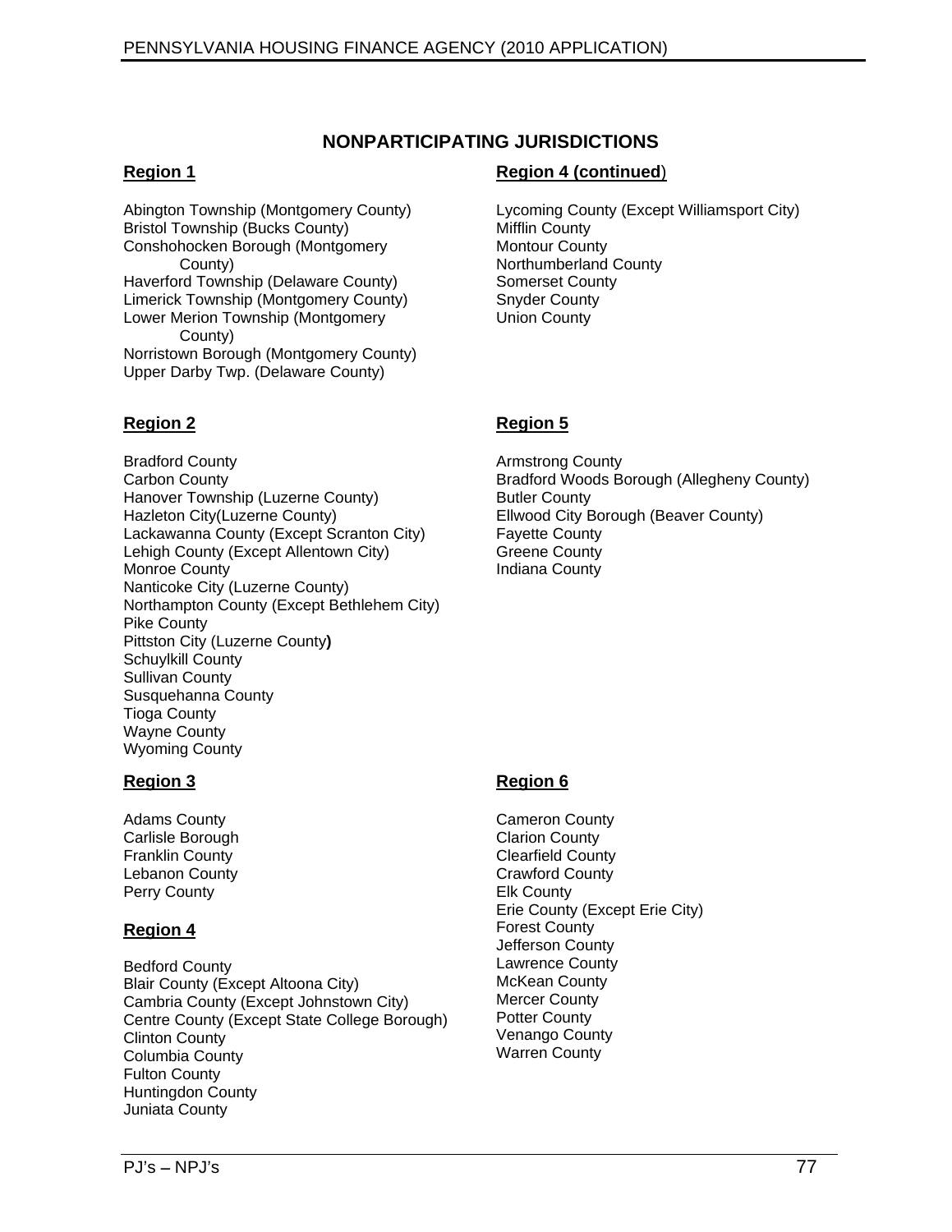Effective: July 1, 2007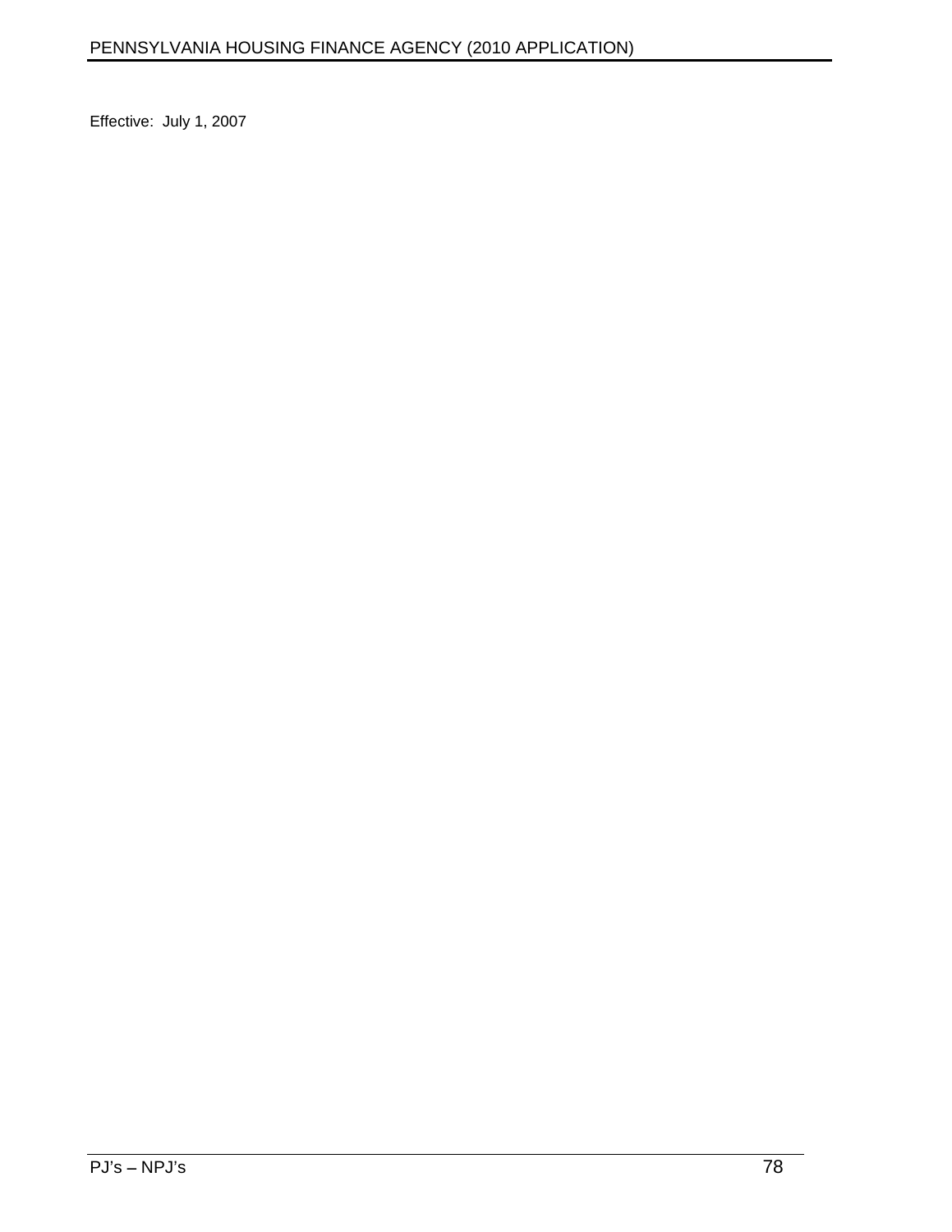#### **2010 MAXIMUM PENNHOMES LOAN LIMITS**

#### **FOR DEVELOPMENTS LOCATED WITHIN NONPARTICIPATING JURISTICTIONS ONLY**

| <b>MARKET AREA</b>                                                                    | $0$ BR    | 1BR | <u>2BR</u> | 3BR                                               | <u>4BR</u> |
|---------------------------------------------------------------------------------------|-----------|-----|------------|---------------------------------------------------|------------|
| PHILADELPHIA AREA                                                                     |           |     |            |                                                   |            |
| (Bucks, Chester, Delaware, Montgomery, and Philadelphia)                              |           |     |            |                                                   |            |
|                                                                                       |           |     |            | \$142,727 \$163,611 \$198,952 \$257,377 \$282,522 |            |
| <b>READING/POTTSTOWN AREA</b>                                                         |           |     |            |                                                   |            |
| (Berks, Northumberland, and Schuylkill)                                               |           |     |            |                                                   |            |
|                                                                                       | \$142,727 |     |            | \$163,611 \$198,952 \$257,377 \$282,522           |            |
| ALLENTOWN/BETHLEHEM AREA                                                              |           |     |            |                                                   |            |
| (Lehigh and Northampton)                                                              |           |     |            |                                                   |            |
|                                                                                       |           |     |            | \$142,727 \$163,611 \$198,952 \$257,377 \$282,522 |            |
| <b>SCRANTON AREA</b>                                                                  |           |     |            |                                                   |            |
| (Columbia, Carbon, Lackawanna, Luzerne, Monroe, Pike, Susquehanna, Wayne and Wyoming) |           |     |            |                                                   |            |
|                                                                                       |           |     |            | \$142,727 \$163,611 \$198,952 \$257,377 \$282,522 |            |
| <b>WELLSBORO AREA</b>                                                                 |           |     |            |                                                   |            |
| (Bradford and Tioga)                                                                  |           |     |            |                                                   |            |
|                                                                                       |           |     |            | \$142,727 \$163,611 \$198,952 \$257,377 \$282,522 |            |
| <b>HARRISBURG AREA</b>                                                                |           |     |            |                                                   |            |
| (Adams, Cumberland, Dauphin, Franklin, Lebanon, and Perry)                            |           |     |            |                                                   |            |
|                                                                                       |           |     |            | \$142,727 \$163,611 \$198,952 \$257,377 \$282,522 |            |
| <b>LANCASTER/YORK AREA</b>                                                            |           |     |            |                                                   |            |
| (Lancaster and York)                                                                  |           |     |            |                                                   |            |
|                                                                                       |           |     |            | \$142,727 \$163,611 \$198,952 \$257,377 \$282,522 |            |
| <b>BELLEFONTE/STATE COLLEGE AREA</b>                                                  |           |     |            |                                                   |            |
| (Centre, Clinton, Lycoming, Juniata, Mifflin, Montour, Union, Snyder, and Sullivan)   |           |     |            |                                                   |            |
|                                                                                       |           |     |            | \$142,727 \$163,611 \$198,952 \$257,377 \$282,522 |            |
| <b>PITTSBURGH AREA</b>                                                                |           |     |            |                                                   |            |
| (Remaining 29 Counties)                                                               |           |     |            |                                                   |            |
|                                                                                       | \$130,569 |     |            | \$149,674 \$182,004 \$235,452 \$258,455           |            |
|                                                                                       |           |     |            |                                                   |            |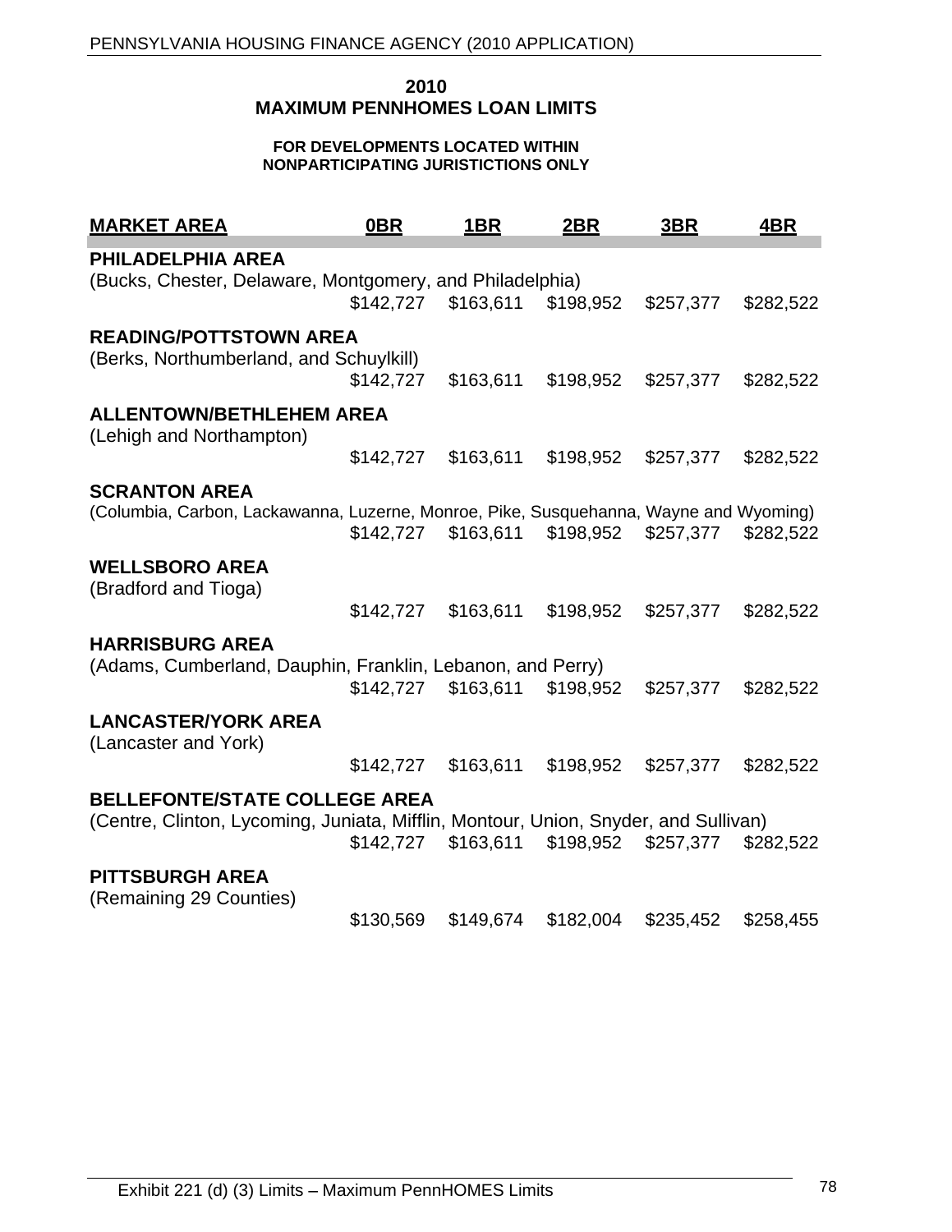### **MAXIMUM PER UNIT TAX CREDIT BASIS LIMITATIONS 2010 Programs**

| <b>MARKET AREA</b>                                                                                               | <u>OBR</u> | <u> 1BR </u>                                                             | 2BR       | 3B <sub>R</sub>                  | <u>4BR</u>             |
|------------------------------------------------------------------------------------------------------------------|------------|--------------------------------------------------------------------------|-----------|----------------------------------|------------------------|
| PHILADELPHIA AREA                                                                                                |            |                                                                          |           |                                  |                        |
| (Bucks, Chester, Delaware, Montgomery, and Philadelphia)                                                         |            |                                                                          |           |                                  |                        |
| Non-elevator Construction                                                                                        |            | \$162,751 \$187,650                                                      | \$226,310 | \$289,684                        | \$322,719              |
| <b>Elevator Construction</b>                                                                                     | \$171,272  | \$196,333                                                                |           | \$238,742 \$308,852              | \$339,026              |
| <b>READING/POTTSTOWN AREA</b>                                                                                    |            |                                                                          |           |                                  |                        |
| (Berks, Northumberland, and Schuylkill)                                                                          |            |                                                                          |           |                                  |                        |
| <b>Non-elevator Construction</b>                                                                                 | \$162,751  | \$187,650                                                                | \$226,310 | \$289,684                        | \$322,719              |
| <b>Elevator Construction</b>                                                                                     | \$171,272  | \$196,333                                                                |           | \$238,742 \$308,852              | \$339,026              |
| <b>ALLENTOWN/BETHLEHEM AREA</b>                                                                                  |            |                                                                          |           |                                  |                        |
| (Lehigh and Northampton)                                                                                         |            |                                                                          |           |                                  |                        |
| Non-elevator Construction                                                                                        | \$162,751  | \$187,650                                                                | \$226,310 | \$289,684                        | \$322,719              |
| <b>Elevator Construction</b>                                                                                     |            | \$171,272 \$196,333 \$238,742 \$308,852 \$339,026                        |           |                                  |                        |
| <b>SCRANTON AREA</b>                                                                                             |            |                                                                          |           |                                  |                        |
| (Columbia, Carbon, Lackawanna, Luzerne, Monroe, Pike, Susquehanna, Wayne and Wyoming)                            |            |                                                                          |           |                                  |                        |
| Non-elevator Construction                                                                                        | \$162,751  | \$187,650                                                                |           | \$226,310 \$289,684 \$322,719    |                        |
| <b>Elevator Construction</b>                                                                                     |            | \$171,272 \$196,333                                                      |           | \$238,742 \$308,852              | \$339,026              |
| <b>WELLSBORO AREA</b>                                                                                            |            |                                                                          |           |                                  |                        |
| (Bradford and Tioga)                                                                                             |            |                                                                          |           |                                  |                        |
| Non-elevator Construction<br><b>Elevator Construction</b>                                                        | \$162,751  | \$187,650                                                                | \$226,310 | \$289,684                        | \$322,719              |
|                                                                                                                  |            | \$171,272 \$196,333                                                      |           | \$238,742 \$308,852              | \$339,026              |
| <b>HARRISBURG AREA</b>                                                                                           |            |                                                                          |           |                                  |                        |
| (Adams, Cumberland, Dauphin, Franklin, Lebanon, and Perry)                                                       |            |                                                                          |           |                                  |                        |
| <b>Non-elevator Construction</b><br><b>Elevator Construction</b>                                                 |            | \$162,751 \$187,650<br>\$171,272 \$196,333                               | \$226,310 | \$289,684<br>\$238,742 \$308,852 | \$322,719<br>\$339,026 |
|                                                                                                                  |            |                                                                          |           |                                  |                        |
| <b>LANCASTER/YORK AREA</b>                                                                                       |            |                                                                          |           |                                  |                        |
| (Lancaster and York)<br>Non-elevator Construction                                                                |            |                                                                          |           |                                  |                        |
| <b>Elevator Construction</b>                                                                                     |            | \$162,751 \$187,650<br>\$171,272 \$196,333 \$238,742 \$308,852 \$339,026 |           | \$226,310 \$289,684 \$322,719    |                        |
|                                                                                                                  |            |                                                                          |           |                                  |                        |
| <b>BELLEFONTE/STATE COLLEGE AREA</b>                                                                             |            |                                                                          |           |                                  |                        |
| (Centre, Clinton, Lycoming, Juniata, Mifflin, Montour, Union, Snyder, and Sullivan)<br>Non-elevator Construction |            | \$162,751 \$187,650 \$226,310 \$289,684 \$322,719                        |           |                                  |                        |
| <b>Elevator Construction</b>                                                                                     |            | \$171,272 \$196,333 \$238,742 \$308,852 \$339,026                        |           |                                  |                        |
|                                                                                                                  |            |                                                                          |           |                                  |                        |
| <b>PITTSBURGH AREA</b>                                                                                           |            |                                                                          |           |                                  |                        |
| (Remaining 29 Counties)<br>Non-elevator Construction                                                             |            | \$148,887 \$171,664                                                      |           | \$207,032 \$265,008 \$295,228    |                        |
| <b>Elevator Construction</b>                                                                                     |            | \$156,682 \$179,608 \$218,404 \$282,542 \$310,146                        |           |                                  |                        |
|                                                                                                                  |            |                                                                          |           |                                  |                        |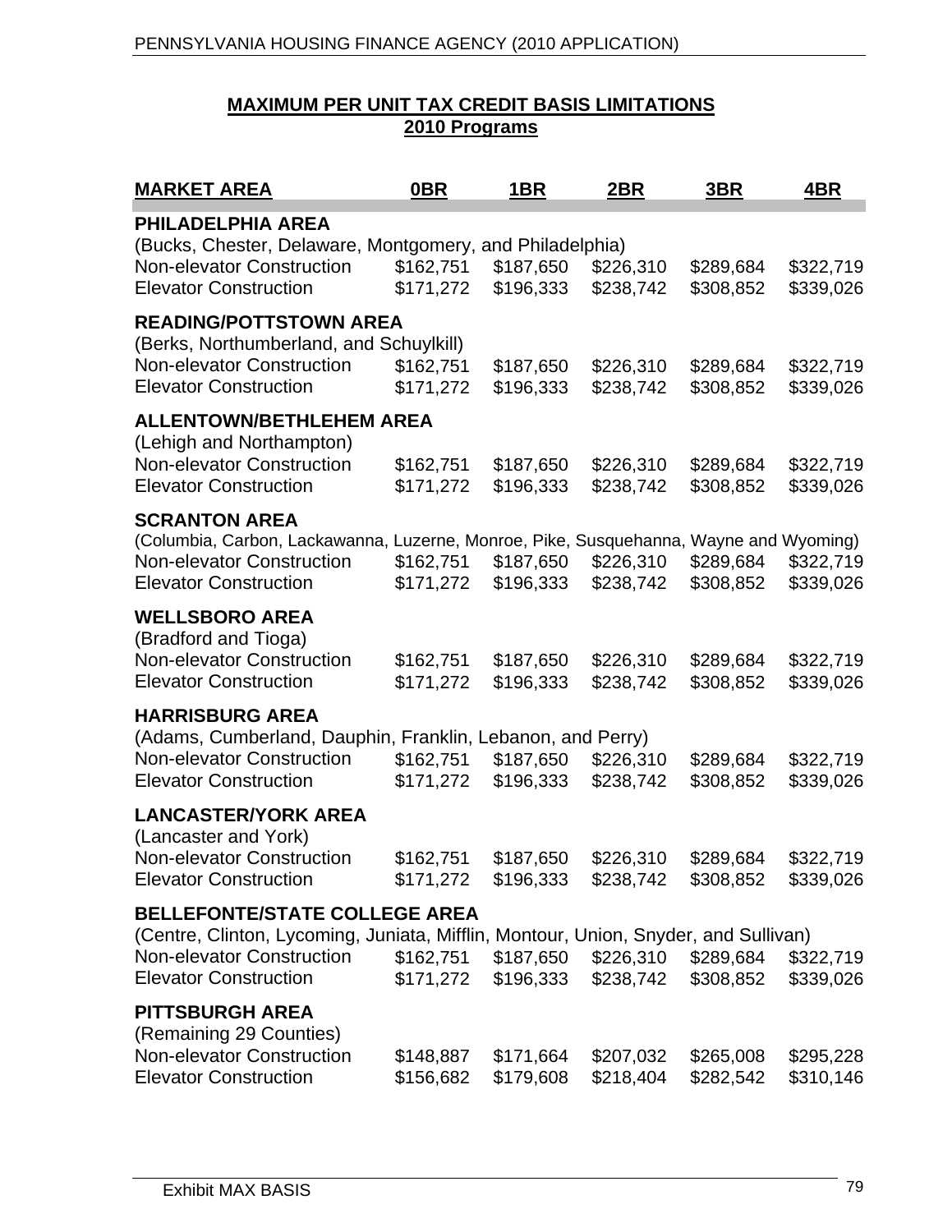# **MAXIMUM INCOME AND RENT LIMITS**

The following chart lists the maximum household income and corresponding rent by unit type which are applicable to all multifamily programs administered by the Agency.

The County corresponds to the County in which the development is located.

The percentage of Median Income corresponds to the income restriction selected by the owner as required by the various multifamily programs.

The rent limitation is the maximum total housing expense that may be paid by the tenant. Total housing expense includes, but is not limited to, the tenant rent paid to the owner, any utilities (excluding TV cable and phone) paid by the tenant, and any other payment that is mandatory for occupancy of the unit.

Applicants seeking a PennHOMES loan will have the rent limited to the lesser of the applicable income percentage rent or Fair Market Rent (FMR).

PennHOMES applications with SRO units that do not have cooking and sanitary facilities in each unit must use the HOME SRO rent.

**The Income and Rent Limits provided in the Application may change based upon HUD issuance of revised limits. Applicants should check the Agency s website prior to the submission of the Application to ensure the current limits are used.**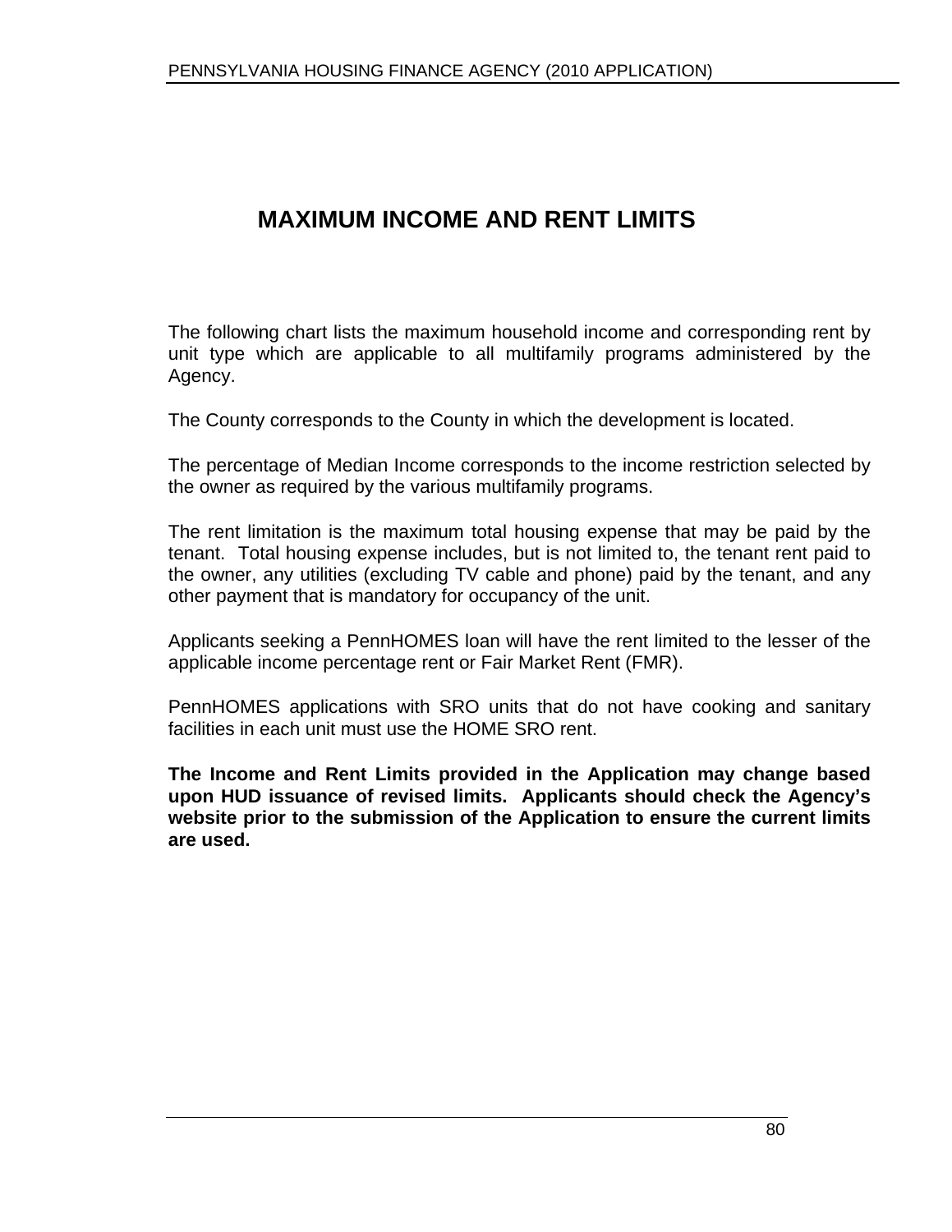#### **P E N N S Y L V A N I A H O U S I N G F I N A N C E A G E N C Y PAGE 1 MTXR046 13:38:06 MULTIFAMILY HOUSING PROGRAMS**

|                  |                                                                                  |                          |  |                                                              |                |                                                                                                                       |               | the property of the control of the control of the control of the control of the control of | RENTS | <u> 1989 - Johann Harry Harry Harry Harry Harry Harry Harry Harry Harry Harry Harry Harry Harry Harry Harry Harry Harry Harry Harry Harry Harry Harry Harry Harry Harry Harry Harry Harry Harry Harry Harry Harry Harry Harry Ha</u> |
|------------------|----------------------------------------------------------------------------------|--------------------------|--|--------------------------------------------------------------|----------------|-----------------------------------------------------------------------------------------------------------------------|---------------|--------------------------------------------------------------------------------------------|-------|--------------------------------------------------------------------------------------------------------------------------------------------------------------------------------------------------------------------------------------|
|                  |                                                                                  | % OF MEDIAN INC ________ |  |                                                              | HOUSEHOLD SIZE | <u> 1980 - Johann Stoff, deutscher Stoff, der Stoff, der Stoff, der Stoff, der Stoff, der Stoff, der Stoff, der S</u> |               |                                                                                            |       | RENT HOME SRO/ 1 2 3 4 5                                                                                                                                                                                                             |
|                  | MEDIAN EFF. DATE 1 PERSN 2 PERSN 3 PERSN 4 PERSN 5 PERSN 6 PERSN 7 PERSN 8 PERSN |                          |  |                                                              |                |                                                                                                                       |               |                                                                                            |       | LEVEL SRO EFF BDRM BDRM BDRM BDRM BDRM                                                                                                                                                                                               |
|                  |                                                                                  |                          |  |                                                              |                |                                                                                                                       |               |                                                                                            |       |                                                                                                                                                                                                                                      |
| <b>ADAMS</b>     |                                                                                  |                          |  |                                                              |                | 20% 64,200 8,980 10,280 11,560 12,840 13,860 14,900 15,920 16,940                                                     |               |                                                                                            |       | 20% 395 224 240 289 333 372 410                                                                                                                                                                                                      |
|                  |                                                                                  |                          |  |                                                              |                | 40% 4/27/2009 17.960 20.560 23.120 25.680 27.720 29.800 31.840 33.880                                                 |               |                                                                                            |       | 40% 395 449 481 578 667 745 821                                                                                                                                                                                                      |
|                  | 50%                                                                              |                          |  |                                                              |                | 22,450 25,700 28,900 32,100 34,650 37,250 39,800 42,350                                                               |               |                                                                                            |       | 50% 395 561 601 722 834 931 1026                                                                                                                                                                                                     |
|                  | 60%                                                                              |                          |  |                                                              |                | 26,940 30,840 34,680 38,520 41,580 44,700 47,760 50,820                                                               |               |                                                                                            |       | 60% 395 673 722 867 1001 1117 1232                                                                                                                                                                                                   |
|                  |                                                                                  |                          |  |                                                              |                |                                                                                                                       |               |                                                                                            |       | FMR 395 526 575 688 926 1027 1181                                                                                                                                                                                                    |
|                  |                                                                                  |                          |  |                                                              |                |                                                                                                                       |               |                                                                                            |       |                                                                                                                                                                                                                                      |
|                  |                                                                                  |                          |  |                                                              |                |                                                                                                                       |               |                                                                                            |       |                                                                                                                                                                                                                                      |
| <b>ALLEGHENY</b> |                                                                                  |                          |  |                                                              |                | 20% 62,500 8,760 10,000 11,260 12,500 13,500 14,500 15,500 16,500                                                     |               |                                                                                            |       | 20% 406 219 234 281 325 362 400                                                                                                                                                                                                      |
|                  |                                                                                  |                          |  |                                                              |                | 40% 4/27/2009 17,520 20,000 22,520 25,000 27,000 29,000 31,000 33,000                                                 |               |                                                                                            |       | 40% 406 438 469 563 650 725 800                                                                                                                                                                                                      |
|                  | 50%                                                                              |                          |  |                                                              |                | 21,900 25,000 28,150 31,250 33,750 36,250 38,750 41,250                                                               |               |                                                                                            |       | 50% 406 547 586 703 812 906 1000                                                                                                                                                                                                     |
|                  | 60%                                                                              |                          |  |                                                              |                | 26,280 30,000 33,780 37,500 40,500 43,500 46,500 49,500                                                               |               |                                                                                            |       | 60% 406 657 703 844 975 1087 1200                                                                                                                                                                                                    |
|                  |                                                                                  |                          |  |                                                              |                |                                                                                                                       |               |                                                                                            |       | FMR 406 541 594 710 883 953 1096                                                                                                                                                                                                     |
|                  |                                                                                  |                          |  |                                                              |                |                                                                                                                       |               |                                                                                            |       |                                                                                                                                                                                                                                      |
|                  |                                                                                  |                          |  |                                                              |                |                                                                                                                       |               |                                                                                            |       |                                                                                                                                                                                                                                      |
| ARMSTRONG        |                                                                                  |                          |  |                                                              |                | 20% 51,000 7,540 8,600 9,680 10,760 11,620 12,480 13,340 14,200                                                       |               |                                                                                            |       | 20% 350 188 201 242 279 312 344                                                                                                                                                                                                      |
|                  |                                                                                  |                          |  | 40% 4/27/2009 15,080 17,200 19,360 21,520 23,240 24,960      |                |                                                                                                                       | 26.680 28.400 | 40% 350                                                                                    |       | 377 403 484 559 624 688                                                                                                                                                                                                              |
|                  | 50%                                                                              |                          |  |                                                              |                | 18,850 21,500 24,200 26,900 29,050 31,200 33,350 35,500                                                               |               |                                                                                            |       | 50% 350 471 504 605 699 780 860                                                                                                                                                                                                      |
|                  | 60%                                                                              |                          |  |                                                              |                | 22,620 25,800 29,040 32,280 34,860 37,440 40,020 42,600                                                               |               |                                                                                            |       | 60% 350 565 605 726 839 936 1032                                                                                                                                                                                                     |
|                  |                                                                                  |                          |  |                                                              |                |                                                                                                                       |               |                                                                                            |       | FMR 350 467 507 561 718 942 1083                                                                                                                                                                                                     |
|                  |                                                                                  |                          |  |                                                              |                |                                                                                                                       |               |                                                                                            |       |                                                                                                                                                                                                                                      |
|                  |                                                                                  |                          |  |                                                              |                |                                                                                                                       |               |                                                                                            |       |                                                                                                                                                                                                                                      |
| <b>BEAVER</b>    |                                                                                  |                          |  |                                                              |                | $20\%$ 62,500 8,760 10,000 11,260 12,500 13,500 14,500 15,500 16,500                                                  |               |                                                                                            |       | 20% 406 219 234 281 325 362 400                                                                                                                                                                                                      |
|                  |                                                                                  |                          |  | $40\%$ $4/27/2009$ 17,520 20,000 22,520 25,000 27,000 29,000 |                | 31,000                                                                                                                | 33,000        |                                                                                            |       | 40% 406 438 469 563 650 725 800                                                                                                                                                                                                      |
|                  | 50%                                                                              |                          |  |                                                              |                | 21,850  25,000  28,150  31,250  33,750  36,250  38,750  41,250                                                        |               |                                                                                            |       | 50% 406 546 585 703 812 906 1000                                                                                                                                                                                                     |
|                  | 60%                                                                              |                          |  |                                                              |                | 26,220 30,000 33,780 37,500 40,500 43,500 46,500 49,500                                                               |               |                                                                                            |       | 60% 406 655 702 844 975 1087 1200                                                                                                                                                                                                    |
|                  |                                                                                  |                          |  |                                                              |                |                                                                                                                       |               |                                                                                            |       | FMR 406 541 594 710 883 953 1096                                                                                                                                                                                                     |
|                  |                                                                                  |                          |  |                                                              |                |                                                                                                                       |               |                                                                                            |       |                                                                                                                                                                                                                                      |
|                  |                                                                                  |                          |  |                                                              |                |                                                                                                                       |               |                                                                                            |       |                                                                                                                                                                                                                                      |
| <b>BEDFORD</b>   |                                                                                  |                          |  |                                                              |                | $20\%$ 48,800 7,540 8,600 9,680 10,760 11,620 12,480 13,340 14,200                                                    |               |                                                                                            |       | 20% 320 188 201 242 279 312 344                                                                                                                                                                                                      |
|                  |                                                                                  |                          |  |                                                              |                | 40% 4/27/2009 15,080 17,200 19,360 21,520 23,240 24,960 26,680 28,400                                                 |               |                                                                                            |       | 40% 320 377 403 484 559 624 688                                                                                                                                                                                                      |
|                  | 50%                                                                              |                          |  |                                                              |                | 18,850 21,500 24,200 26,900 29,050 31,200 33,350 35,500                                                               |               |                                                                                            |       | 50% 320 471 504 605 699 780 860                                                                                                                                                                                                      |
|                  | 60%                                                                              |                          |  |                                                              |                | 22,620 25,800 29,040 32,280 34,860 37,440 40,020 42,600                                                               |               |                                                                                            |       | 60% 320 565 605 726 839 936 1032                                                                                                                                                                                                     |
|                  |                                                                                  |                          |  |                                                              |                |                                                                                                                       |               |                                                                                            |       | FMR 320 427 485 561 670 890 1024                                                                                                                                                                                                     |
|                  |                                                                                  |                          |  |                                                              |                |                                                                                                                       |               |                                                                                            |       |                                                                                                                                                                                                                                      |
|                  |                                                                                  |                          |  |                                                              |                |                                                                                                                       |               |                                                                                            |       |                                                                                                                                                                                                                                      |
| <b>BERKS</b>     |                                                                                  |                          |  |                                                              |                | 20% 65,900 9,220 10,520 11,840 13,160 14,220 15,260 16,320 17,380                                                     |               |                                                                                            |       | 20% 399 230 246 296 342 381 421                                                                                                                                                                                                      |
|                  |                                                                                  |                          |  |                                                              |                | 40% 4/27/2009 18,440 21,040 23,680 26,320 28,440 30,520 32,640 34,760                                                 |               |                                                                                            |       | 40% 399 461 493 592 684 763 842                                                                                                                                                                                                      |
|                  | 50%                                                                              |                          |  |                                                              |                | 23,050 26,300 29,600 32,900 35,550 38,150 40,800 43,450                                                               |               |                                                                                            |       | 50% 399 576 616 740 855 953 1053                                                                                                                                                                                                     |
|                  | 60%                                                                              |                          |  |                                                              |                | 27,660 31,560 35,520 39,480 42,660 45,780 48,960 52,140                                                               |               |                                                                                            |       | 60% 399 691 740 888 1026 1144 1263                                                                                                                                                                                                   |
|                  |                                                                                  |                          |  |                                                              |                |                                                                                                                       |               |                                                                                            |       | FMR 399 532 594 733 980 1011 1163                                                                                                                                                                                                    |
|                  |                                                                                  |                          |  |                                                              |                |                                                                                                                       |               |                                                                                            |       |                                                                                                                                                                                                                                      |
|                  |                                                                                  |                          |  |                                                              |                |                                                                                                                       |               |                                                                                            |       |                                                                                                                                                                                                                                      |
| <b>BLAIR</b>     |                                                                                  |                          |  |                                                              |                | $20\%$ 53,000 7,540 8,600 9,680 10,760 11,620 12,480 13,340 14,200                                                    |               |                                                                                            |       | 20% 338 188 201 242 279 312 344                                                                                                                                                                                                      |
|                  |                                                                                  |                          |  | 40% 4/27/2009 15,080 17,200 19,360 21,520 23,240 24,960      |                |                                                                                                                       | 26,680 28,400 |                                                                                            |       | 40% 338 377 403 484 559 624 688                                                                                                                                                                                                      |
|                  | 50%                                                                              |                          |  |                                                              |                | 18,850 21,500 24,200 26,900 29,050 31,200 33,350 35,500                                                               |               |                                                                                            |       | 50% 338 471 504 605 699 780 860                                                                                                                                                                                                      |
|                  | 60%                                                                              |                          |  |                                                              |                | 22,620 25,800 29,040 32,280 34,860 37,440 40,020 42,600                                                               |               |                                                                                            |       | 60% 338 565 605 726 839 936 1032                                                                                                                                                                                                     |
|                  |                                                                                  |                          |  |                                                              |                |                                                                                                                       |               |                                                                                            |       | FMR 338 450 493 596 781 806 927                                                                                                                                                                                                      |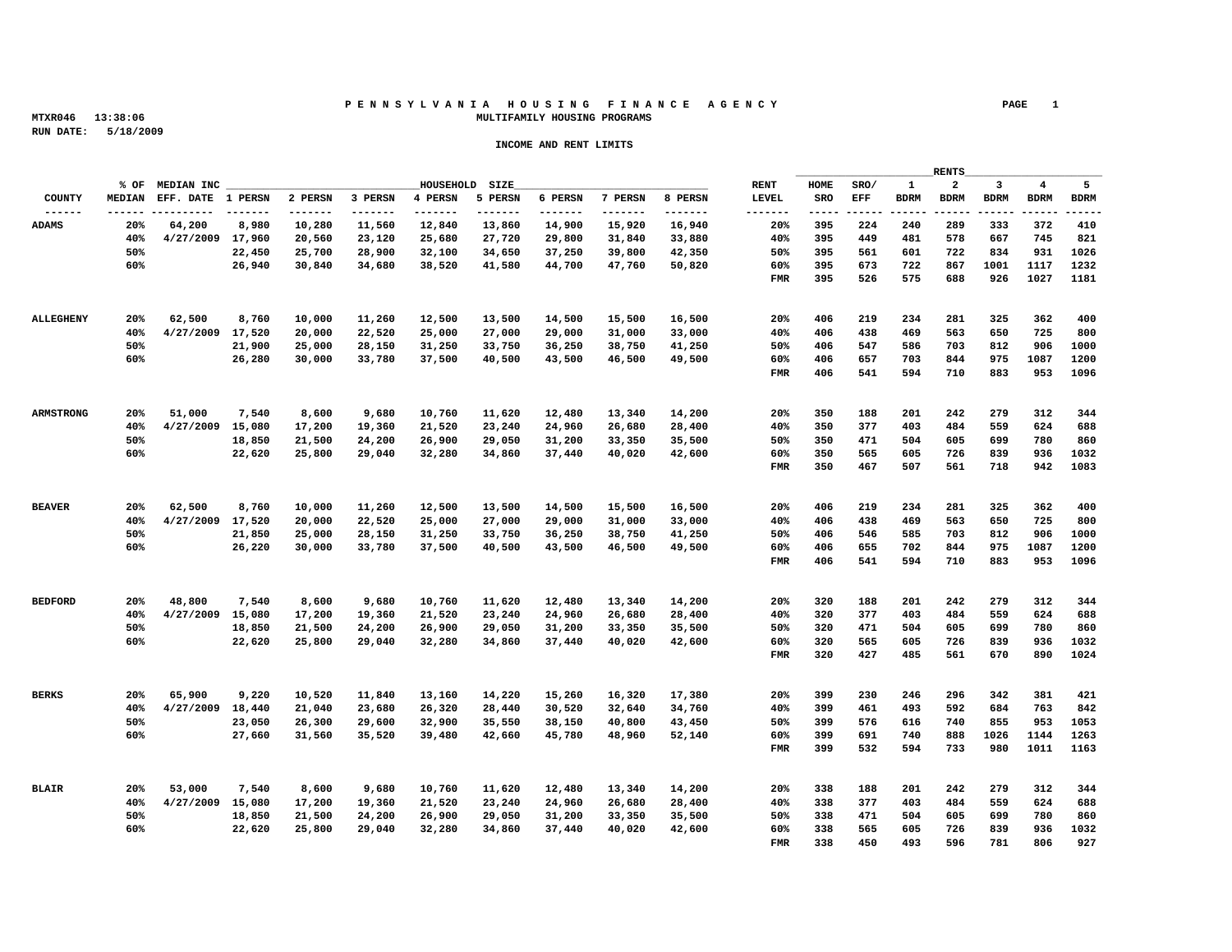#### **P E N N S Y L V A N I A H O U S I N G F I N A N C E A G E N C Y PAGE 2 MTXR046 13:38:06 MULTIFAMILY HOUSING PROGRAMS**

|                 |     |  |                                                         |                |        |                                                                                                                       |                                                                                  | the control of the control of the control of the control of the control of the control of |  |                                        |  |
|-----------------|-----|--|---------------------------------------------------------|----------------|--------|-----------------------------------------------------------------------------------------------------------------------|----------------------------------------------------------------------------------|-------------------------------------------------------------------------------------------|--|----------------------------------------|--|
|                 |     |  |                                                         | HOUSEHOLD SIZE |        | <u> 1980 - Johann Stoff, deutscher Stoff, der Stoff, der Stoff, der Stoff, der Stoff, der Stoff, der Stoff, der S</u> |                                                                                  |                                                                                           |  | RENT HOME SRO/ 1 2 3 4 5               |  |
|                 |     |  |                                                         |                |        |                                                                                                                       | MEDIAN EFF. DATE 1 PERSN 2 PERSN 3 PERSN 4 PERSN 5 PERSN 6 PERSN 7 PERSN 8 PERSN |                                                                                           |  | LEVEL SRO EFF BDRM BDRM BDRM BDRM BDRM |  |
|                 |     |  |                                                         |                |        |                                                                                                                       |                                                                                  |                                                                                           |  |                                        |  |
| <b>BRADFORD</b> |     |  |                                                         |                |        | 20% 50,300 7,540 8,600 9,680 10,760 11,620 12,480 13,340 14,200                                                       |                                                                                  |                                                                                           |  | 20% 274 188 201 242 279 312 344        |  |
|                 |     |  |                                                         |                |        | 40% 4/27/2009 15.080 17.200 19.360 21.520 23.240 24.960 26.680 28.400                                                 |                                                                                  |                                                                                           |  | 40% 274 377 403 484 559 624 688        |  |
|                 | 50% |  |                                                         |                |        | 18,850 21,500 24,200 26,900 29,050 31,200 33,350 35,500                                                               |                                                                                  |                                                                                           |  | 50% 274 471 504 605 699 780 860        |  |
|                 | 60% |  |                                                         |                |        | 22,620 25,800 29,040 32,280 34,860 37,440 40,020 42,600                                                               |                                                                                  |                                                                                           |  | 60% 274 565 605 726 839 936 1032       |  |
|                 |     |  |                                                         |                |        |                                                                                                                       |                                                                                  |                                                                                           |  | FMR 274 365 489 561 702 859 988        |  |
|                 |     |  |                                                         |                |        |                                                                                                                       |                                                                                  |                                                                                           |  |                                        |  |
|                 |     |  |                                                         |                |        |                                                                                                                       |                                                                                  |                                                                                           |  |                                        |  |
| BUCKS           |     |  |                                                         |                |        | 20% 77,800 10,900 12,440 14,000 15,560 16,800 18,040 19,300 20,540                                                    |                                                                                  |                                                                                           |  | 20% 552 272 291 350 404 451 498        |  |
|                 |     |  |                                                         |                |        | 40% 4/27/2009 21,800 24,880 28,000 31,120 33,600 36,080 38,600 41,080                                                 |                                                                                  |                                                                                           |  | 40% 552 545 583 700 809 902 996        |  |
|                 |     |  |                                                         |                |        |                                                                                                                       |                                                                                  |                                                                                           |  |                                        |  |
|                 | 50% |  |                                                         |                |        | 27,250 31,100 35,000 38,900 42,000 45,100 48,250 51,350                                                               |                                                                                  |                                                                                           |  | 50% 552 681 729 875 1011 1127 1245     |  |
|                 | 60% |  |                                                         |                |        | 32,700 37,320 42,000 46,680 50,400 54,120 57,900 61,620                                                               |                                                                                  |                                                                                           |  | 60% 552 817 875 1050 1213 1353 1494    |  |
|                 |     |  |                                                         |                |        |                                                                                                                       |                                                                                  |                                                                                           |  | FMR 552 736 842 1005 1203 1431 1646    |  |
|                 |     |  |                                                         |                |        |                                                                                                                       |                                                                                  |                                                                                           |  |                                        |  |
|                 |     |  |                                                         |                |        |                                                                                                                       |                                                                                  |                                                                                           |  |                                        |  |
| <b>BUTLER</b>   |     |  |                                                         |                |        | 20% 62,500 8,760 10,000 11,260 12,500 13,500 14,500 15,500                                                            | 16,500                                                                           |                                                                                           |  | 20% 406 219 234 281 325 362 400        |  |
|                 |     |  | 40% 4/27/2009 17.520 20.000 22.520 25.000 27.000        |                | 29,000 |                                                                                                                       | 31,000 33,000                                                                    |                                                                                           |  | 40% 406 438 469 563 650 725 800        |  |
|                 | 50% |  | 21,900 25,000 28,150 31,250 33,750 36,250               |                |        |                                                                                                                       | 38,750 41,250                                                                    |                                                                                           |  | 50% 406 547 586 703 812 906 1000       |  |
|                 | 60% |  |                                                         |                |        | 26,280 30,000 33,780 37,500 40,500 43,500 46,500 49,500                                                               |                                                                                  |                                                                                           |  | 60% 406 657 703 844 975 1087 1200      |  |
|                 |     |  |                                                         |                |        |                                                                                                                       |                                                                                  |                                                                                           |  | FMR 406 541 594 710 883 953 1096       |  |
|                 |     |  |                                                         |                |        |                                                                                                                       |                                                                                  |                                                                                           |  |                                        |  |
|                 |     |  |                                                         |                |        |                                                                                                                       |                                                                                  |                                                                                           |  |                                        |  |
| CAMBRIA         |     |  |                                                         |                |        | $20\%$ 49,000 7,540 8,600 9,680 10,760 11,620 12,480 13,340 14,200                                                    |                                                                                  |                                                                                           |  | 20% 337 188 201 242 279 312 344        |  |
|                 |     |  |                                                         |                |        | 40% 4/27/2009 15,080 17,200 19,360 21,520 23,240 24,960 26,680 28,400                                                 |                                                                                  |                                                                                           |  | 40% 337 377 403 484 559 624 688        |  |
|                 | 50% |  |                                                         |                |        | 18,850 21,500 24,200 26,900 29,050 31,200 33,350 35,500                                                               |                                                                                  |                                                                                           |  | 50% 337 471 504 605 699 780 860        |  |
|                 |     |  |                                                         |                |        |                                                                                                                       |                                                                                  |                                                                                           |  |                                        |  |
|                 | 60% |  |                                                         |                |        | 22,620 25,800 29,040 32,280 34,860 37,440 40,020 42,600                                                               |                                                                                  |                                                                                           |  | 60% 337 565 605 726 839 936 1032       |  |
|                 |     |  |                                                         |                |        |                                                                                                                       |                                                                                  |                                                                                           |  | FMR 337 449 457 561 706 809 930        |  |
|                 |     |  |                                                         |                |        |                                                                                                                       |                                                                                  |                                                                                           |  |                                        |  |
|                 |     |  |                                                         |                |        |                                                                                                                       |                                                                                  |                                                                                           |  |                                        |  |
| <b>CAMERON</b>  |     |  |                                                         |                |        | 20% 51,200 7,540 8,600 9,680 10,760 11,620 12,480 13,340 14,200                                                       |                                                                                  |                                                                                           |  | 20% 352 188 201 242 279 312 344        |  |
|                 |     |  |                                                         |                |        | 40% 4/27/2009 15,080 17,200 19,360 21,520 23,240 24,960 26,680 28,400                                                 |                                                                                  |                                                                                           |  | 40% 352 377 403 484 559 624 688        |  |
|                 | 50% |  |                                                         |                |        | 18,850 21,500 24,200 26,900 29,050 31,200 33,350 35,500                                                               |                                                                                  |                                                                                           |  | 50% 352 471 504 605 699 780 860        |  |
|                 | 60% |  |                                                         |                |        | 22,620 25,800 29,040 32,280 34,860 37,440 40,020 42,600                                                               |                                                                                  |                                                                                           |  | 60% 352 565 605 726 839 936 1032       |  |
|                 |     |  |                                                         |                |        |                                                                                                                       |                                                                                  |                                                                                           |  | FMR 352 469 486 563 747 803 923        |  |
|                 |     |  |                                                         |                |        |                                                                                                                       |                                                                                  |                                                                                           |  |                                        |  |
|                 |     |  |                                                         |                |        |                                                                                                                       |                                                                                  |                                                                                           |  |                                        |  |
| CARBON          |     |  |                                                         |                |        | $20\%$ 70,000 9,800 11,200 12,600 14,000 15,120 16,240 17,360 18,480                                                  |                                                                                  |                                                                                           |  | 20% 444 245 262 315 364 406 448        |  |
|                 |     |  |                                                         |                |        | 40% 4/27/2009 19,600 22,400 25,200 28,000 30,240 32,480 34,720 36,960                                                 |                                                                                  |                                                                                           |  | 40% 444 490 525 630 728 812 896        |  |
|                 | 50% |  |                                                         |                |        | 24,500 28,000 31,500 35,000 37,800 40,600 43,400 46,200                                                               |                                                                                  |                                                                                           |  | 50% 444 612 656 787 910 1015 1120      |  |
|                 | 60% |  |                                                         |                |        |                                                                                                                       |                                                                                  |                                                                                           |  |                                        |  |
|                 |     |  |                                                         |                |        | 29,400 33,600 37,800 42,000 45,360 48,720 52,080 55,440                                                               |                                                                                  |                                                                                           |  | 60% 444 735 787 945 1092 1218 1344     |  |
|                 |     |  |                                                         |                |        |                                                                                                                       |                                                                                  |                                                                                           |  | FMR 444 592 721 853 1104 1168 1343     |  |
|                 |     |  |                                                         |                |        |                                                                                                                       |                                                                                  |                                                                                           |  |                                        |  |
|                 |     |  |                                                         |                |        |                                                                                                                       |                                                                                  |                                                                                           |  |                                        |  |
| <b>CENTRE</b>   |     |  |                                                         |                |        | 20% 65,800 9,220 10,520 11,840 13,160 14,220 15,260 16,320 17,380                                                     |                                                                                  |                                                                                           |  | 20% 462 230 246 296 342 381 421        |  |
|                 |     |  | 40% 4/27/2009 18,440 21,040 23,680 26,320 28,440 30,520 |                |        |                                                                                                                       | 32,640 34,760                                                                    |                                                                                           |  | 40% 462 461 493 592 684 763 842        |  |
|                 | 50% |  |                                                         |                |        | 23,050  26,300  29,600  32,900  35,550  38,150  40,800  43,450                                                        |                                                                                  |                                                                                           |  | 50% 462 576 616 740 855 953 1053       |  |
|                 | 60% |  |                                                         |                |        | 27,660 31,560 35,520 39,480 42,660 45,780 48,960 52,140                                                               |                                                                                  |                                                                                           |  | 60% 462 691 740 888 1026 1144 1263     |  |
|                 |     |  |                                                         |                |        |                                                                                                                       |                                                                                  |                                                                                           |  | FMR 462 616 687 809 967 997 1147       |  |
|                 |     |  |                                                         |                |        |                                                                                                                       |                                                                                  |                                                                                           |  |                                        |  |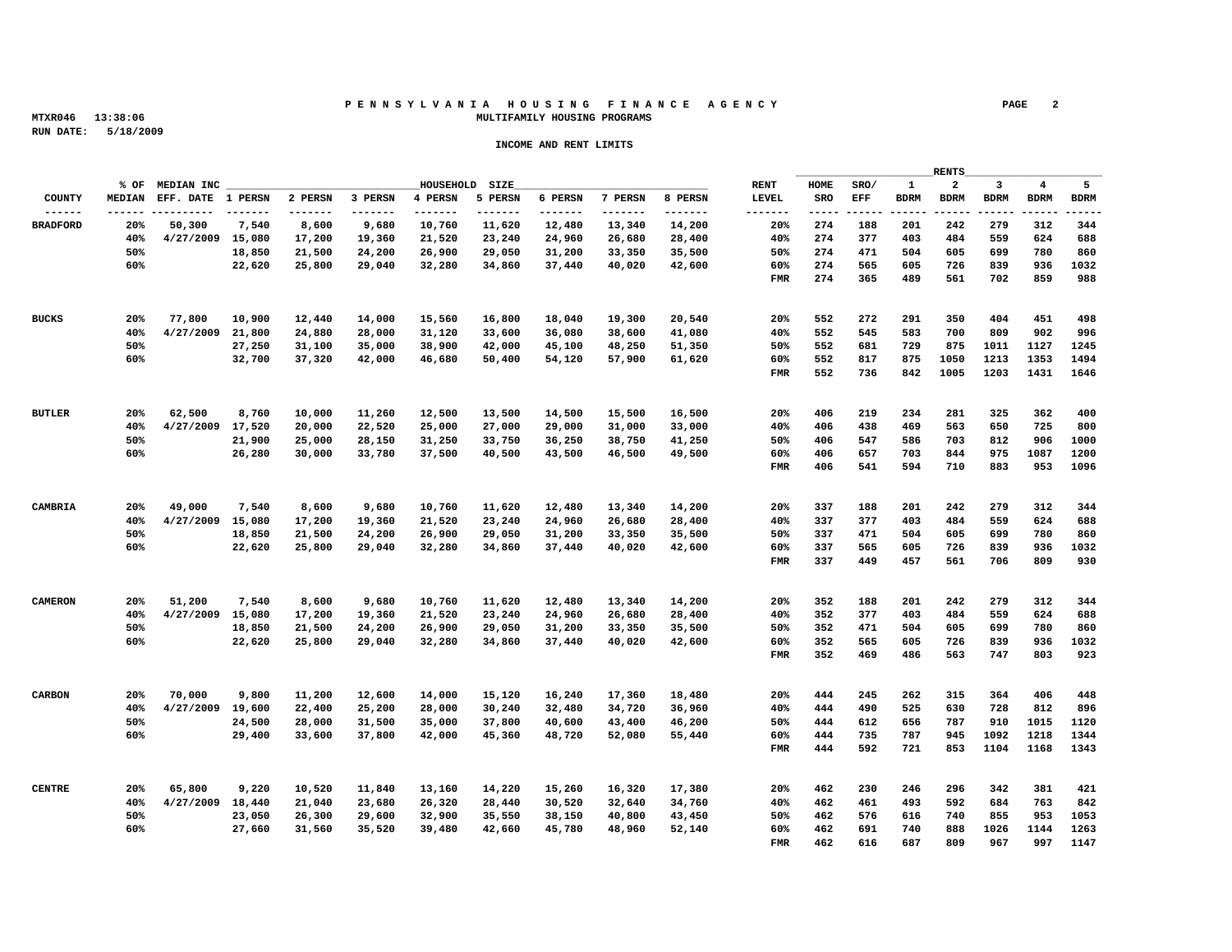#### **P E N N S Y L V A N I A H O U S I N G F I N A N C E A G E N C Y PAGE 3 MTXR046 13:38:06 MULTIFAMILY HOUSING PROGRAMS**

|                 |                                                                                  |                           |                                                                       |                |  |               | the control of the control of the control of the control of the control of the control of |  | RENTS | <u> 1989 - Johann John Stone, markin film yn y breninnas y breninnas y breninn y breninn y breninn y breninn y br</u> |  |
|-----------------|----------------------------------------------------------------------------------|---------------------------|-----------------------------------------------------------------------|----------------|--|---------------|-------------------------------------------------------------------------------------------|--|-------|-----------------------------------------------------------------------------------------------------------------------|--|
|                 |                                                                                  | % OF MEDIAN INC _________ |                                                                       | HOUSEHOLD SIZE |  |               |                                                                                           |  |       | RENT HOME SRO/ 1 2 3 4 5                                                                                              |  |
|                 | MEDIAN EFF. DATE 1 PERSN 2 PERSN 3 PERSN 4 PERSN 5 PERSN 6 PERSN 7 PERSN 8 PERSN |                           |                                                                       |                |  |               |                                                                                           |  |       | LEVEL SRO EFF BDRM BDRM BDRM BDRM BDRM                                                                                |  |
|                 |                                                                                  |                           |                                                                       |                |  |               |                                                                                           |  |       |                                                                                                                       |  |
|                 |                                                                                  |                           | 20% 77,800 10,900 12,440 14,000 15,560 16,800 18,040 19,300 20,540    |                |  |               |                                                                                           |  |       | 20% 552 272 291 350 404 451 498                                                                                       |  |
|                 |                                                                                  |                           | 40% 4/27/2009 21,800 24,880 28,000 31,120 33,600 36,080 38,600 41,080 |                |  |               |                                                                                           |  |       | 40% 552 545 583 700 809 902 996                                                                                       |  |
|                 | 50%                                                                              |                           | 27,250 31,100 35,000 38,900 42,000 45,100 48,250 51,350               |                |  |               |                                                                                           |  |       | 50% 552 681 729 875 1011 1127 1245                                                                                    |  |
|                 | 60%                                                                              |                           | 32,700 37,320 42,000 46,680 50,400 54,120 57,900 61,620               |                |  |               |                                                                                           |  |       | 60% 552 817 875 1050 1213 1353 1494                                                                                   |  |
|                 |                                                                                  |                           |                                                                       |                |  |               |                                                                                           |  |       | FMR 552 736 842 1005 1203 1431 1646                                                                                   |  |
|                 |                                                                                  |                           |                                                                       |                |  |               |                                                                                           |  |       |                                                                                                                       |  |
|                 |                                                                                  |                           |                                                                       |                |  |               |                                                                                           |  |       |                                                                                                                       |  |
| CLARION         |                                                                                  |                           | 20% 50,100 7,540 8,600 9,680 10,760 11,620 12,480 13,340 14,200       |                |  |               |                                                                                           |  |       | 20% 350 188 201 242 279 312 344                                                                                       |  |
|                 |                                                                                  |                           | 40% 4/27/2009 15,080 17,200 19,360 21,520 23,240 24,960 26,680 28,400 |                |  |               |                                                                                           |  |       | 40% 350 377 403 484 559 624 688                                                                                       |  |
|                 | 50%                                                                              |                           | 18,850 21,500 24,200 26,900 29,050 31,200 33,350 35,500               |                |  |               |                                                                                           |  |       | 50% 350 471 504 605 699 780 860                                                                                       |  |
|                 | 60%                                                                              |                           | 22,620 25,800 29,040 32,280 34,860 37,440 40,020 42,600               |                |  |               |                                                                                           |  |       | 60% 350 565 605 726 839 936 1032                                                                                      |  |
|                 |                                                                                  |                           |                                                                       |                |  |               |                                                                                           |  |       | FMR 350 466 507 561 716 748 860                                                                                       |  |
|                 |                                                                                  |                           |                                                                       |                |  |               |                                                                                           |  |       |                                                                                                                       |  |
|                 |                                                                                  |                           |                                                                       |                |  |               |                                                                                           |  |       |                                                                                                                       |  |
|                 |                                                                                  |                           |                                                                       |                |  |               |                                                                                           |  |       |                                                                                                                       |  |
| CLEARFIELD      |                                                                                  |                           | 20% 48,200 7,540 8,600 9,680 10,760 11,620 12,480 13,340 14,200       |                |  |               |                                                                                           |  |       | 20% 320 188 201 242 279 312 344                                                                                       |  |
|                 |                                                                                  |                           | 40% 4/27/2009 15,080 17,200 19,360 21,520 23,240 24,960               |                |  | 26.680 28.400 | 40% 320                                                                                   |  |       | 377 403 484 559 624 688                                                                                               |  |
|                 | 50%                                                                              |                           | 18,850 21,500 24,200 26,900 29,050 31,200 33,350 35,500               |                |  |               |                                                                                           |  |       | 50% 320 471 504 605 699 780 860                                                                                       |  |
|                 | 60%                                                                              |                           | 22,620 25,800 29,040 32,280 34,860 37,440 40,020 42,600               |                |  |               |                                                                                           |  |       | 60% 320 565 605 726 839 936 1032                                                                                      |  |
|                 |                                                                                  |                           |                                                                       |                |  |               |                                                                                           |  |       | FMR 320 427 472 561 804 949 1091                                                                                      |  |
|                 |                                                                                  |                           |                                                                       |                |  |               |                                                                                           |  |       |                                                                                                                       |  |
|                 |                                                                                  |                           |                                                                       |                |  |               |                                                                                           |  |       |                                                                                                                       |  |
| CLINTON         |                                                                                  |                           | $20\%$ 49,600 7,540 8,600 9,680 10,760 11,620 12,480 13,340 14,200    |                |  |               |                                                                                           |  |       | 20% 380 188 201 242 279 312 344                                                                                       |  |
|                 |                                                                                  |                           | 40% 4/27/2009 15,080 17,200 19,360 21,520 23,240 24,960 26,680 28,400 |                |  |               |                                                                                           |  |       | 40% 380 377 403 484 559 624 688                                                                                       |  |
|                 | 50%                                                                              |                           | 18,850 21,500 24,200 26,900 29,050 31,200 33,350 35,500               |                |  |               |                                                                                           |  |       | 50% 380 471 504 605 699 780 860                                                                                       |  |
|                 | 60%                                                                              |                           | 22,620 25,800 29,040 32,280 34,860 37,440 40,020 42,600               |                |  |               |                                                                                           |  |       | 60% 380 565 605 726 839 936 1032                                                                                      |  |
|                 |                                                                                  |                           |                                                                       |                |  |               |                                                                                           |  |       | FMR 380 507 508 612 733 753 866                                                                                       |  |
|                 |                                                                                  |                           |                                                                       |                |  |               |                                                                                           |  |       |                                                                                                                       |  |
|                 |                                                                                  |                           |                                                                       |                |  |               |                                                                                           |  |       |                                                                                                                       |  |
|                 |                                                                                  |                           | 20% 52,600 7,540 8,600 9,680 10,760 11,620 12,480 13,340 14,200       |                |  |               |                                                                                           |  |       | 20% 339 188 201 242 279 312 344                                                                                       |  |
|                 |                                                                                  |                           | 40% 4/27/2009 15,080 17,200 19,360 21,520 23,240 24,960 26,680 28,400 |                |  |               |                                                                                           |  |       | 40% 339 377 403 484 559 624 688                                                                                       |  |
|                 | 50%                                                                              |                           | 18,850 21,500 24,200 26,900 29,050 31,200 33,350 35,500               |                |  |               |                                                                                           |  |       | 50% 339 471 504 605 699 780 860                                                                                       |  |
|                 | 60%                                                                              |                           | 22,620 25,800 29,040 32,280 34,860 37,440 40,020 42,600               |                |  |               |                                                                                           |  |       | 60% 339 565 605 726 839 936 1032                                                                                      |  |
|                 |                                                                                  |                           |                                                                       |                |  |               |                                                                                           |  |       | FMR 339 452 496 604 773 916 1037                                                                                      |  |
|                 |                                                                                  |                           |                                                                       |                |  |               |                                                                                           |  |       |                                                                                                                       |  |
|                 |                                                                                  |                           |                                                                       |                |  |               |                                                                                           |  |       |                                                                                                                       |  |
| <b>CRAWEORD</b> |                                                                                  |                           | 20% 49,800 7,540 8,600 9,680 10,760 11,620 12,480 13,340 14,200       |                |  |               |                                                                                           |  |       | 20% 335 188 201 242 279 312 344                                                                                       |  |
|                 |                                                                                  |                           | 40% 4/27/2009 15,080 17,200 19,360 21,520 23,240 24,960 26,680 28,400 |                |  |               |                                                                                           |  |       | 40% 335 377 403 484 559 624 688                                                                                       |  |
|                 |                                                                                  |                           |                                                                       |                |  |               |                                                                                           |  |       |                                                                                                                       |  |
|                 | 50%                                                                              |                           | 18,850 21,500 24,200 26,900 29,050 31,200 33,350 35,500               |                |  |               |                                                                                           |  |       | 50% 335 471 504 605 699 780 860                                                                                       |  |
|                 | 60%                                                                              |                           | 22,620 25,800 29,040 32,280 34,860 37,440 40,020 42,600               |                |  |               |                                                                                           |  |       | 60% 335 565 605 726 839 936 1032                                                                                      |  |
|                 |                                                                                  |                           |                                                                       |                |  |               |                                                                                           |  |       | FMR 335 447 495 561 744 850 978                                                                                       |  |
|                 |                                                                                  |                           |                                                                       |                |  |               |                                                                                           |  |       |                                                                                                                       |  |
|                 |                                                                                  |                           |                                                                       |                |  |               |                                                                                           |  |       |                                                                                                                       |  |
|                 |                                                                                  |                           | 20% 70,300 9,840 11,240 12,660 14,060 15,180 16,300 17,440 18,560     |                |  |               |                                                                                           |  |       | 20% 398 246 263 316 365 407 450                                                                                       |  |
|                 |                                                                                  |                           | 40% 4/27/2009 19,680 22,480 25,320 28,120 30,360 32,600               |                |  | 34,880 37,120 |                                                                                           |  |       | 40% 398 492 527 633 731 815 900                                                                                       |  |
|                 | 50%                                                                              |                           | 24,600 28,100 31,650 35,150 37,950 40,750 43,600 46,400               |                |  |               |                                                                                           |  |       | 50% 398 615 658 791 913 1018 1125                                                                                     |  |
|                 | 60%                                                                              |                           | 29,520 33,720 37,980 42,180 45,540 48,900 52,320 55,680               |                |  |               |                                                                                           |  |       | 60% 398 738 790 949 1096 1222 1350                                                                                    |  |
|                 |                                                                                  |                           |                                                                       |                |  |               |                                                                                           |  |       | FMR 398 531 607 764 964 999 1149                                                                                      |  |
|                 |                                                                                  |                           |                                                                       |                |  |               |                                                                                           |  |       |                                                                                                                       |  |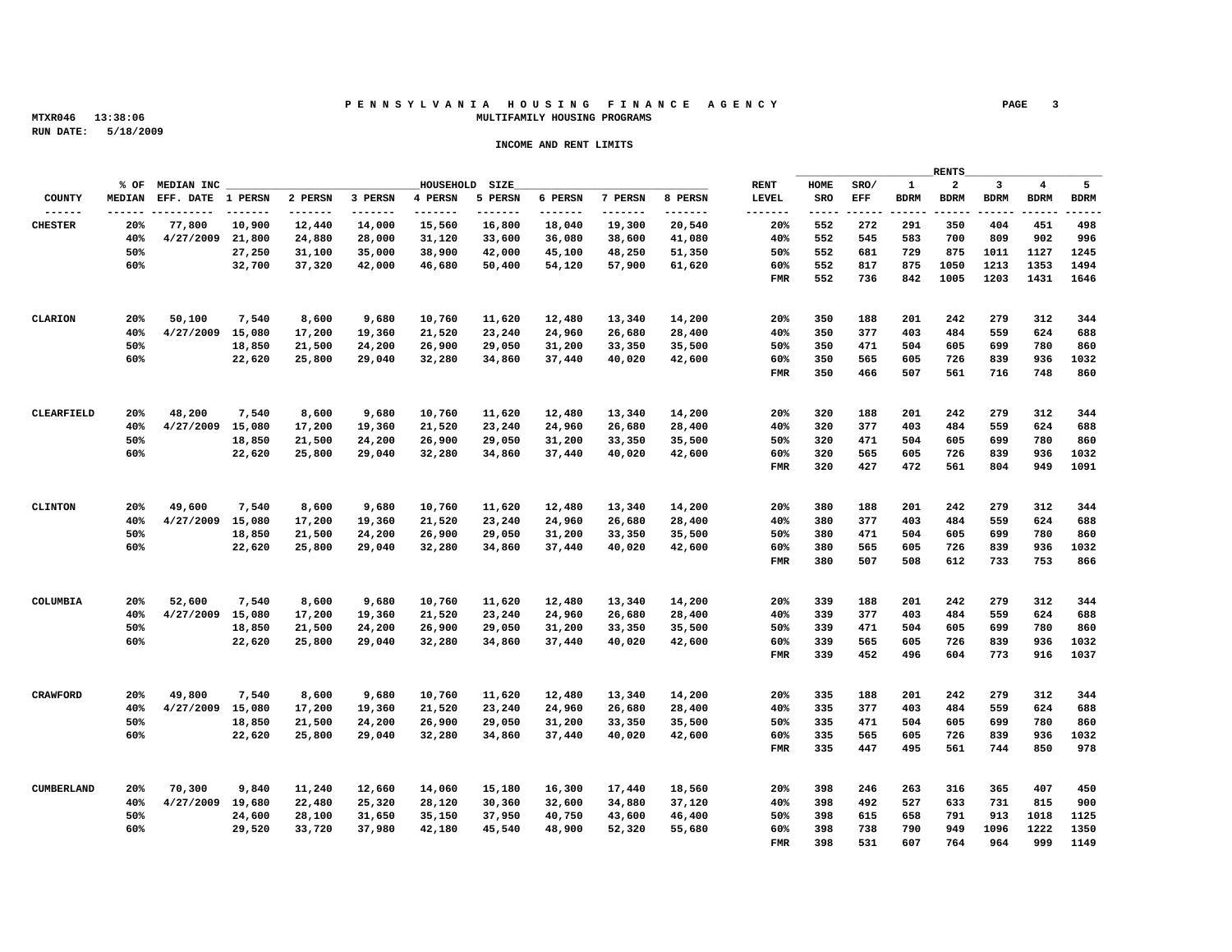#### **P E N N S Y L V A N I A H O U S I N G F I N A N C E A G E N C Y PAGE 4 MTXR046 13:38:06 MULTIFAMILY HOUSING PROGRAMS**

|                |                                                                                  |                         |                                                         |                |                                                                                                                       |               | the control of the control of the control of the control of the control of the control of | RENTS | <u> 1989 - Johann Harry Harry Harry Harry Harry Harry Harry Harry Harry Harry Harry Harry Harry Harry Harry Harry Harry Harry Harry Harry Harry Harry Harry Harry Harry Harry Harry Harry Harry Harry Harry Harry Harry Harry Ha</u> |
|----------------|----------------------------------------------------------------------------------|-------------------------|---------------------------------------------------------|----------------|-----------------------------------------------------------------------------------------------------------------------|---------------|-------------------------------------------------------------------------------------------|-------|--------------------------------------------------------------------------------------------------------------------------------------------------------------------------------------------------------------------------------------|
|                |                                                                                  | % OF MEDIAN INC _______ |                                                         | HOUSEHOLD SIZE | <u> 1980 - Johann Stoff, deutscher Stoff, der Stoff, der Stoff, der Stoff, der Stoff, der Stoff, der Stoff, der S</u> |               |                                                                                           |       | RENT HOME SRO/ 1 2 3 4 5                                                                                                                                                                                                             |
|                | MEDIAN EFF. DATE 1 PERSN 2 PERSN 3 PERSN 4 PERSN 5 PERSN 6 PERSN 7 PERSN 8 PERSN |                         |                                                         |                |                                                                                                                       |               |                                                                                           |       | LEVEL SRO EFF BDRM BDRM BDRM BDRM BDRM                                                                                                                                                                                               |
|                |                                                                                  |                         |                                                         |                |                                                                                                                       |               |                                                                                           |       |                                                                                                                                                                                                                                      |
| DAUPHIN        |                                                                                  |                         |                                                         |                | 20% 70,300 9,840 11,240 12,660 14,060 15,180 16,300 17,440 18,560                                                     |               |                                                                                           |       | 20% 398 246 263 316 365 407 450                                                                                                                                                                                                      |
|                |                                                                                  |                         |                                                         |                | 40% 4/27/2009 19,680 22,480 25,320 28,120 30,360 32,600 34,880 37,120                                                 |               |                                                                                           |       | 40% 398 492 527 633 731 815 900                                                                                                                                                                                                      |
|                | 50%                                                                              |                         |                                                         |                | 24,600 28,100 31,650 35,150 37,950 40,750 43,600 46,400                                                               |               |                                                                                           |       | 50% 398 615 658 791 913 1018 1125                                                                                                                                                                                                    |
|                | 60%                                                                              |                         |                                                         |                | 29,520 33,720 37,980 42,180 45,540 48,900 52,320 55,680                                                               |               |                                                                                           |       | 60% 398 738 790 949 1096 1222 1350                                                                                                                                                                                                   |
|                |                                                                                  |                         |                                                         |                |                                                                                                                       |               |                                                                                           |       | FMR 398 531 607 764 964 999 1149                                                                                                                                                                                                     |
|                |                                                                                  |                         |                                                         |                |                                                                                                                       |               |                                                                                           |       |                                                                                                                                                                                                                                      |
|                |                                                                                  |                         |                                                         |                |                                                                                                                       |               |                                                                                           |       |                                                                                                                                                                                                                                      |
| DELAWARE       |                                                                                  |                         |                                                         |                | 20% 77,800 10,900 12,440 14,000 15,560 16,800 18,040 19,300 20,540                                                    |               |                                                                                           |       | 20% 552 272 291 350 404 451 498                                                                                                                                                                                                      |
|                |                                                                                  |                         |                                                         |                | 40% 4/27/2009 21,800 24,880 28,000 31,120 33,600 36,080 38,600 41,080                                                 |               |                                                                                           |       | 40% 552 545 583 700 809 902 996                                                                                                                                                                                                      |
|                | 50%                                                                              |                         |                                                         |                | 27,250 31,100 35,000 38,900 42,000 45,100 48,250 51,350                                                               |               |                                                                                           |       | 50% 552 681 729 875 1011 1127 1245                                                                                                                                                                                                   |
|                |                                                                                  |                         |                                                         |                |                                                                                                                       |               |                                                                                           |       |                                                                                                                                                                                                                                      |
|                | 60%                                                                              |                         |                                                         |                | 32,700 37,320 42,000 46,680 50,400 54,120 57,900 61,620                                                               |               |                                                                                           |       | 60% 552 817 875 1050 1213 1353 1494                                                                                                                                                                                                  |
|                |                                                                                  |                         |                                                         |                |                                                                                                                       |               |                                                                                           |       | FMR 552 736 842 1005 1203 1431 1646                                                                                                                                                                                                  |
|                |                                                                                  |                         |                                                         |                |                                                                                                                       |               |                                                                                           |       |                                                                                                                                                                                                                                      |
|                |                                                                                  |                         |                                                         |                |                                                                                                                       |               |                                                                                           |       |                                                                                                                                                                                                                                      |
| <b>ELK</b>     |                                                                                  |                         |                                                         |                | 20% 58,400 8,180 9,340 10,520 11,680 12,620 13,540 14,480 15,420                                                      |               |                                                                                           |       | 20% 350 204 219 263 303 338 373                                                                                                                                                                                                      |
|                |                                                                                  |                         | 40% 4/27/2009 16.360 18.680 21.040 23.360 25.240 27.080 |                | 28,960                                                                                                                | 30.840        | 40% 350                                                                                   |       | 409 438 526 607 677 747                                                                                                                                                                                                              |
|                | 50%                                                                              |                         |                                                         |                | 20,450 23,350 26,300 29,200 31,550 33,850 36,200 38,550                                                               |               |                                                                                           |       | 50% 350 511 547 657 759 846 934                                                                                                                                                                                                      |
|                | 60%                                                                              |                         |                                                         |                | 24.540 28.020 31.560 35.040 37.860 40.620 43.440 46.260                                                               |               |                                                                                           |       | 60% 350 613 657 789 911 1015 1121                                                                                                                                                                                                    |
|                |                                                                                  |                         |                                                         |                |                                                                                                                       |               |                                                                                           |       | FMR 350 467 488 561 727 879 1011                                                                                                                                                                                                     |
|                |                                                                                  |                         |                                                         |                |                                                                                                                       |               |                                                                                           |       |                                                                                                                                                                                                                                      |
|                |                                                                                  |                         |                                                         |                |                                                                                                                       |               |                                                                                           |       |                                                                                                                                                                                                                                      |
| <b>ERIE</b>    |                                                                                  |                         |                                                         |                | 20% 56,800 7,960 9,080 10,220 11,360 12,260 13,180 14,080 15,000                                                      |               |                                                                                           |       | 20% 334 199 213 255 295 329 363                                                                                                                                                                                                      |
|                |                                                                                  |                         |                                                         |                | 40% 4/27/2009 15,920 18,160 20,440 22,720 24,520 26,360 28,160 30,000                                                 |               |                                                                                           |       | 40% 334 398 426 511 590 659 727                                                                                                                                                                                                      |
|                | 50%                                                                              |                         |                                                         |                | 19,900 22,700 25,550 28,400 30,650 32,950 35,200 37,500                                                               |               |                                                                                           |       | 50% 334 497 532 638 738 823 908                                                                                                                                                                                                      |
|                | 60%                                                                              |                         |                                                         |                | 23,880 27,240 30,660 34,080 36,780 39,540 42,240 45,000                                                               |               |                                                                                           |       | 60% 334 597 639 766 885 988 1090                                                                                                                                                                                                     |
|                |                                                                                  |                         |                                                         |                |                                                                                                                       |               |                                                                                           |       |                                                                                                                                                                                                                                      |
|                |                                                                                  |                         |                                                         |                |                                                                                                                       |               |                                                                                           |       | FMR 334 445 502 648 775 881 1013                                                                                                                                                                                                     |
|                |                                                                                  |                         |                                                         |                |                                                                                                                       |               |                                                                                           |       |                                                                                                                                                                                                                                      |
|                |                                                                                  |                         |                                                         |                |                                                                                                                       |               |                                                                                           |       |                                                                                                                                                                                                                                      |
| <b>FAYETTE</b> |                                                                                  |                         |                                                         |                | 20% 62,500 8,760 10,000 11,260 12,500 13,500 14,500 15,500 16,500                                                     |               |                                                                                           |       | 20% 406 219 234 281 325 362 400                                                                                                                                                                                                      |
|                |                                                                                  |                         |                                                         |                | 40% 4/27/2009 17,520 20,000 22,520 25,000 27,000 29,000 31,000 33,000                                                 |               |                                                                                           |       | 40% 406 438 469 563 650 725 800                                                                                                                                                                                                      |
|                | 50%                                                                              |                         |                                                         |                | 21,900 25,000 28,150 31,250 33,750 36,250 38,750 41,250                                                               |               |                                                                                           |       | 50% 406 547 586 703 812 906 1000                                                                                                                                                                                                     |
|                | 60%                                                                              |                         |                                                         |                | 26,280 30,000 33,780 37,500 40,500 43,500 46,500 49,500                                                               |               |                                                                                           |       | 60% 406 657 703 844 975 1087 1200                                                                                                                                                                                                    |
|                |                                                                                  |                         |                                                         |                |                                                                                                                       |               |                                                                                           |       | FMR 406 541 594 710 883 953 1096                                                                                                                                                                                                     |
|                |                                                                                  |                         |                                                         |                |                                                                                                                       |               |                                                                                           |       |                                                                                                                                                                                                                                      |
|                |                                                                                  |                         |                                                         |                |                                                                                                                       |               |                                                                                           |       |                                                                                                                                                                                                                                      |
| FOREST         |                                                                                  |                         |                                                         |                | $20\%$ 44,400 7,540 8,600 9,680 10,760 11,620 12,480 13,340 14,200                                                    |               |                                                                                           |       | 20% 350 188 201 242 279 312 344                                                                                                                                                                                                      |
|                |                                                                                  |                         |                                                         |                | 40% 4/27/2009 15,080 17,200 19,360 21,520 23,240 24,960 26,680 28,400                                                 |               |                                                                                           |       | 40% 350 377 403 484 559 624 688                                                                                                                                                                                                      |
|                | 50%                                                                              |                         |                                                         |                | 18,850 21,500 24,200 26,900 29,050 31,200 33,350 35,500                                                               |               |                                                                                           |       | 50% 350 471 504 605 699 780 860                                                                                                                                                                                                      |
|                | 60%                                                                              |                         |                                                         |                | 22,620 25,800 29,040 32,280 34,860 37,440 40,020 42,600                                                               |               |                                                                                           |       | 60% 350 565 605 726 839 936 1032                                                                                                                                                                                                     |
|                |                                                                                  |                         |                                                         |                |                                                                                                                       |               |                                                                                           |       | FMR 350 467 496 561 727 748 860                                                                                                                                                                                                      |
|                |                                                                                  |                         |                                                         |                |                                                                                                                       |               |                                                                                           |       |                                                                                                                                                                                                                                      |
|                |                                                                                  |                         |                                                         |                |                                                                                                                       |               |                                                                                           |       |                                                                                                                                                                                                                                      |
|                |                                                                                  |                         |                                                         |                |                                                                                                                       |               |                                                                                           |       |                                                                                                                                                                                                                                      |
| FRANKLIN       |                                                                                  |                         |                                                         |                | 20% 62,100 8,700 9,940 11,180 12,420 13,420 14,400 15,400 16,400                                                      |               | 20% 327                                                                                   |       | 217 233 279 323 360 397                                                                                                                                                                                                              |
|                |                                                                                  |                         | 40% 4/27/2009 17,400 19,880 22,360 24,840 26,840 28,800 |                |                                                                                                                       | 30,800 32,800 | 40% 327                                                                                   |       | 435 466 559 646 720 795                                                                                                                                                                                                              |
|                | 50%                                                                              |                         |                                                         |                | 21,750  24,850  27,950  31,050  33,550  36,000  38,500  41,000                                                        |               |                                                                                           |       | 50% 327 543 582 698 807 900 993                                                                                                                                                                                                      |
|                | 60%                                                                              |                         |                                                         |                | 26,100 29,820 33,540 37,260 40,260 43,200 46,200 49,200                                                               |               |                                                                                           |       | 60% 327 652 699 838 969 1080 1192                                                                                                                                                                                                    |
|                |                                                                                  |                         |                                                         |                |                                                                                                                       |               |                                                                                           |       | FMR 327 436 496 626 824 1010 1162                                                                                                                                                                                                    |
|                |                                                                                  |                         |                                                         |                |                                                                                                                       |               |                                                                                           |       |                                                                                                                                                                                                                                      |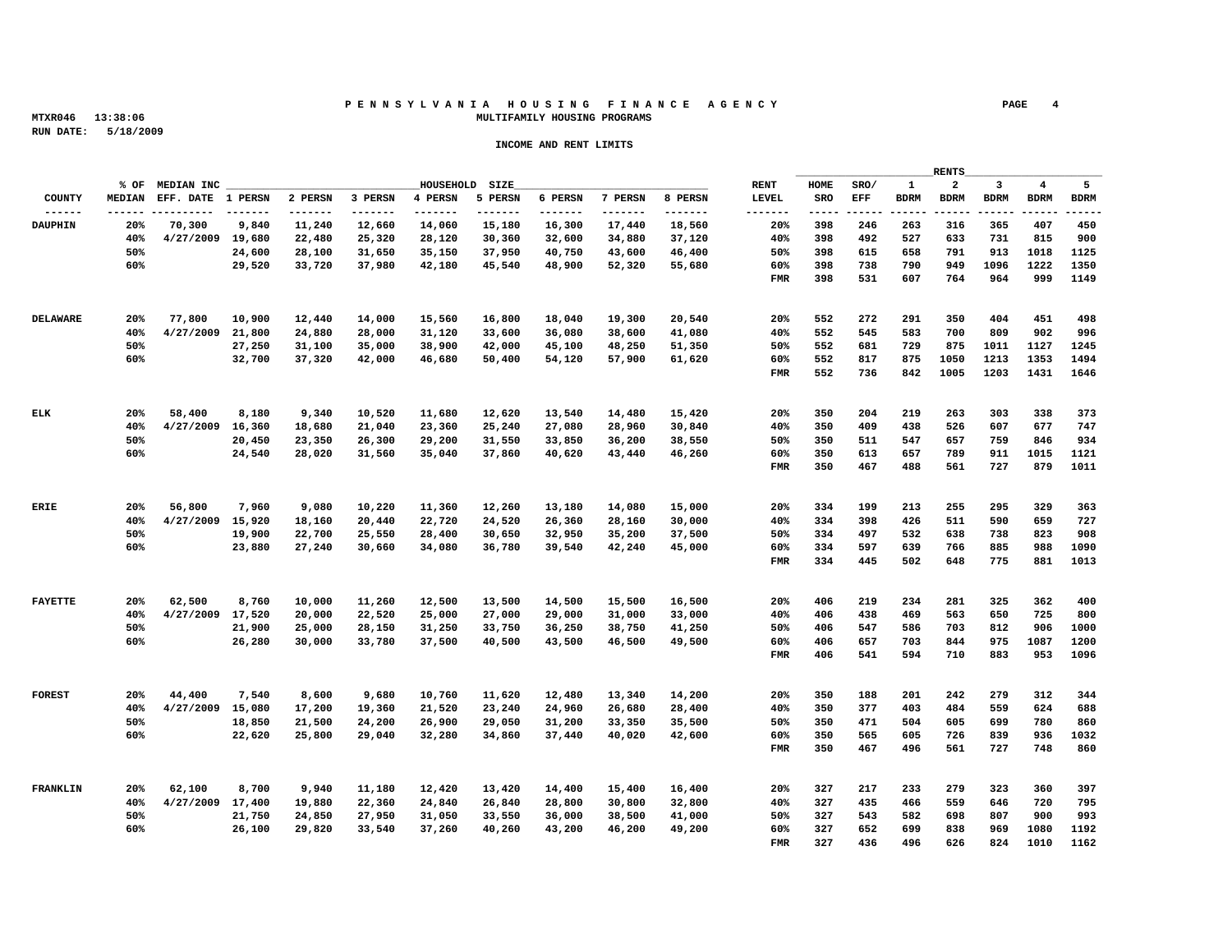#### **P E N N S Y L V A N I A H O U S I N G F I N A N C E A G E N C Y PAGE 5 MTXR046 13:38:06 MULTIFAMILY HOUSING PROGRAMS**

|                    |     |                                                                                  |                                                         |                |  |               | the control of the control of the control of the control of the control of the control of |  |                                        |
|--------------------|-----|----------------------------------------------------------------------------------|---------------------------------------------------------|----------------|--|---------------|-------------------------------------------------------------------------------------------|--|----------------------------------------|
|                    |     |                                                                                  |                                                         | HOUSEHOLD SIZE |  |               |                                                                                           |  | RENT HOME SRO/ 1 2 3 4 5               |
|                    |     | MEDIAN EFF. DATE 1 PERSN 2 PERSN 3 PERSN 4 PERSN 5 PERSN 6 PERSN 7 PERSN 8 PERSN |                                                         |                |  |               |                                                                                           |  | LEVEL SRO EFF BDRM BDRM BDRM BDRM BDRM |
|                    |     |                                                                                  |                                                         |                |  |               |                                                                                           |  |                                        |
| FULTON             |     | 20% 52,300 7,540 8,600 9,680 10,760 11,620 12,480 13,340 14,200                  |                                                         |                |  |               |                                                                                           |  | 20% 281 188 201 242 279 312 344        |
|                    |     | 40% 4/27/2009 15,080 17,200 19,360 21,520 23,240 24,960 26,680 28,400            |                                                         |                |  |               |                                                                                           |  | 40% 281 377 403 484 559 624 688        |
|                    | 50% |                                                                                  | 18,850 21,500 24,200 26,900 29,050 31,200 33,350 35,500 |                |  |               |                                                                                           |  | 50% 281 471 504 605 699 780 860        |
|                    | 60% |                                                                                  | 22,620 25,800 29,040 32,280 34,860 37,440 40,020 42,600 |                |  |               |                                                                                           |  | 60% 281 565 605 726 839 936 1032       |
|                    |     |                                                                                  |                                                         |                |  |               |                                                                                           |  | FMR 281 374 477 561 692 809 930        |
|                    |     |                                                                                  |                                                         |                |  |               |                                                                                           |  |                                        |
|                    |     |                                                                                  |                                                         |                |  |               |                                                                                           |  |                                        |
|                    |     | 20% 48,500 7,540 8,600 9,680 10,760 11,620 12,480 13,340 14,200                  |                                                         |                |  |               |                                                                                           |  | 20% 350 188 201 242 279 312 344        |
|                    |     |                                                                                  |                                                         |                |  |               |                                                                                           |  | 40% 350 377 403 484 559 624 688        |
|                    |     | 40% 4/27/2009 15,080 17,200 19,360 21,520 23,240 24,960 26,680 28,400            |                                                         |                |  |               |                                                                                           |  |                                        |
|                    | 50% |                                                                                  | 18,850 21,500 24,200 26,900 29,050 31,200 33,350 35,500 |                |  |               |                                                                                           |  | 50% 350 471 504 605 699 780 860        |
|                    | 60% |                                                                                  | 22,620 25,800 29,040 32,280 34,860 37,440 40,020 42,600 |                |  |               |                                                                                           |  | 60% 350 565 605 726 839 936 1032       |
|                    |     |                                                                                  |                                                         |                |  |               |                                                                                           |  | FMR 350 466 496 561 670 690 794        |
|                    |     |                                                                                  |                                                         |                |  |               |                                                                                           |  |                                        |
|                    |     |                                                                                  |                                                         |                |  |               |                                                                                           |  |                                        |
|                    |     | HUNTINGDON 20% 51.900 7,540 8,600 9,680 10,760 11,620 12,480 13,340 14,200       |                                                         |                |  |               |                                                                                           |  | 20% 274 188 201 242 279 312 344        |
|                    |     | 40% 4/27/2009 15,080 17,200 19,360 21,520 23,240 24,960                          |                                                         |                |  | 26.680 28.400 |                                                                                           |  | 40% 274 377 403 484 559 624 688        |
|                    | 50% |                                                                                  | 18,850 21,500 24,200 26,900 29,050 31,200 33,350 35,500 |                |  |               |                                                                                           |  | 50% 274 471 504 605 699 780 860        |
|                    | 60% |                                                                                  | 22,620 25,800 29,040 32,280 34,860 37,440 40,020 42,600 |                |  |               |                                                                                           |  | 60% 274 565 605 726 839 936 1032       |
|                    |     |                                                                                  |                                                         |                |  |               |                                                                                           |  | FMR 274 365 452 561 725 746 858        |
|                    |     |                                                                                  |                                                         |                |  |               |                                                                                           |  |                                        |
|                    |     |                                                                                  |                                                         |                |  |               |                                                                                           |  |                                        |
| INDIANA            |     | $20\%$ 50,100 7,540 8,600 9,680 10,760 11,620 12,480 13,340 14,200               |                                                         |                |  |               |                                                                                           |  | 20% 374 188 201 242 279 312 344        |
|                    |     | 40% 4/27/2009 15,080 17,200 19,360 21,520 23,240 24,960 26,680 28,400            |                                                         |                |  |               |                                                                                           |  | 40% 374 377 403 484 559 624 688        |
|                    |     |                                                                                  |                                                         |                |  |               |                                                                                           |  |                                        |
|                    | 50% |                                                                                  | 18,850 21,500 24,200 26,900 29,050 31,200 33,350 35,500 |                |  |               |                                                                                           |  | 50% 374 471 504 605 699 780 860        |
|                    | 60% |                                                                                  | 22,620 25,800 29,040 32,280 34,860 37,440 40,020 42,600 |                |  |               |                                                                                           |  | 60% 374 565 605 726 839 936 1032       |
|                    |     |                                                                                  |                                                         |                |  |               |                                                                                           |  | FMR 374 499 519 600 716 784 902        |
|                    |     |                                                                                  |                                                         |                |  |               |                                                                                           |  |                                        |
|                    |     |                                                                                  |                                                         |                |  |               |                                                                                           |  |                                        |
|                    |     | 20% 47,100 7,540 8,600 9,680 10,760 11,620 12,480 13,340 14,200                  |                                                         |                |  |               |                                                                                           |  | 20% 286 188 201 242 279 312 344        |
|                    |     | 40% 4/27/2009 15,080 17,200 19,360 21,520 23,240 24,960 26,680 28,400            |                                                         |                |  |               |                                                                                           |  | 40% 286 377 403 484 559 624 688        |
|                    | 50% |                                                                                  | 18,850 21,500 24,200 26,900 29,050 31,200 33,350 35,500 |                |  |               |                                                                                           |  | 50% 286 471 504 605 699 780 860        |
|                    | 60% |                                                                                  | 22,620 25,800 29,040 32,280 34,860 37,440 40,020 42,600 |                |  |               |                                                                                           |  | 60% 286 565 605 726 839 936 1032       |
|                    |     |                                                                                  |                                                         |                |  |               |                                                                                           |  | FMR 286 381 472 561 743 766 881        |
|                    |     |                                                                                  |                                                         |                |  |               |                                                                                           |  |                                        |
|                    |     |                                                                                  |                                                         |                |  |               |                                                                                           |  |                                        |
| JUNIATA            |     | 20% 52,900 7,540 8,600 9,680 10,760 11,620 12,480 13,340 14,200                  |                                                         |                |  |               |                                                                                           |  | 20% 324 188 201 242 279 312 344        |
|                    |     | 40% 4/27/2009 15,080 17,200 19,360 21,520 23,240 24,960 26,680 28,400            |                                                         |                |  |               |                                                                                           |  | 40% 324 377 403 484 559 624 688        |
|                    |     |                                                                                  |                                                         |                |  |               |                                                                                           |  |                                        |
|                    | 50% |                                                                                  | 18,850 21,500 24,200 26,900 29,050 31,200 33,350 35,500 |                |  |               |                                                                                           |  | 50% 324 471 504 605 699 780 860        |
|                    | 60% |                                                                                  | 22,620 25,800 29,040 32,280 34,860 37,440 40,020 42,600 |                |  |               |                                                                                           |  | 60% 324 565 605 726 839 936 1032       |
|                    |     |                                                                                  |                                                         |                |  |               |                                                                                           |  | FMR 324 432 468 563 765 789 907        |
|                    |     |                                                                                  |                                                         |                |  |               |                                                                                           |  |                                        |
|                    |     |                                                                                  |                                                         |                |  |               |                                                                                           |  |                                        |
| <b>T.ACKAWANNA</b> |     | 20% 56,600 7,920 9,060 10,180 11,320 12,220 13,140 14,040 14,940                 |                                                         |                |  |               |                                                                                           |  | 20% 332 198 212 254 294 328 362        |
|                    |     | 40% 4/27/2009 15,840 18,120 20,360 22,640 24,440 26,280                          |                                                         |                |  | 28,080 29,880 |                                                                                           |  | 40% 332 396 424 509 588 657 724        |
|                    | 50% |                                                                                  | 19,800 22,650 25,450 28,300 30,550 32,850 35,100 37,350 |                |  |               |                                                                                           |  | 50% 332 495 530 636 735 821 905        |
|                    | 60% |                                                                                  | 23,760 27,180 30,540 33,960 36,660 39,420 42,120 44,820 |                |  |               |                                                                                           |  | 60% 332 594 636 763 882 985 1086       |
|                    |     |                                                                                  |                                                         |                |  |               |                                                                                           |  | FMR 332 443 529 635 805 850 978        |
|                    |     |                                                                                  |                                                         |                |  |               |                                                                                           |  |                                        |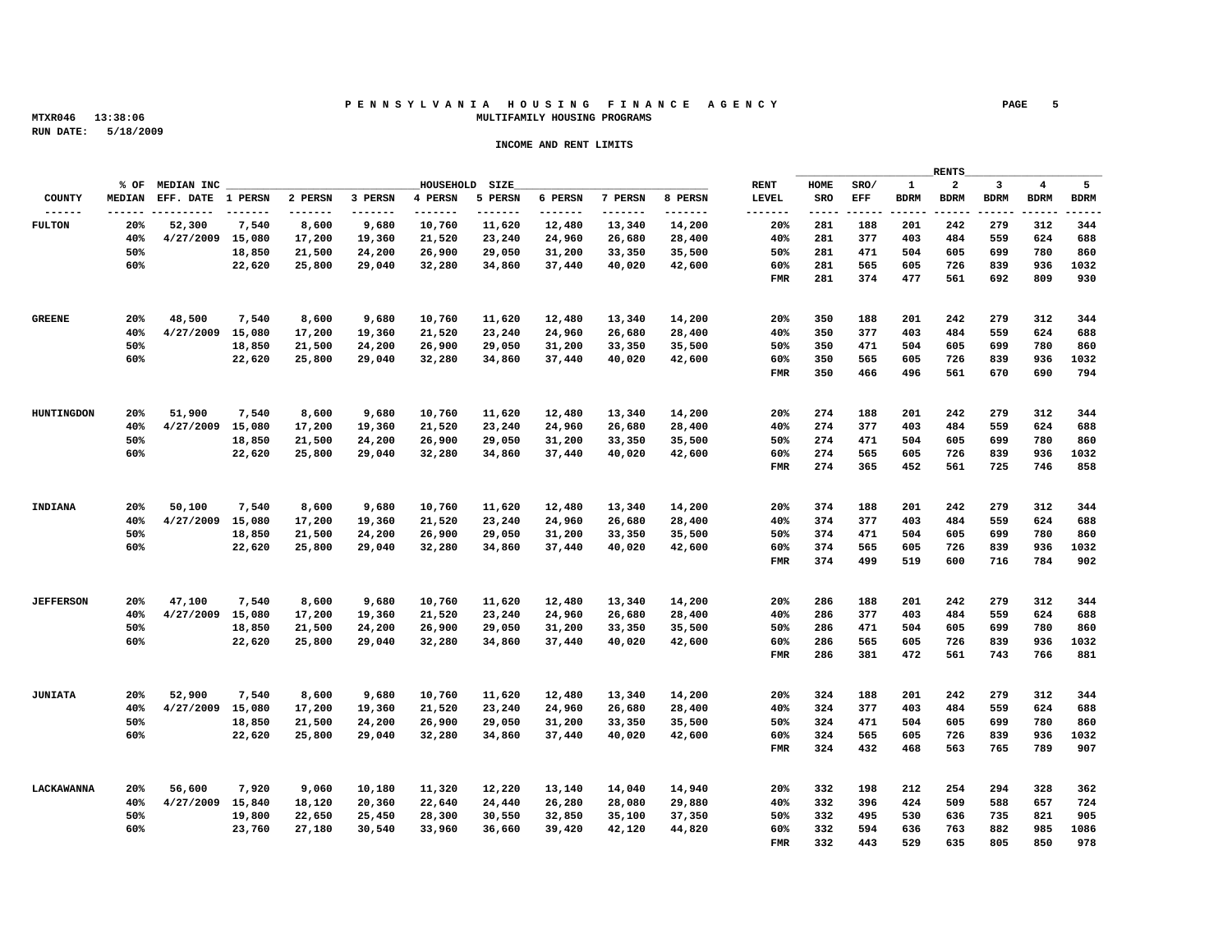#### **P E N N S Y L V A N I A H O U S I N G F I N A N C E A G E N C Y PAGE 6 MTXR046 13:38:06 MULTIFAMILY HOUSING PROGRAMS**

|                  |                                                                                  |                                                                       |  |  |                |                                                                |               | the control of the control of the control of the control of the control of the control of |  | RENTS | <u> 1989 - Johann Harry Harry Harry Harry Harry Harry Harry Harry Harry Harry Harry Harry Harry Harry Harry Harry Harry Harry Harry Harry Harry Harry Harry Harry Harry Harry Harry Harry Harry Harry Harry Harry Harry Harry Ha</u> |  |
|------------------|----------------------------------------------------------------------------------|-----------------------------------------------------------------------|--|--|----------------|----------------------------------------------------------------|---------------|-------------------------------------------------------------------------------------------|--|-------|--------------------------------------------------------------------------------------------------------------------------------------------------------------------------------------------------------------------------------------|--|
|                  |                                                                                  | % OF MEDIAN INC ________                                              |  |  | HOUSEHOLD SIZE |                                                                |               |                                                                                           |  |       | RENT HOME SRO/ 1 2 3 4 5                                                                                                                                                                                                             |  |
|                  | MEDIAN EFF. DATE 1 PERSN 2 PERSN 3 PERSN 4 PERSN 5 PERSN 6 PERSN 7 PERSN 8 PERSN |                                                                       |  |  |                |                                                                |               |                                                                                           |  |       | LEVEL SRO EFF BDRM BDRM BDRM BDRM BDRM                                                                                                                                                                                               |  |
|                  |                                                                                  |                                                                       |  |  |                |                                                                |               |                                                                                           |  |       |                                                                                                                                                                                                                                      |  |
| <b>LANCASTER</b> |                                                                                  | 20% 67,400 9,440 10,780 12,140 13,480 14,560 15,640 16,720 17,800     |  |  |                |                                                                |               |                                                                                           |  |       | 20% 395 236 252 303 350 391 431                                                                                                                                                                                                      |  |
|                  |                                                                                  | 40% 4/27/2009 18,880 21,560 24,280 26,960 29,120 31,280               |  |  |                |                                                                | 33,440 35,600 |                                                                                           |  |       | 40% 395 472 505 607 701 782 863                                                                                                                                                                                                      |  |
|                  | 50%                                                                              |                                                                       |  |  |                | 23,600  26,950  30,350  33,700  36,400  39,100  41,800  44,500 |               |                                                                                           |  |       | 50% 395 590 631 758 876 977 1078                                                                                                                                                                                                     |  |
|                  | 60%                                                                              |                                                                       |  |  |                | 28,320 32,340 36,420 40,440 43,680 46,920 50,160 53,400        |               |                                                                                           |  |       | 60% 395 708 758 910 1051 1173 1294                                                                                                                                                                                                   |  |
|                  |                                                                                  |                                                                       |  |  |                |                                                                |               |                                                                                           |  |       | FMR 395 527 626 771 978 1028 1182                                                                                                                                                                                                    |  |
|                  |                                                                                  |                                                                       |  |  |                |                                                                |               |                                                                                           |  |       |                                                                                                                                                                                                                                      |  |
|                  |                                                                                  |                                                                       |  |  |                |                                                                |               |                                                                                           |  |       |                                                                                                                                                                                                                                      |  |
| <b>LAWRENCE</b>  |                                                                                  | 20% 53,900 7,540 8,620 9,700 10,780 11,640 12,500 13,360 14,220       |  |  |                |                                                                |               |                                                                                           |  |       | 20% 306 188 202 242 280 312 344                                                                                                                                                                                                      |  |
|                  |                                                                                  | 40% 4/27/2009 15,080 17,240 19,400 21,560 23,280 25,000 26,720 28,440 |  |  |                |                                                                |               |                                                                                           |  |       | 40% 306 377 404 485 560 625 689                                                                                                                                                                                                      |  |
|                  | 50%                                                                              |                                                                       |  |  |                | 18,850 21,550 24,250 26,950 29,100 31,250 33,400 35,550        |               |                                                                                           |  |       | 50% 306 471 505 606 700 781 861                                                                                                                                                                                                      |  |
|                  | 60%                                                                              |                                                                       |  |  |                | 22,620 25,860 29,100 32,340 34,920 37,500 40,080 42,660        |               |                                                                                           |  |       | 60% 306 565 606 727 840 937 1034                                                                                                                                                                                                     |  |
|                  |                                                                                  |                                                                       |  |  |                |                                                                |               |                                                                                           |  |       | FMR 306 408 532 626 749 879 1011                                                                                                                                                                                                     |  |
|                  |                                                                                  |                                                                       |  |  |                |                                                                |               |                                                                                           |  |       |                                                                                                                                                                                                                                      |  |
|                  |                                                                                  |                                                                       |  |  |                |                                                                |               |                                                                                           |  |       |                                                                                                                                                                                                                                      |  |
|                  |                                                                                  |                                                                       |  |  |                |                                                                |               |                                                                                           |  |       |                                                                                                                                                                                                                                      |  |
| <b>LEBANON</b>   |                                                                                  | $20\%$ 63,900 8,940 10,220 11,500 12,780 13,800 14,820 15,840 16,860  |  |  |                |                                                                |               |                                                                                           |  |       | 20% 322 223 239 287 332 370 408                                                                                                                                                                                                      |  |
|                  |                                                                                  | 40% 4/27/2009 17.880 20.440 23.000 25.560 27.600 29.640               |  |  |                |                                                                | 31,680 33.720 | 40% 322                                                                                   |  |       | 447 479 575 664 741 817                                                                                                                                                                                                              |  |
|                  | 50%                                                                              |                                                                       |  |  |                | 22,350 25,550 28,750 31,950 34,500 37,050 39,600 42,150        |               |                                                                                           |  |       | 50% 322 558 598 718 830 926 1021                                                                                                                                                                                                     |  |
|                  | 60%                                                                              |                                                                       |  |  |                | 26,820 30,660 34,500 38,340 41,400 44,460 47,520 50,580        |               |                                                                                           |  |       | 60% 322 670 718 862 996 1111 1226                                                                                                                                                                                                    |  |
|                  |                                                                                  |                                                                       |  |  |                |                                                                |               |                                                                                           |  |       | FMR 322 429 512 660 896 923 1061                                                                                                                                                                                                     |  |
|                  |                                                                                  |                                                                       |  |  |                |                                                                |               |                                                                                           |  |       |                                                                                                                                                                                                                                      |  |
|                  |                                                                                  |                                                                       |  |  |                |                                                                |               |                                                                                           |  |       |                                                                                                                                                                                                                                      |  |
| LEHIGH           |                                                                                  | $20\%$ 70,000 9,800 11,200 12,600 14,000 15,120 16,240 17,360 18,480  |  |  |                |                                                                |               |                                                                                           |  |       | 20% 444 245 262 315 364 406 448                                                                                                                                                                                                      |  |
|                  |                                                                                  | 40% 4/27/2009 19,600 22,400 25,200 28,000 30,240 32,480 34,720 36,960 |  |  |                |                                                                |               |                                                                                           |  |       | 40% 444 490 525 630 728 812 896                                                                                                                                                                                                      |  |
|                  | 50%                                                                              |                                                                       |  |  |                | 24,500 28,000 31,500 35,000 37,800 40,600 43,400 46,200        |               |                                                                                           |  |       | 50% 444 612 656 787 910 1015 1120                                                                                                                                                                                                    |  |
|                  | 60%                                                                              |                                                                       |  |  |                | 29,400 33,600 37,800 42,000 45,360 48,720 52,080 55,440        |               |                                                                                           |  |       | 60% 444 735 787 945 1092 1218 1344                                                                                                                                                                                                   |  |
|                  |                                                                                  |                                                                       |  |  |                |                                                                |               |                                                                                           |  |       | FMR 444 592 721 853 1104 1168 1343                                                                                                                                                                                                   |  |
|                  |                                                                                  |                                                                       |  |  |                |                                                                |               |                                                                                           |  |       |                                                                                                                                                                                                                                      |  |
|                  |                                                                                  |                                                                       |  |  |                |                                                                |               |                                                                                           |  |       |                                                                                                                                                                                                                                      |  |
|                  |                                                                                  | 20% 56,600 7,920 9,060 10,180 11,320 12,220 13,140 14,040 14,940      |  |  |                |                                                                |               |                                                                                           |  |       | 20% 332 198 212 254 294 328 362                                                                                                                                                                                                      |  |
|                  |                                                                                  | 40% 4/27/2009 15,840 18,120 20,360 22,640 24,440 26,280 28,080 29,880 |  |  |                |                                                                |               |                                                                                           |  |       | 40% 332 396 424 509 588 657 724                                                                                                                                                                                                      |  |
|                  | 50%                                                                              |                                                                       |  |  |                | 19,800 22,650 25,450 28,300 30,550 32,850 35,100 37,350        |               |                                                                                           |  |       | 50% 332 495 530 636 735 821 905                                                                                                                                                                                                      |  |
|                  | 60%                                                                              |                                                                       |  |  |                | 23,760 27,180 30,540 33,960 36,660 39,420 42,120 44,820        |               |                                                                                           |  |       | 60% 332 594 636 763 882 985 1086                                                                                                                                                                                                     |  |
|                  |                                                                                  |                                                                       |  |  |                |                                                                |               |                                                                                           |  |       | FMR 332 443 529 635 805 850 978                                                                                                                                                                                                      |  |
|                  |                                                                                  |                                                                       |  |  |                |                                                                |               |                                                                                           |  |       |                                                                                                                                                                                                                                      |  |
|                  |                                                                                  |                                                                       |  |  |                |                                                                |               |                                                                                           |  |       |                                                                                                                                                                                                                                      |  |
| LYCOMING         |                                                                                  | 20% 52,300 7,540 8,600 9,680 10,760 11,620 12,480 13,340 14,200       |  |  |                |                                                                |               |                                                                                           |  |       | 20% 327 188 201 242 279 312 344                                                                                                                                                                                                      |  |
|                  |                                                                                  | 40% 4/27/2009 15,080 17,200 19,360 21,520 23,240 24,960 26,680 28,400 |  |  |                |                                                                |               |                                                                                           |  |       | 40% 327 377 403 484 559 624 688                                                                                                                                                                                                      |  |
|                  |                                                                                  |                                                                       |  |  |                |                                                                |               |                                                                                           |  |       |                                                                                                                                                                                                                                      |  |
|                  | 50%                                                                              |                                                                       |  |  |                | 18,850 21,500 24,200 26,900 29,050 31,200 33,350 35,500        |               |                                                                                           |  |       | 50% 327 471 504 605 699 780 860                                                                                                                                                                                                      |  |
|                  | 60%                                                                              |                                                                       |  |  |                | 22,620 25,800 29,040 32,280 34,860 37,440 40,020 42,600        |               |                                                                                           |  |       | 60% 327 565 605 726 839 936 1032                                                                                                                                                                                                     |  |
|                  |                                                                                  |                                                                       |  |  |                |                                                                |               |                                                                                           |  |       | FMR 327 436 500 603 792 814 936                                                                                                                                                                                                      |  |
|                  |                                                                                  |                                                                       |  |  |                |                                                                |               |                                                                                           |  |       |                                                                                                                                                                                                                                      |  |
|                  |                                                                                  |                                                                       |  |  |                |                                                                |               |                                                                                           |  |       |                                                                                                                                                                                                                                      |  |
| <b>MCKEAN</b>    |                                                                                  | 20% 52,700 7,540 8,600 9,680 10,760 11,620 12,480 13,340 14,200       |  |  |                |                                                                |               |                                                                                           |  |       | 20% 353 188 201 242 279 312 344                                                                                                                                                                                                      |  |
|                  |                                                                                  | 40% 4/27/2009 15,080 17,200 19,360 21,520 23,240 24,960               |  |  |                |                                                                | 26,680 28,400 |                                                                                           |  |       | 40% 353 377 403 484 559 624 688                                                                                                                                                                                                      |  |
|                  | 50%                                                                              |                                                                       |  |  |                | 18,850 21,500 24,200 26,900 29,050 31,200 33,350 35,500        |               |                                                                                           |  |       | 50% 353 471 504 605 699 780 860                                                                                                                                                                                                      |  |
|                  | 60%                                                                              |                                                                       |  |  |                | 22,620 25,800 29,040 32,280 34,860 37,440 40,020 42,600        |               |                                                                                           |  |       | 60% 353 565 605 726 839 936 1032                                                                                                                                                                                                     |  |
|                  |                                                                                  |                                                                       |  |  |                |                                                                |               |                                                                                           |  |       | FMR 353 471 495 565 757 814 936                                                                                                                                                                                                      |  |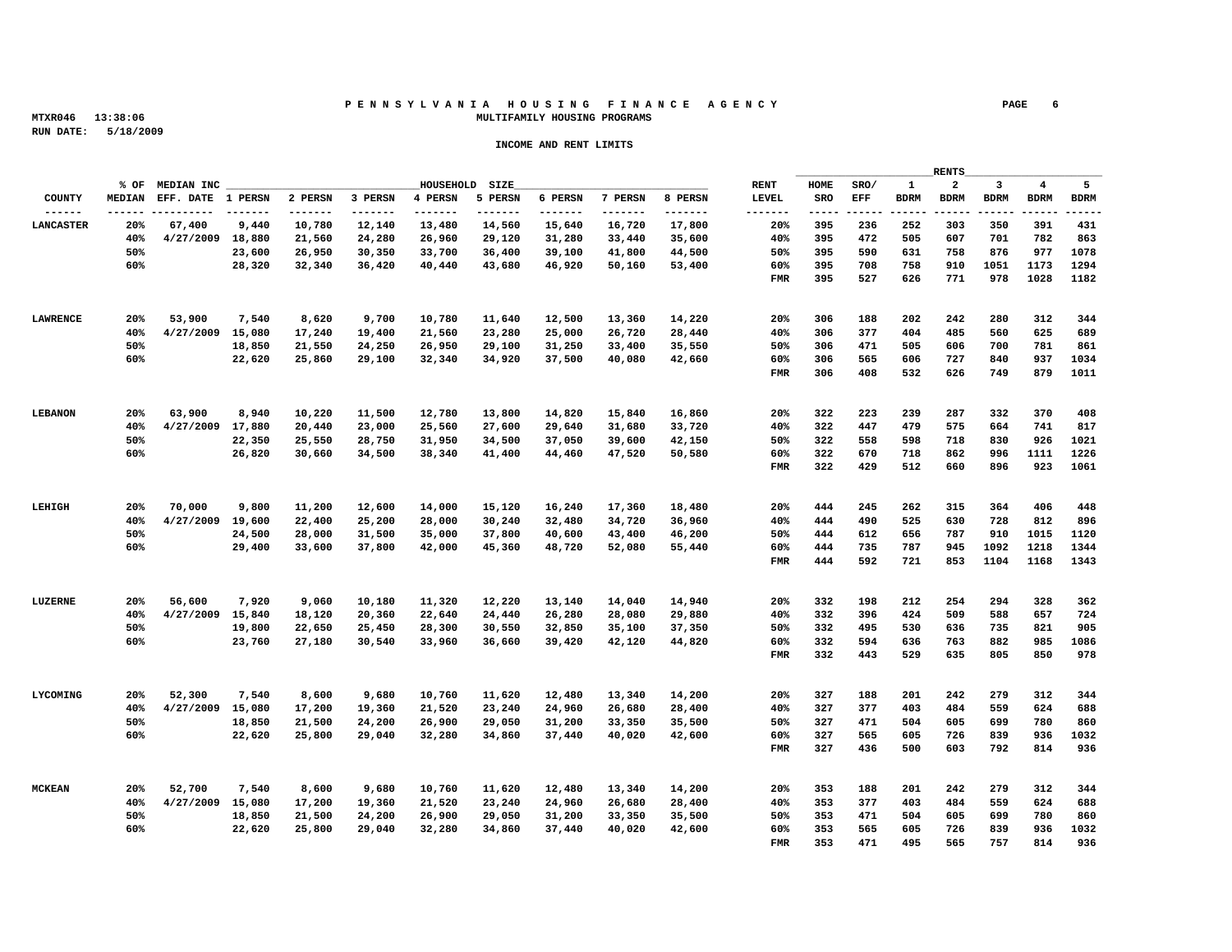#### **P E N N S Y L V A N I A H O U S I N G F I N A N C E A G E N C Y PAGE 7 MTXR046 13:38:06 MULTIFAMILY HOUSING PROGRAMS**

|                           |                                                                                  |                             |  |  |                                                         |                                                                       |                                                                       | the control of the control of the control of the control of the control of the control of |  | RENTS | <u> 1989 - Johann Harry Harry Harry Harry Harry Harry Harry Harry Harry Harry Harry Harry Harry Harry Harry Harry Harry Harry Harry Harry Harry Harry Harry Harry Harry Harry Harry Harry Harry Harry Harry Harry Harry Harry Ha</u> |  |
|---------------------------|----------------------------------------------------------------------------------|-----------------------------|--|--|---------------------------------------------------------|-----------------------------------------------------------------------|-----------------------------------------------------------------------|-------------------------------------------------------------------------------------------|--|-------|--------------------------------------------------------------------------------------------------------------------------------------------------------------------------------------------------------------------------------------|--|
|                           |                                                                                  | % OF MEDIAN INC ________    |  |  | HOUSEHOLD SIZE                                          |                                                                       |                                                                       |                                                                                           |  |       | RENT HOME SRO/ 1 2 3 4 5                                                                                                                                                                                                             |  |
|                           | MEDIAN EFF. DATE 1 PERSN 2 PERSN 3 PERSN 4 PERSN 5 PERSN 6 PERSN 7 PERSN 8 PERSN |                             |  |  |                                                         |                                                                       |                                                                       |                                                                                           |  |       | LEVEL SRO EFF BDRM BDRM BDRM BDRM BDRM                                                                                                                                                                                               |  |
|                           |                                                                                  |                             |  |  |                                                         |                                                                       |                                                                       |                                                                                           |  |       |                                                                                                                                                                                                                                      |  |
| <b>MERCER</b>             |                                                                                  |                             |  |  |                                                         | 20% 54,400 7,620 8,700 9,800 10,880 11,760 12,620 13,500 14,360       |                                                                       |                                                                                           |  |       | 20% 344 190 204 245 283 315 348                                                                                                                                                                                                      |  |
|                           |                                                                                  |                             |  |  |                                                         | 40% 4/27/2009 15.240 17.400 19.600 21.760 23.520 25.240 27.000        | 28,720                                                                |                                                                                           |  |       | 40% 344 381 408 490 566 631 696                                                                                                                                                                                                      |  |
|                           | 50%                                                                              |                             |  |  |                                                         | 19,050 21,750 24,500 27,200 29,400 31,550 33,750 35,900               |                                                                       |                                                                                           |  |       | 50% 344 476 510 612 707 788 870                                                                                                                                                                                                      |  |
|                           | 60%                                                                              |                             |  |  |                                                         | 22,860 26,100 29,400 32,640 35,280 37,860 40,500 43,080               |                                                                       |                                                                                           |  |       | 60% 344 571 612 735 849 946 1044                                                                                                                                                                                                     |  |
|                           |                                                                                  |                             |  |  |                                                         |                                                                       |                                                                       |                                                                                           |  |       | FMR 344 459 480 585 717 787 905                                                                                                                                                                                                      |  |
|                           |                                                                                  |                             |  |  |                                                         |                                                                       |                                                                       |                                                                                           |  |       |                                                                                                                                                                                                                                      |  |
|                           |                                                                                  |                             |  |  |                                                         |                                                                       |                                                                       |                                                                                           |  |       |                                                                                                                                                                                                                                      |  |
| MIFFLIN                   |                                                                                  |                             |  |  |                                                         | 20% 48,100 7,540 8,600 9,680 10,760 11,620 12,480 13,340 14,200       |                                                                       |                                                                                           |  |       | 20% 296 188 201 242 279 312 344                                                                                                                                                                                                      |  |
|                           |                                                                                  |                             |  |  |                                                         |                                                                       | 40% 4/27/2009 15,080 17,200 19,360 21,520 23,240 24,960 26,680 28,400 |                                                                                           |  |       | 40% 296 377 403 484 559 624 688                                                                                                                                                                                                      |  |
|                           | 50%                                                                              |                             |  |  |                                                         | 18,850 21,500 24,200 26,900 29,050 31,200 33,350 35,500               |                                                                       |                                                                                           |  |       | 50% 296 471 504 605 699 780 860                                                                                                                                                                                                      |  |
|                           | 60%                                                                              |                             |  |  |                                                         |                                                                       | 22,620 25,800 29,040 32,280 34,860 37,440 40,020 42,600               |                                                                                           |  |       | 60% 296 565 605 726 839 936 1032                                                                                                                                                                                                     |  |
|                           |                                                                                  |                             |  |  |                                                         |                                                                       |                                                                       |                                                                                           |  |       | FMR 296 395 457 561 728 912 1037                                                                                                                                                                                                     |  |
|                           |                                                                                  |                             |  |  |                                                         |                                                                       |                                                                       |                                                                                           |  |       |                                                                                                                                                                                                                                      |  |
|                           |                                                                                  |                             |  |  |                                                         |                                                                       |                                                                       |                                                                                           |  |       |                                                                                                                                                                                                                                      |  |
| MONROE                    |                                                                                  |                             |  |  |                                                         | 20% 66,900 9,360 10,700 12,040 13,380 14,460 15,520 16,600 17,660     |                                                                       |                                                                                           |  |       | 20% 431 234 250 301 348 388 428                                                                                                                                                                                                      |  |
|                           |                                                                                  | 40% 4/27/2009 18.720 21.400 |  |  |                                                         | 24,080  26,760  28,920  31,040  33,200  35,320                        |                                                                       |                                                                                           |  |       | 40% 431 468 501 602 696 776 856                                                                                                                                                                                                      |  |
|                           | 50%                                                                              |                             |  |  | 23,400 26,750 30,100 33,450 36,150 38,800               |                                                                       | 41,500 44,150                                                         |                                                                                           |  |       | 50% 431 585 626 752 870 970 1070                                                                                                                                                                                                     |  |
|                           | 60%                                                                              |                             |  |  |                                                         | 28.080 32.100 36.120 40.140 43.380 46.560 49.800 52.980               |                                                                       |                                                                                           |  |       | 60% 431 702 752 903 1044 1164 1284                                                                                                                                                                                                   |  |
|                           |                                                                                  |                             |  |  |                                                         |                                                                       |                                                                       |                                                                                           |  |       | FMR 431 574 707 884 1129 1263 1310                                                                                                                                                                                                   |  |
|                           |                                                                                  |                             |  |  |                                                         |                                                                       |                                                                       |                                                                                           |  |       |                                                                                                                                                                                                                                      |  |
|                           |                                                                                  |                             |  |  |                                                         |                                                                       |                                                                       |                                                                                           |  |       |                                                                                                                                                                                                                                      |  |
| MONTGOMERY                | 20% 77,800 10,900 12,440 14,000 15,560 16,800 18,040 19,300 20,540               |                             |  |  |                                                         |                                                                       |                                                                       |                                                                                           |  |       | 20% 552 272 291 350 404 451 498                                                                                                                                                                                                      |  |
|                           |                                                                                  |                             |  |  | 40% 4/27/2009 21,800 24,880 28,000 31,120 33,600 36,080 |                                                                       | 38,600 41,080                                                         |                                                                                           |  |       | 40% 552 545 583 700 809 902 996                                                                                                                                                                                                      |  |
|                           |                                                                                  |                             |  |  |                                                         |                                                                       |                                                                       |                                                                                           |  |       |                                                                                                                                                                                                                                      |  |
|                           | 50%                                                                              |                             |  |  |                                                         | 27,250 31,100 35,000 38,900 42,000 45,100 48,250 51,350               |                                                                       |                                                                                           |  |       | 50% 552 681 729 875 1011 1127 1245                                                                                                                                                                                                   |  |
|                           | 60%                                                                              |                             |  |  |                                                         | 32,700 37,320 42,000 46,680 50,400 54,120 57,900 61,620               |                                                                       |                                                                                           |  |       | 60% 552 817 875 1050 1213 1353 1494                                                                                                                                                                                                  |  |
|                           |                                                                                  |                             |  |  |                                                         |                                                                       |                                                                       |                                                                                           |  |       | FMR 552 736 842 1005 1203 1431 1646                                                                                                                                                                                                  |  |
|                           |                                                                                  |                             |  |  |                                                         |                                                                       |                                                                       |                                                                                           |  |       |                                                                                                                                                                                                                                      |  |
|                           |                                                                                  |                             |  |  |                                                         |                                                                       |                                                                       |                                                                                           |  |       |                                                                                                                                                                                                                                      |  |
| <b>MONTOUR</b>            |                                                                                  |                             |  |  |                                                         | 20% 58,700 8,220 9,400 10,560 11,740 12,680 13,620 14,560 15,500      |                                                                       |                                                                                           |  |       | 20% 376 205 220 264 305 340 375                                                                                                                                                                                                      |  |
|                           |                                                                                  |                             |  |  |                                                         | 40% 4/27/2009 16,440 18,800 21,120 23,480 25,360 27,240 29,120 31,000 |                                                                       |                                                                                           |  |       | 40% 376 411 440 528 610 681 751                                                                                                                                                                                                      |  |
|                           | 50%                                                                              |                             |  |  |                                                         | 20,550 23,500 26,400 29,350 31,700 34,050 36,400 38,750               |                                                                       |                                                                                           |  |       | 50% 376 513 550 660 763 851 939                                                                                                                                                                                                      |  |
|                           | 60%                                                                              |                             |  |  |                                                         |                                                                       | 24,660 28,200 31,680 35,220 38,040 40,860 43,680 46,500               |                                                                                           |  |       | 60% 376 616 660 792 915 1021 1127                                                                                                                                                                                                    |  |
|                           |                                                                                  |                             |  |  |                                                         |                                                                       |                                                                       |                                                                                           |  |       | FMR 376 501 575 662 792 817 940                                                                                                                                                                                                      |  |
|                           |                                                                                  |                             |  |  |                                                         |                                                                       |                                                                       |                                                                                           |  |       |                                                                                                                                                                                                                                      |  |
|                           |                                                                                  |                             |  |  |                                                         |                                                                       |                                                                       |                                                                                           |  |       |                                                                                                                                                                                                                                      |  |
|                           | NORTHAMPTON 20% 70,000 9,800 11,200 12,600 14,000 15,120 16,240 17,360 18,480    |                             |  |  |                                                         |                                                                       |                                                                       |                                                                                           |  |       | 20% 444 245 262 315 364 406 448                                                                                                                                                                                                      |  |
|                           |                                                                                  |                             |  |  |                                                         | 40% 4/27/2009 19.600 22.400 25.200 28.000 30.240 32.480 34.720 36.960 |                                                                       |                                                                                           |  |       | 40% 444 490 525 630 728 812 896                                                                                                                                                                                                      |  |
|                           | 50%                                                                              |                             |  |  |                                                         | 24.500 28.000 31.500 35.000 37.800 40.600 43.400 46.200               |                                                                       |                                                                                           |  |       | 50% 444 612 656 787 910 1015 1120                                                                                                                                                                                                    |  |
|                           | 60%                                                                              |                             |  |  |                                                         | 29,400 33,600 37,800 42,000 45,360 48,720 52,080 55,440               |                                                                       |                                                                                           |  |       | 60% 444 735 787 945 1092 1218 1344                                                                                                                                                                                                   |  |
|                           |                                                                                  |                             |  |  |                                                         |                                                                       |                                                                       |                                                                                           |  |       | FMR 444 592 721 853 1104 1168 1343                                                                                                                                                                                                   |  |
|                           |                                                                                  |                             |  |  |                                                         |                                                                       |                                                                       |                                                                                           |  |       |                                                                                                                                                                                                                                      |  |
|                           |                                                                                  |                             |  |  |                                                         |                                                                       |                                                                       |                                                                                           |  |       |                                                                                                                                                                                                                                      |  |
| NORTHUMBERLAND 20% 51,300 |                                                                                  |                             |  |  |                                                         | 7,540 8,600 9,680 10,760 11,620 12,480 13,340 14,200                  |                                                                       |                                                                                           |  |       | 20% 289 188 201 242 279 312 344                                                                                                                                                                                                      |  |
|                           |                                                                                  |                             |  |  | 40% 4/27/2009 15,080 17,200 19,360 21,520 23,240 24,960 |                                                                       | 26,680 28,400                                                         | 40% 289                                                                                   |  |       | 377 403 484 559 624 688                                                                                                                                                                                                              |  |
|                           | 50%                                                                              |                             |  |  |                                                         | 18,850 21,500 24,200 26,900 29,050 31,200 33,350 35,500               |                                                                       |                                                                                           |  |       | 50% 289 471 504 605 699 780 860                                                                                                                                                                                                      |  |
|                           | 60%                                                                              |                             |  |  |                                                         | 22,620 25,800 29,040 32,280 34,860 37,440 40,020 42,600               |                                                                       |                                                                                           |  |       | 60% 289 565 605 726 839 936 1032                                                                                                                                                                                                     |  |
|                           |                                                                                  |                             |  |  |                                                         |                                                                       |                                                                       |                                                                                           |  |       | FMR 289 385 503 561 695 720 828                                                                                                                                                                                                      |  |
|                           |                                                                                  |                             |  |  |                                                         |                                                                       |                                                                       |                                                                                           |  |       |                                                                                                                                                                                                                                      |  |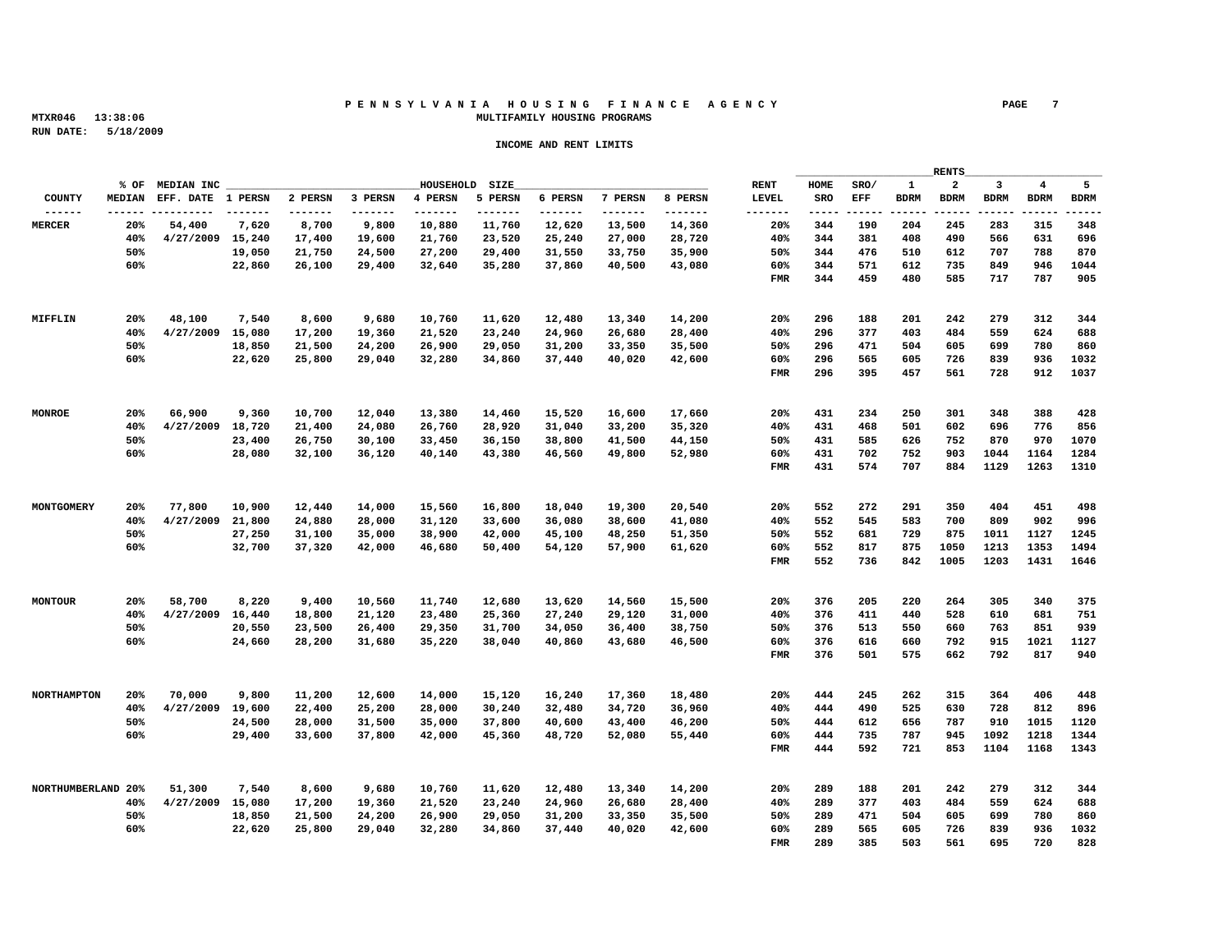#### **P E N N S Y L V A N I A H O U S I N G F I N A N C E A G E N C Y PAGE 8 MTXR046 13:38:06 MULTIFAMILY HOUSING PROGRAMS**

|                                                                                 |     |                                                         |  |                |               |                                                                       |                                                                                  | the control of the control of the control of the control of the control of the control of |         | RENTS | <u> 1989 - Johann Harry Harry Harry Harry Harry Harry Harry Harry Harry Harry Harry Harry Harry Harry Harry Harry Harry Harry Harry Harry Harry Harry Harry Harry Harry Harry Harry Harry Harry Harry Harry Harry Harry Harry Ha</u> |  |
|---------------------------------------------------------------------------------|-----|---------------------------------------------------------|--|----------------|---------------|-----------------------------------------------------------------------|----------------------------------------------------------------------------------|-------------------------------------------------------------------------------------------|---------|-------|--------------------------------------------------------------------------------------------------------------------------------------------------------------------------------------------------------------------------------------|--|
|                                                                                 |     | % OF MEDIAN INC _______                                 |  | HOUSEHOLD SIZE |               |                                                                       |                                                                                  |                                                                                           |         |       | RENT HOME SRO/ 1 2 3 4 5                                                                                                                                                                                                             |  |
|                                                                                 |     |                                                         |  |                |               |                                                                       | MEDIAN EFF. DATE 1 PERSN 2 PERSN 3 PERSN 4 PERSN 5 PERSN 6 PERSN 7 PERSN 8 PERSN |                                                                                           |         |       | LEVEL SRO EFF BDRM BDRM BDRM BDRM BDRM                                                                                                                                                                                               |  |
|                                                                                 |     |                                                         |  |                |               |                                                                       |                                                                                  |                                                                                           |         |       |                                                                                                                                                                                                                                      |  |
| <b>PERRY</b>                                                                    |     |                                                         |  |                |               | 20% 70,300 9,840 11,240 12,660 14,060 15,180 16,300 17,440 18,560     |                                                                                  |                                                                                           |         |       | 20% 398 246 263 316 365 407 450                                                                                                                                                                                                      |  |
|                                                                                 |     |                                                         |  |                |               | 40% 4/27/2009 19,680 22,480 25,320 28,120 30,360 32,600 34,880 37,120 |                                                                                  |                                                                                           |         |       | 40% 398 492 527 633 731 815 900                                                                                                                                                                                                      |  |
|                                                                                 | 50% |                                                         |  |                |               | 24,600 28,100 31,650 35,150 37,950 40,750 43,600 46,400               |                                                                                  |                                                                                           |         |       | 50% 398 615 658 791 913 1018 1125                                                                                                                                                                                                    |  |
|                                                                                 | 60% |                                                         |  |                |               | 29,520 33,720 37,980 42,180 45,540 48,900 52,320 55,680               |                                                                                  |                                                                                           |         |       | 60% 398 738 790 949 1096 1222 1350                                                                                                                                                                                                   |  |
|                                                                                 |     |                                                         |  |                |               |                                                                       |                                                                                  |                                                                                           |         |       | FMR 398 531 607 764 964 999 1149                                                                                                                                                                                                     |  |
|                                                                                 |     |                                                         |  |                |               |                                                                       |                                                                                  |                                                                                           |         |       |                                                                                                                                                                                                                                      |  |
|                                                                                 |     |                                                         |  |                |               |                                                                       |                                                                                  |                                                                                           |         |       |                                                                                                                                                                                                                                      |  |
| PHILADELPHIA 20% 77,800 10,900 12,440 14,000 15,560 16,800 18,040 19,300 20,540 |     |                                                         |  |                |               |                                                                       |                                                                                  |                                                                                           |         |       | 20% 552 272 291 350 404 451 498                                                                                                                                                                                                      |  |
|                                                                                 |     |                                                         |  |                |               | 40% 4/27/2009 21,800 24,880 28,000 31,120 33,600 36,080 38,600 41,080 |                                                                                  |                                                                                           |         |       | 40% 552 545 583 700 809 902 996                                                                                                                                                                                                      |  |
|                                                                                 | 50% |                                                         |  |                |               | 27,250 31,100 35,000 38,900 42,000 45,100 48,250 51,350               |                                                                                  |                                                                                           |         |       | 50% 552 681 729 875 1011 1127 1245                                                                                                                                                                                                   |  |
|                                                                                 | 60% |                                                         |  |                |               | 32,700 37,320 42,000 46,680 50,400 54,120 57,900 61,620               |                                                                                  |                                                                                           |         |       | 60% 552 817 875 1050 1213 1353 1494                                                                                                                                                                                                  |  |
|                                                                                 |     |                                                         |  |                |               |                                                                       |                                                                                  |                                                                                           |         |       | FMR 552 736 842 1005 1203 1431 1646                                                                                                                                                                                                  |  |
|                                                                                 |     |                                                         |  |                |               |                                                                       |                                                                                  |                                                                                           |         |       |                                                                                                                                                                                                                                      |  |
|                                                                                 |     |                                                         |  |                |               |                                                                       |                                                                                  |                                                                                           |         |       |                                                                                                                                                                                                                                      |  |
| PIKE                                                                            |     |                                                         |  |                |               | 20% 62,400 9,540 10,900 12,260 13,640 14,720 15,820 16,900 18,000     |                                                                                  |                                                                                           |         |       | 20% 590 238 255 306 354 395 436                                                                                                                                                                                                      |  |
|                                                                                 |     | 40% 4/27/2009 19,080 21,800 24,520 27,280               |  |                | 29,440 31,640 |                                                                       | 33,800 36,000                                                                    |                                                                                           |         |       | 40% 590 477 511 613 709 791 872                                                                                                                                                                                                      |  |
|                                                                                 | 50% |                                                         |  |                |               | 23,850 27,250 30,650 34,100 36,800 39,550 42,250 45,000               |                                                                                  |                                                                                           |         |       | 50% 590 596 638 766 886 988 1090                                                                                                                                                                                                     |  |
|                                                                                 | 60% |                                                         |  |                |               | 28,620 32,700 36,780 40,920 44,160 47,460 50,700 54,000               |                                                                                  |                                                                                           |         |       | 60% 590 715 766 919 1063 1186 1308                                                                                                                                                                                                   |  |
|                                                                                 |     |                                                         |  |                |               |                                                                       |                                                                                  |                                                                                           |         |       | FMR 590 786 817 947 1282 1570 1337                                                                                                                                                                                                   |  |
|                                                                                 |     |                                                         |  |                |               |                                                                       |                                                                                  |                                                                                           |         |       |                                                                                                                                                                                                                                      |  |
|                                                                                 |     |                                                         |  |                |               |                                                                       |                                                                                  |                                                                                           |         |       |                                                                                                                                                                                                                                      |  |
|                                                                                 |     |                                                         |  |                |               |                                                                       |                                                                                  |                                                                                           |         |       |                                                                                                                                                                                                                                      |  |
| POTTER                                                                          |     |                                                         |  |                |               | $20\%$ 49,400 7,540 8,600 9,680 10,760 11,620 12,480 13,340 14,200    |                                                                                  |                                                                                           |         |       | 20% 350 188 201 242 279 312 344                                                                                                                                                                                                      |  |
|                                                                                 |     |                                                         |  |                |               | 40% 4/27/2009 15,080 17,200 19,360 21,520 23,240 24,960 26,680 28,400 |                                                                                  |                                                                                           |         |       | 40% 350 377 403 484 559 624 688                                                                                                                                                                                                      |  |
|                                                                                 | 50% |                                                         |  |                |               | 18,850 21,500 24,200 26,900 29,050 31,200 33,350 35,500               |                                                                                  |                                                                                           |         |       | 50% 350 471 504 605 699 780 860                                                                                                                                                                                                      |  |
|                                                                                 | 60% |                                                         |  |                |               | 22,620 25,800 29,040 32,280 34,860 37,440 40,020 42,600               |                                                                                  |                                                                                           |         |       | 60% 350 565 605 726 839 936 1032                                                                                                                                                                                                     |  |
|                                                                                 |     |                                                         |  |                |               |                                                                       |                                                                                  |                                                                                           |         |       | FMR 350 466 506 561 743 765 880                                                                                                                                                                                                      |  |
|                                                                                 |     |                                                         |  |                |               |                                                                       |                                                                                  |                                                                                           |         |       |                                                                                                                                                                                                                                      |  |
|                                                                                 |     |                                                         |  |                |               |                                                                       |                                                                                  |                                                                                           |         |       |                                                                                                                                                                                                                                      |  |
| SCHIIVLKTLL                                                                     |     |                                                         |  |                |               | 20% 52,500 7,540 8,600 9,680 10,760 11,620 12,480 13,340 14,200       |                                                                                  |                                                                                           |         |       | 20% 281 188 201 242 279 312 344                                                                                                                                                                                                      |  |
|                                                                                 |     |                                                         |  |                |               | 40% 4/27/2009 15,080 17,200 19,360 21,520 23,240 24,960 26,680 28,400 |                                                                                  |                                                                                           |         |       | 40% 281 377 403 484 559 624 688                                                                                                                                                                                                      |  |
|                                                                                 | 50% |                                                         |  |                |               | 18,850 21,500 24,200 26,900 29,050 31,200 33,350 35,500               |                                                                                  |                                                                                           |         |       | 50% 281 471 504 605 699 780 860                                                                                                                                                                                                      |  |
|                                                                                 | 60% |                                                         |  |                |               | 22,620 25,800 29,040 32,280 34,860 37,440 40,020 42,600               |                                                                                  |                                                                                           |         |       | 60% 281 565 605 726 839 936 1032                                                                                                                                                                                                     |  |
|                                                                                 |     |                                                         |  |                |               |                                                                       |                                                                                  |                                                                                           |         |       | FMR 281 374 488 561 701 770 886                                                                                                                                                                                                      |  |
|                                                                                 |     |                                                         |  |                |               |                                                                       |                                                                                  |                                                                                           |         |       |                                                                                                                                                                                                                                      |  |
|                                                                                 |     |                                                         |  |                |               |                                                                       |                                                                                  |                                                                                           |         |       |                                                                                                                                                                                                                                      |  |
| SNYDER                                                                          |     |                                                         |  |                |               | $20\%$ 54,300 7,600 8,680 9,780 10,860 11,720 12,600 13,460 14,340    |                                                                                  |                                                                                           |         |       | 20% 293 190 203 244 282 315 347                                                                                                                                                                                                      |  |
|                                                                                 |     |                                                         |  |                |               | 40% 4/27/2009 15,200 17,360 19,560 21,720 23,440 25,200 26,920 28,680 |                                                                                  |                                                                                           |         |       | 40% 293 380 407 489 564 630 695                                                                                                                                                                                                      |  |
|                                                                                 | 50% |                                                         |  |                |               | 19,000 21,700 24,450 27,150 29,300 31,500 33,650 35,850               |                                                                                  |                                                                                           |         |       | 50% 293 475 508 611 705 787 868                                                                                                                                                                                                      |  |
|                                                                                 | 60% |                                                         |  |                |               | 22,800 26,040 29,340 32,580 35,160 37,800 40,380 43,020               |                                                                                  |                                                                                           |         |       | 60% 293 570 610 733 846 945 1042                                                                                                                                                                                                     |  |
|                                                                                 |     |                                                         |  |                |               |                                                                       |                                                                                  |                                                                                           |         |       | FMR 293 390 512 602 753 813 935                                                                                                                                                                                                      |  |
|                                                                                 |     |                                                         |  |                |               |                                                                       |                                                                                  |                                                                                           |         |       |                                                                                                                                                                                                                                      |  |
|                                                                                 |     |                                                         |  |                |               |                                                                       |                                                                                  |                                                                                           |         |       |                                                                                                                                                                                                                                      |  |
| SOMERSET                                                                        |     |                                                         |  |                |               | 20% 48,000 7,540 8,600 9,680 10,760 11,620 12,480 13,340 14,200       |                                                                                  | 20% 350 188 201                                                                           |         |       | 242 279 312 344                                                                                                                                                                                                                      |  |
|                                                                                 |     |                                                         |  |                |               |                                                                       |                                                                                  | 40% 350                                                                                   |         |       |                                                                                                                                                                                                                                      |  |
|                                                                                 |     | 40% 4/27/2009 15,080 17,200 19,360 21,520 23,240 24,960 |  |                |               |                                                                       | 26,680 28,400                                                                    |                                                                                           | 377 403 |       | 484 559 624 688                                                                                                                                                                                                                      |  |
|                                                                                 | 50% |                                                         |  |                |               | 18,850 21,500 24,200 26,900 29,050 31,200 33,350 35,500               |                                                                                  |                                                                                           |         |       | 50% 350 471 504 605 699 780 860                                                                                                                                                                                                      |  |
|                                                                                 | 60% |                                                         |  |                |               | 22,620 25,800 29,040 32,280 34,860 37,440 40,020 42,600               |                                                                                  |                                                                                           |         |       | 60% 350 565 605 726 839 936 1032                                                                                                                                                                                                     |  |
|                                                                                 |     |                                                         |  |                |               |                                                                       |                                                                                  |                                                                                           |         |       | FMR 350 466 466 561 689 729 838                                                                                                                                                                                                      |  |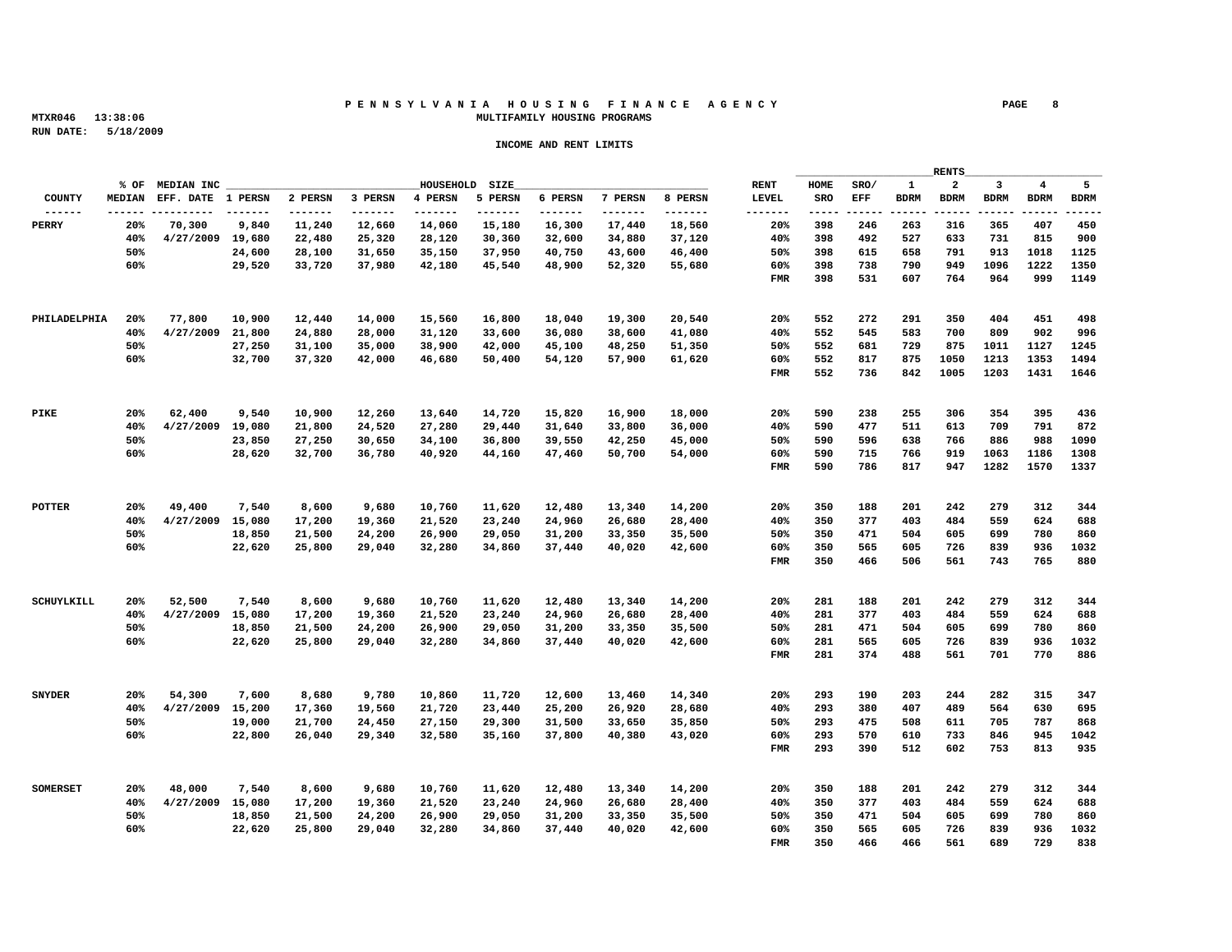#### **P E N N S Y L V A N I A H O U S I N G F I N A N C E A G E N C Y PAGE 9 MTXR046 13:38:06 MULTIFAMILY HOUSING PROGRAMS**

|                                                                             |     |                                                              |                                           |  |                                                                            |                                                                                  | the contract of the contract of the contract of the contract of the contract of |  |                                        |
|-----------------------------------------------------------------------------|-----|--------------------------------------------------------------|-------------------------------------------|--|----------------------------------------------------------------------------|----------------------------------------------------------------------------------|---------------------------------------------------------------------------------|--|----------------------------------------|
|                                                                             |     |                                                              |                                           |  |                                                                            |                                                                                  |                                                                                 |  | RENT HOME SRO/ 1 2 3 4 5               |
|                                                                             |     |                                                              |                                           |  |                                                                            | MEDIAN EFF. DATE 1 PERSN 2 PERSN 3 PERSN 4 PERSN 5 PERSN 6 PERSN 7 PERSN 8 PERSN |                                                                                 |  | LEVEL SRO EFF BDRM BDRM BDRM BDRM BDRM |
|                                                                             |     |                                                              |                                           |  |                                                                            |                                                                                  |                                                                                 |  |                                        |
| SULLIVAN                                                                    |     |                                                              |                                           |  | $20\%$ 48,200 7,540 8,600 9,680 10,760 11,620 12,480 13,340 14,200         |                                                                                  |                                                                                 |  | 20% 278 188 201 242 279 312 344        |
|                                                                             |     |                                                              |                                           |  | 40% 4/27/2009 15.080 17.200 19.360 21.520 23.240 24.960 26.680 28.400      |                                                                                  |                                                                                 |  | 40% 278 377 403 484 559 624 688        |
|                                                                             | 50% |                                                              |                                           |  | 18,850 21,500 24,200 26,900 29,050 31,200 33,350 35,500                    |                                                                                  |                                                                                 |  | 50% 278 471 504 605 699 780 860        |
|                                                                             | 60% |                                                              |                                           |  | 22,620 25,800 29,040 32,280 34,860 37,440 40,020 42,600                    |                                                                                  |                                                                                 |  | 60% 278 565 605 726 839 936 1032       |
|                                                                             |     |                                                              |                                           |  |                                                                            |                                                                                  |                                                                                 |  | FMR 278 370 496 569 713 849 976        |
|                                                                             |     |                                                              |                                           |  |                                                                            |                                                                                  |                                                                                 |  |                                        |
|                                                                             |     |                                                              |                                           |  |                                                                            |                                                                                  |                                                                                 |  |                                        |
| SUSQUEHANNA 20% 50,300 7,540 8,600 9,680 10,760 11,620 12,480 13,340 14,200 |     |                                                              |                                           |  |                                                                            |                                                                                  |                                                                                 |  | 20% 342 188 201 242 279 312 344        |
|                                                                             |     |                                                              |                                           |  | 40% 4/27/2009 15,080 17,200 19,360 21,520 23,240 24,960 26,680 28,400      |                                                                                  |                                                                                 |  | 40% 342 377 403 484 559 624 688        |
|                                                                             |     |                                                              |                                           |  |                                                                            |                                                                                  |                                                                                 |  |                                        |
|                                                                             | 50% |                                                              |                                           |  | 18,850 21,500 24,200 26,900 29,050 31,200 33,350 35,500                    |                                                                                  |                                                                                 |  | 50% 342 471 504 605 699 780 860        |
|                                                                             | 60% |                                                              |                                           |  | 22,620 25,800 29,040 32,280 34,860 37,440 40,020 42,600                    |                                                                                  |                                                                                 |  | 60% 342 565 605 726 839 936 1032       |
|                                                                             |     |                                                              |                                           |  |                                                                            |                                                                                  |                                                                                 |  | FMR 342 456 496 581 698 770 886        |
|                                                                             |     |                                                              |                                           |  |                                                                            |                                                                                  |                                                                                 |  |                                        |
|                                                                             |     |                                                              |                                           |  |                                                                            |                                                                                  |                                                                                 |  |                                        |
| TIOGA                                                                       |     |                                                              |                                           |  | 20% 48,500 7,540 8,600 9,680 10,760 11,620 12,480 13,340 14,200            |                                                                                  |                                                                                 |  | 20% 361 188 201 242 279 312 344        |
|                                                                             |     | 40% 4/27/2009 15.080 17.200 19.360 21.520 23.240 24.960      |                                           |  |                                                                            | 26.680 28.400                                                                    |                                                                                 |  | 40% 361 377 403 484 559 624 688        |
|                                                                             | 50% |                                                              | 18,850 21,500 24,200 26,900 29,050 31,200 |  |                                                                            | 33,350 35,500                                                                    |                                                                                 |  | 50% 361 471 504 605 699 780 860        |
|                                                                             | 60% |                                                              |                                           |  | 22,620 25,800 29,040 32,280 34,860 37,440 40,020 42,600                    |                                                                                  |                                                                                 |  | 60% 361 565 605 726 839 936 1032       |
|                                                                             |     |                                                              |                                           |  |                                                                            |                                                                                  |                                                                                 |  | FMR 361 481 528 587 771 824 948        |
|                                                                             |     |                                                              |                                           |  |                                                                            |                                                                                  |                                                                                 |  |                                        |
|                                                                             |     |                                                              |                                           |  |                                                                            |                                                                                  |                                                                                 |  |                                        |
| UNION                                                                       |     |                                                              |                                           |  | 20% 60,400 8,460 9,660 10,880 12,080 13,040 14,020 14,980 15,940           |                                                                                  |                                                                                 |  | 20% 404 211 226 272 314 350 386        |
|                                                                             |     |                                                              |                                           |  | $40\%$ $4/27/2009$ 16,920 19,320 21,760 24,160 26,080 28,040 29,960 31,880 |                                                                                  |                                                                                 |  | 40% 404 423 453 544 628 701 773        |
|                                                                             | 50% |                                                              |                                           |  | 21,150  24,150  27,200  30,200  32,600  35,050  37,450  39,850             |                                                                                  |                                                                                 |  | 50% 404 528 566 680 785 876 966        |
|                                                                             |     |                                                              |                                           |  |                                                                            |                                                                                  |                                                                                 |  |                                        |
|                                                                             | 60% |                                                              |                                           |  | 25,380  28,980  32,640  36,240  39,120  42,060  44,940  47,820             |                                                                                  |                                                                                 |  | 60% 404 634 679 816 942 1051 1159      |
|                                                                             |     |                                                              |                                           |  |                                                                            |                                                                                  |                                                                                 |  | FMR 404 538 561 648 851 916 1053       |
|                                                                             |     |                                                              |                                           |  |                                                                            |                                                                                  |                                                                                 |  |                                        |
|                                                                             |     |                                                              |                                           |  |                                                                            |                                                                                  |                                                                                 |  |                                        |
| <b>VENANCO</b>                                                              |     |                                                              |                                           |  | 20% 49,600 7,540 8,600 9,680 10,760 11,620 12,480 13,340 14,200            |                                                                                  |                                                                                 |  | 20% 323 188 201 242 279 312 344        |
|                                                                             |     |                                                              |                                           |  | 40% 4/27/2009 15,080 17,200 19,360 21,520 23,240 24,960 26,680 28,400      |                                                                                  |                                                                                 |  | 40% 323 377 403 484 559 624 688        |
|                                                                             | 50% |                                                              |                                           |  | 18,850 21,500 24,200 26,900 29,050 31,200 33,350 35,500                    |                                                                                  |                                                                                 |  | 50% 323 471 504 605 699 780 860        |
|                                                                             | 60% |                                                              |                                           |  | 22,620 25,800 29,040 32,280 34,860 37,440 40,020 42,600                    |                                                                                  |                                                                                 |  | 60% 323 565 605 726 839 936 1032       |
|                                                                             |     |                                                              |                                           |  |                                                                            |                                                                                  |                                                                                 |  | FMR 323 431 471 561 709 804 925        |
|                                                                             |     |                                                              |                                           |  |                                                                            |                                                                                  |                                                                                 |  |                                        |
|                                                                             |     |                                                              |                                           |  |                                                                            |                                                                                  |                                                                                 |  |                                        |
| <b>WARREN</b>                                                               |     |                                                              |                                           |  | $20\%$ 53,400 7,540 8,600 9,680 10,760 11,620 12,480 13,340 14,200         |                                                                                  |                                                                                 |  | 20% 274 188 201 242 279 312 344        |
|                                                                             |     |                                                              |                                           |  | 40% 4/27/2009 15,080 17,200 19,360 21,520 23,240 24,960 26,680 28,400      |                                                                                  |                                                                                 |  | 40% 274 377 403 484 559 624 688        |
|                                                                             | 50% |                                                              |                                           |  | 18,850 21,500 24,200 26,900 29,050 31,200 33,350 35,500                    |                                                                                  |                                                                                 |  | 50% 274 471 504 605 699 780 860        |
|                                                                             |     |                                                              |                                           |  |                                                                            |                                                                                  |                                                                                 |  |                                        |
|                                                                             | 60% |                                                              |                                           |  | 22,620 25,800 29,040 32,280 34,860 37,440 40,020 42,600                    |                                                                                  |                                                                                 |  | 60% 274 565 605 726 839 936 1032       |
|                                                                             |     |                                                              |                                           |  |                                                                            |                                                                                  |                                                                                 |  | FMR 274 365 468 561 728 771 887        |
|                                                                             |     |                                                              |                                           |  |                                                                            |                                                                                  |                                                                                 |  |                                        |
|                                                                             |     |                                                              |                                           |  |                                                                            |                                                                                  |                                                                                 |  |                                        |
| WASHINGTON                                                                  |     |                                                              |                                           |  | 20% 62,500 8,760 10,000 11,260 12,500 13,500 14,500 15,500 16,500          |                                                                                  | 20% 406 219 234 281                                                             |  | 325 362 400                            |
|                                                                             |     | $40\%$ $4/27/2009$ 17,520 20,000 22,520 25,000 27,000 29,000 |                                           |  |                                                                            | 31,000 33,000                                                                    |                                                                                 |  | 40% 406 438 469 563 650 725 800        |
|                                                                             | 50% |                                                              |                                           |  | 21,900  25,000  28,150  31,250  33,750  36,250  38,750  41,250             |                                                                                  |                                                                                 |  | 50% 406 547 586 703 812 906 1000       |
|                                                                             | 60% |                                                              |                                           |  | 26,280 30,000 33,780 37,500 40,500 43,500 46,500 49,500                    |                                                                                  |                                                                                 |  | 60% 406 657 703 844 975 1087 1200      |
|                                                                             |     |                                                              |                                           |  |                                                                            |                                                                                  |                                                                                 |  | FMR 406 541 594 710 883 953 1096       |
|                                                                             |     |                                                              |                                           |  |                                                                            |                                                                                  |                                                                                 |  |                                        |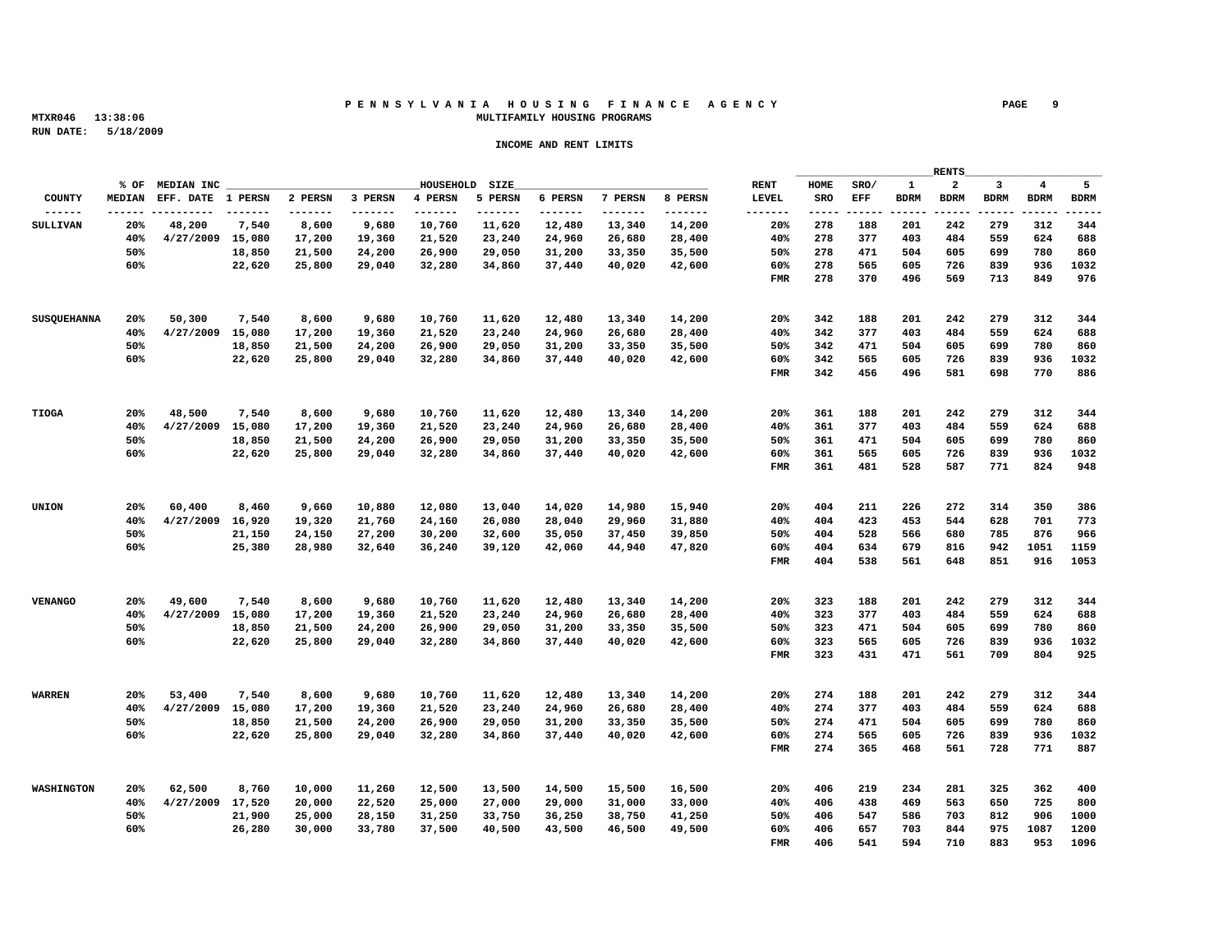#### **P E N N S Y L V A N I A H O U S I N G F I N A N C E A G E N C Y PAGE 10 MTXR046 13:38:06 MULTIFAMILY HOUSING PROGRAMS**

 **RUN DATE: 5/18/2009**

|              |     |                 |                             |        |                                                  |              |                |               |                                                                                  |               |                |                 |     | $\_RENTS\_$ |                                        |
|--------------|-----|-----------------|-----------------------------|--------|--------------------------------------------------|--------------|----------------|---------------|----------------------------------------------------------------------------------|---------------|----------------|-----------------|-----|-------------|----------------------------------------|
|              |     | % OF MEDIAN INC |                             |        |                                                  |              | HOUSEHOLD SIZE |               |                                                                                  |               | RENT HOME SRO/ |                 |     |             | 4 5                                    |
|              |     |                 |                             |        |                                                  |              |                |               | MEDIAN EFF. DATE 1 PERSN 2 PERSN 3 PERSN 4 PERSN 5 PERSN 6 PERSN 7 PERSN 8 PERSN |               |                |                 |     |             | LEVEL SRO EFF BDRM BDRM BDRM BDRM BDRM |
|              |     |                 |                             |        |                                                  |              |                |               |                                                                                  |               |                |                 |     |             |                                        |
| <b>WAYNE</b> |     |                 | 20% 52,900 7,540            | 8,600  |                                                  | 9,680 10,760 |                | 11,620 12,480 |                                                                                  | 13,340 14,200 |                |                 |     |             | 20% 409 188 201 242 279 312 344        |
|              |     |                 | 40% 4/27/2009 15,080 17,200 |        | 19,360                                           | 21,520       | 23,240         | 24,960        |                                                                                  | 26,680 28,400 |                | 40% 409 377 403 |     |             | 484 559 624 688                        |
|              | 50% |                 |                             |        | 18,850 21,500 24,200 26,900                      |              | 29,050         | 31,200        |                                                                                  | 33,350 35,500 |                | 50% 409         |     |             | 471 504 605 699 780 860                |
|              | 60% |                 |                             |        |                                                  |              |                |               | 22,620 25,800 29,040 32,280 34,860 37,440 40,020 42,600                          |               |                |                 |     |             | 60% 409 565 605 726 839 936 1032       |
|              |     |                 |                             |        |                                                  |              |                |               |                                                                                  |               |                |                 |     |             | FMR 409 545 548 688 859 969 1037       |
|              |     |                 |                             |        |                                                  |              |                |               |                                                                                  |               |                |                 |     |             |                                        |
|              |     |                 |                             |        |                                                  |              |                |               |                                                                                  |               |                |                 |     |             |                                        |
| WESTMORELAND | 20% | 62,500          | 8,760                       | 10,000 | 11,260                                           | 12,500       | 13,500         | 14,500        | 15,500                                                                           | 16,500        |                | 20% 406 219     |     | 281<br>234  | 325 362 400                            |
|              |     |                 |                             |        | 40% 4/27/2009 17,520 20,000 22,520 25,000 27,000 |              |                | 29,000        |                                                                                  | 31,000 33,000 |                | 40% 406         | 438 |             | 469 563 650 725 800                    |
|              | 50% |                 |                             |        | 21,900 25,000 28,150 31,250 33,750 36,250        |              |                |               |                                                                                  | 38,750 41,250 |                |                 |     |             | 50% 406 547 586 703 812 906 1000       |
|              | 60% |                 |                             |        | 26,280 30,000 33,780 37,500 40,500 43,500        |              |                |               |                                                                                  | 46,500 49,500 |                |                 |     |             | 60% 406 657 703 844 975 1087 1200      |
|              |     |                 |                             |        |                                                  |              |                |               |                                                                                  |               |                |                 |     |             |                                        |
|              |     |                 |                             |        |                                                  |              |                |               |                                                                                  |               |                |                 |     |             | FMR 406 541 594 710 883 953 1096       |
|              |     |                 |                             |        |                                                  |              |                |               |                                                                                  |               |                |                 |     |             |                                        |
|              |     |                 |                             |        |                                                  |              |                |               |                                                                                  |               |                |                 |     |             |                                        |
| WYOMING      |     | 20% 56,600      | 7,920                       | 9,060  | 10,180                                           | 11,320       | 12,220         | 13,140        |                                                                                  | 14,040 14,940 |                |                 |     |             | 20% 332 198 212 254 294 328 362        |
|              |     |                 |                             |        | 40% 4/27/2009 15,840 18,120 20,360 22,640        |              | 24,440         | 26,280        |                                                                                  | 28,080 29,880 |                | 40% 332         |     | 396 424 509 | 588 657 724                            |
|              | 50% |                 |                             |        | 19,800 22,650 25,450 28,300 30,550 32,850        |              |                |               |                                                                                  | 35,100 37,350 |                |                 |     |             | 50% 332 495 530 636 735 821 905        |
|              | 60% |                 |                             |        |                                                  |              |                |               | 23,760 27,180 30,540 33,960 36,660 39,420 42,120 44,820                          |               |                |                 |     |             | 60% 332 594 636 763 882 985 1086       |
|              |     |                 |                             |        |                                                  |              |                |               |                                                                                  |               |                |                 |     |             | FMR 332 443 529 635 805 850 978        |
|              |     |                 |                             |        |                                                  |              |                |               |                                                                                  |               |                |                 |     |             |                                        |
|              |     |                 |                             |        |                                                  |              |                |               |                                                                                  |               |                |                 |     |             |                                        |
| YORK         |     | 20% 67,200      | 9,400                       | 10,760 | 12,100                                           | 13,440       | 14,520         | 15,600        | 16,660                                                                           | 17,740        |                | 20% 377         |     |             | 235 252 302 349 390 430                |
|              |     |                 |                             |        | 40% 4/27/2009 18,800 21,520 24,200 26,880 29,040 |              |                | 31,200        |                                                                                  | 33,320 35,480 |                |                 |     |             | 40% 377 470 504 605 699 780 860        |
|              | 50% |                 | 23,500                      | 26,900 | 30,250                                           | 33,600       | 36,300         | 39,000        |                                                                                  | 41,650 44,350 |                | 50% 377         |     | 587 630 756 | 873 975 1075                           |
|              | 60% |                 | 28,200                      |        | 32,280 36,300 40,320 43,560 46,800               |              |                |               |                                                                                  | 49,980 53,220 |                |                 |     |             | 60% 377 705 756 907 1048 1170 1290     |
|              |     |                 |                             |        |                                                  |              |                |               |                                                                                  |               |                |                 |     |             | FMR 377 502 577 732 884 916 1053       |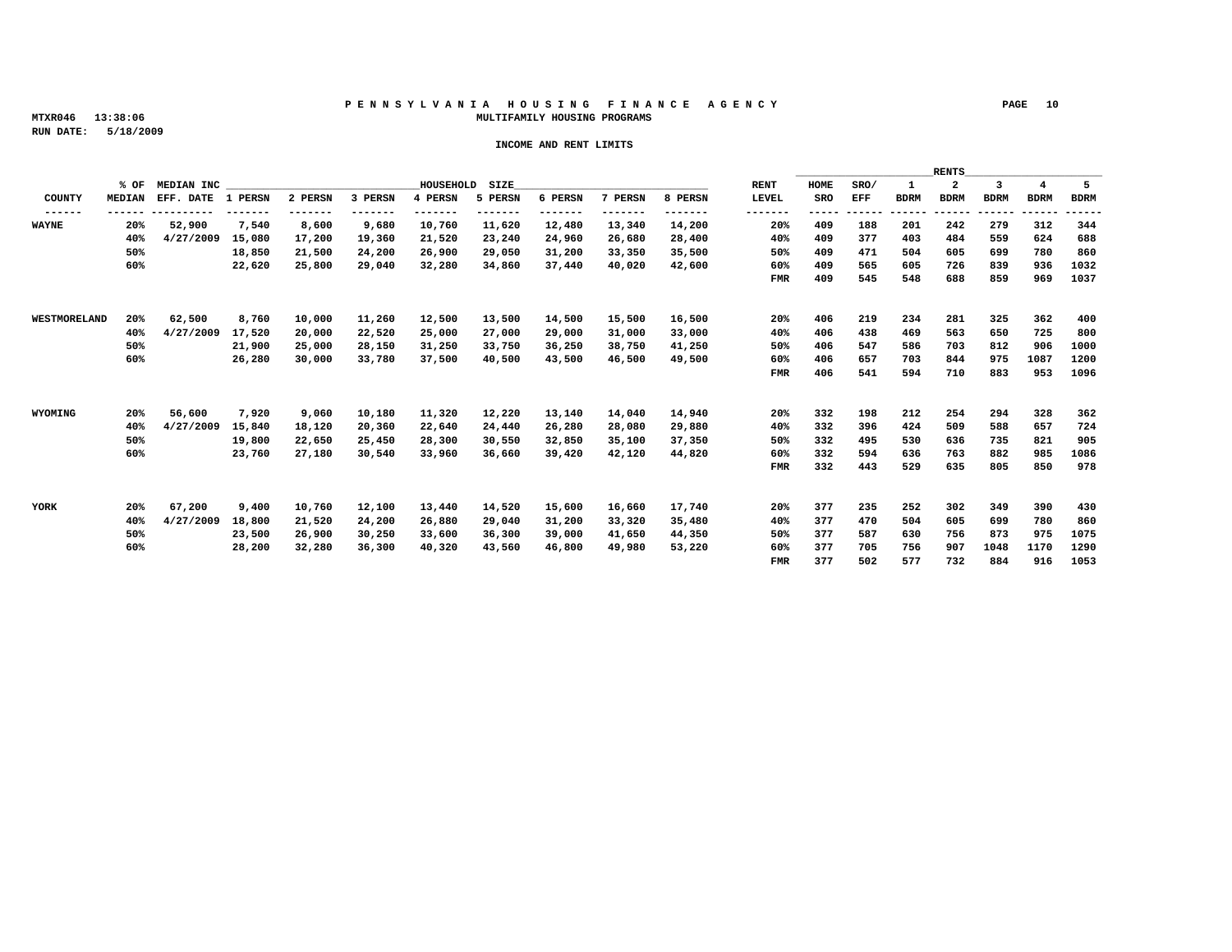# **AGENCY FEE SCHEDULE**

The fees outlined herein will be applicable to all developments seeking Tax Credits, Loans, Bond Financing, or Volume Cap for Tax Exempt Bond Financing. The fees should be included in the development budget of the Application.

# **Multifamily Housing Application Fee:**

Upon submission of an Application, the applicant is required to pay an application fee equal to the lesser of \$25 per unit or \$1,000. **This is a nonrefundable fee.**

# **Fees for Multifamily Loan Applicants:**

- **PHFA Loan Closing Fee:** A loan closing fee of \$5,000 will be collected by the Agency at initial loan closing from applicants seeking Agency financing.
- **Loan Closing Extension Fee:** If an applicant is unable to proceed to an initial loan closing within 60 days from the date of the Board's commitment approval, one closing extension of 45 days may be granted. This fee is .50% of the Agency loan(s), and **is non-refundable**.
- **Construction Servicing Fee:** A \$500 per month fee for all developments during the construction period will be assessed to applicants. The fee pays for the Agency's construction services that include, but are not limited to, disbursement of development funds and costs related to construction monitoring.
- **Permanent Loan Origination Fee:** For applicants seeking Agency taxable or tax exempt bond financing, the origination fees are as follows:

| Up to \$1 million mortgage | 2.5% |  |
|----------------------------|------|--|
| Up to \$2 million mortgage | 2.0% |  |
| Up to \$4 million mortgage | 1.5% |  |
| Over \$4 million mortgage  | 1.0% |  |

(This is line 5.a. of the Development Budget.)

#### **Annual Loan Servicing Fee for Bond Financing:**

| Up to \$1 million mortgage | 0.375% |  |  |
|----------------------------|--------|--|--|
| Up to \$2 million mortgage | 0.250% |  |  |
| Up to \$4 million mortgage | 0.200% |  |  |
| Over \$4 million mortgage  | 0.125% |  |  |

(This fee is part of the Annual Operating Budget.)

**Equity Bridge Loan Origination Fee:** This fee is 0.25% of the equity bridge loan amount.

- **Permanent Loan Credit Enhancement:** For applicants seeking Agency taxable or tax exempt bond financing, the initial Mortgage Insurance Premium (MIP) is 0.50% of the bond mortgage amount, and is paid at the time of the initial loan closing. The annual MIP is 0.25% of the declining bond mortgage balance, and is paid from annual operating income. For applicants participating in the risk-sharing program through HUD (loans in excess of \$400,000), the annual MIP is 0.50% to 0.625% of the declining bond mortgage balance. (This is line 5-b. of the Development Budget.)
- **Cost of Issuance/Underwriter s Discount:** For applicants seeking Agency taxable or tax exempt bond financing, the cost of issuance is 1% of the taxable bond proceeds or 3% of the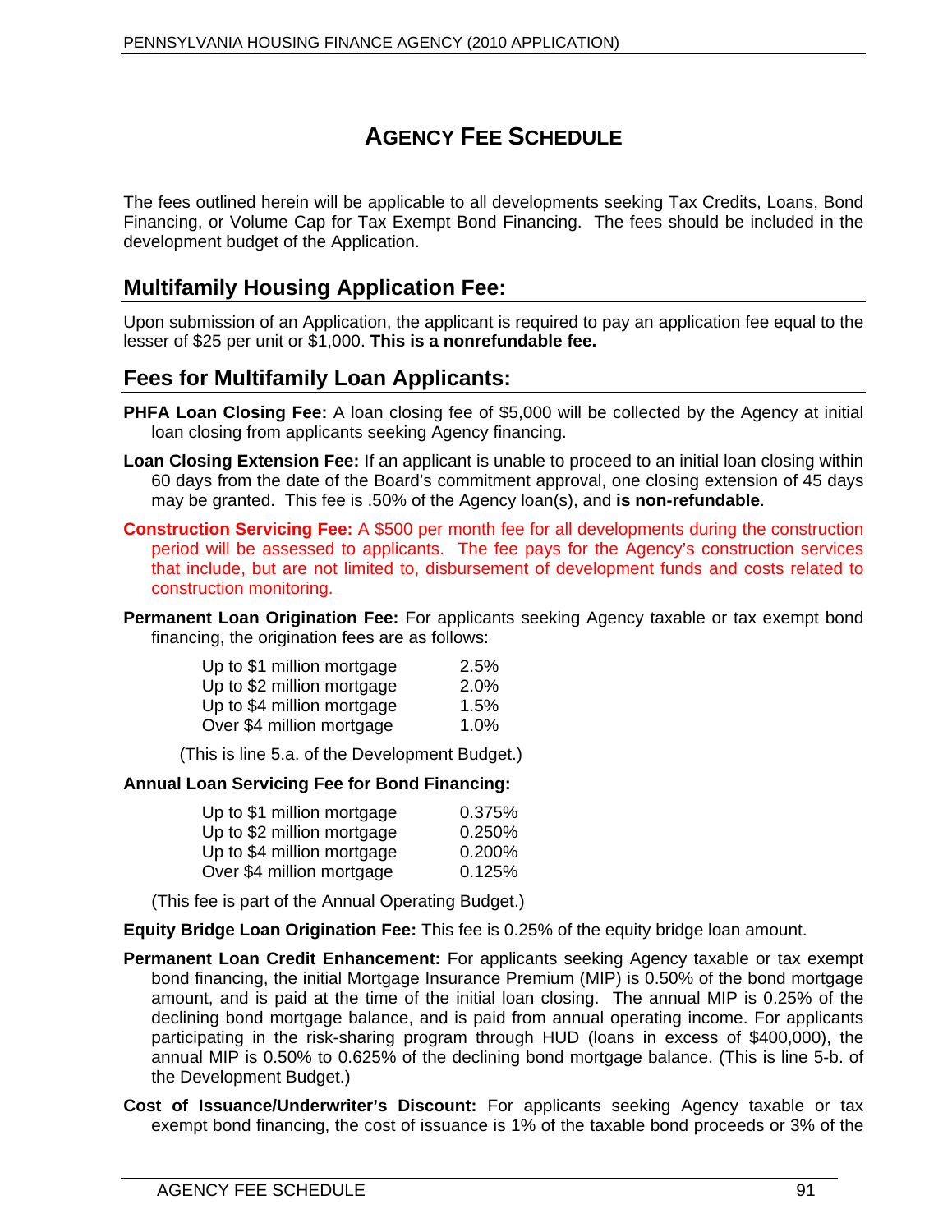tax exempt bond proceeds. These fees may be adjusted based upon principal amount and current market conditions.

# **Fees for Tax Credit Applicants:**

**The following are non-refundable fees and in accordance with Revenue Ruling 2004-82, these fees are not includable in Tax Credit Basis.** 

**Tax Credit Reservation Fee:** To retain a reservation of Tax Credits, a reservation fee equal to 6% of the amount of Tax Credits reserved must be remitted within two weeks of the reservation date. Upon approval of a subsequent request for additional Tax Credits, the applicant must pay a reservation fee equal to 6% of the additional amount of Tax Credits requested. The contract of the contract of the contract of the contract of the contract of the contract of the contract of the contract of the contract of the contract of the contract of the contract of the contract of the

Furthermore, developments receiving a conditional re-allocation of Tax Credits shall pay this fee for the amount of the credits reissued.

- **Subsidy Layering Review Fee:** Developments requiring the Agency to perform a subsidy layering review pursuant to Section 911 of the Housing Community Development Act of 1992 will be required to remit a fee equal to \$25 per unit for each unit in the development. The fee must be submitted along with the applicant's request to the Agency to conduct the review.
- **Modification Fee:** If a change occurs to a Tax Credit development after it has been issued a reservation of Tax Credits the applicant may be required to pay a new Application Fee. In general, a modification fee may be charged for Application changes or changes that require a new underwriting worksheet, depending upon the level of Agency staff review time required. The decision to charge the fee will be made at the Agency's sole discretion.

**Tax Credit Cost Certification Extension Fee:** Owners that do not submit a complete Cost Certification package including all placed-in-service requirements within 90 days after the last residential building receiving Tax Credits is considered placed-in-service pursuant to IRS Advance Notice 88-116, and who are granted an extension by the Agency, will be required to remit an extension fee as delineated below. **Please note that the maximum extension that will be granted to any development will be 30 days unless the owner is deferring the start of the Tax Credit period as defined in Section 42(f)(1) of the Code.**

#### **Owners NOT deferring the start of the Tax Credit Period, as defined in Section 42(f)(1) of the Code:**

The maximum extension that will be granted to any development will be 30 days. An Extension Fee equal to \$25 per unit (maximum of \$1,500) will be due for this 30-day extension, or portion thereof. Failure to submit the Cost Certification package within this time period will result in additional fees equal to \$50 per unit (maximum of \$3,000) for each additional 30-day period, or portion thereof.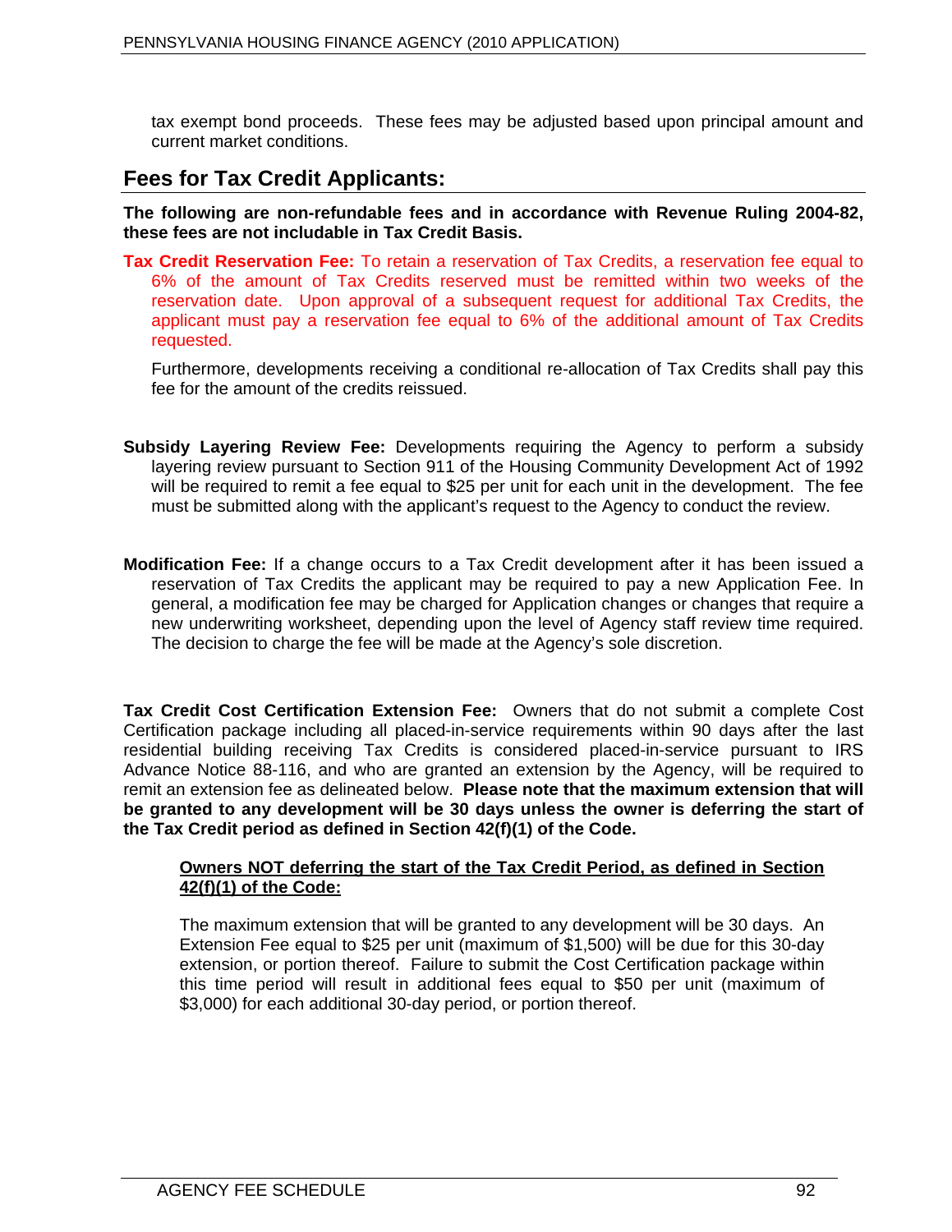#### **Owners deferring the start of the Tax Credit Period, as defined in Section 42(f)(1) of the Code:**

An Extension Fee equal to \$25 per unit (maximum of \$1,500) will be due for each 30 day extension granted, or portion thereof, to a maximum of 90 days. If additional extensions are granted, a fee will be assessed equal to \$50 per unit (maximum of \$3,000) for each 30-day period or portion thereof beyond the initial 180 days. The maximum extension that will be granted to an owner deferring the start of the Tax Credit period is 270 days.

Extension fees may **not** be included in the development budget of the initial application but may be included at Cost Certification.

- **Re-Application Fee:** Applicants that return a reservation or allocation of Tax Credits will forfeit all fees paid toward the application, reservation, allocation, subsidy layering, and deadline extension fees for the development. An applicant reapplying for the Tax Credits will be required to remit all fees as delineated in the current year s Fee Schedule**.** Upon approval by the Agency of a request to transfer a Tax Credit allocation to another general partner or development sponsor, a new fee equal to \$25 per unit must be submitted to the Agency along with the revised Application. **Fees are not transferable.** In accordance with Revenue Ruling 2004-82, this fee may not be included in Tax Credit eligible basis.
- **Asset Management and Tax Credit Compliance Monitoring Fee:** At the time of Tax Credit Carryover, the owner must remit the asset management and compliance monitoring fee of \$800 per unit for all Tax Credit eligible units in the development. This one-time fee is intended to cover the cost of asset management and compliance monitoring during the compliance period. The Agency may charge additional fees for compliance monitoring for properties with repeated or ongoing compliance issues. A fee of \$25 per unit will be assessed by the Agency, in its sole discretion, to such properties requesting correction of significant and repeated noncompliance issues.

# **Fees for Tax Exempt Volume Cap Applicants:**

Developments receiving Tax Credits exclusively through the issuance of Tax Exempt Bonds and all other bond volume cap applicants will be required to submit the Application Fee at the time of Application submission. The combined Reservation/Allocation Fee of 6% will be based upon the final determination of eligible Tax Credits at cost certification, and will be assessed by the Agency upon its review of the Placed-in-Service Package. If the Agency performs a Subsidy Layering Review, the Subsidy Layering Review Fee must be submitted with the request to perform the Subsidy Layering Review. A Modification Fee may also be assessed if the Agency is required to review changes to the Application. The Asset Management and Compliance Monitoring Fee must be submitted with the Placed-in-Service Package. Other financing fees and charges may apply if the Agency is providing the bond financing. Please contact the Agency for specific instructions.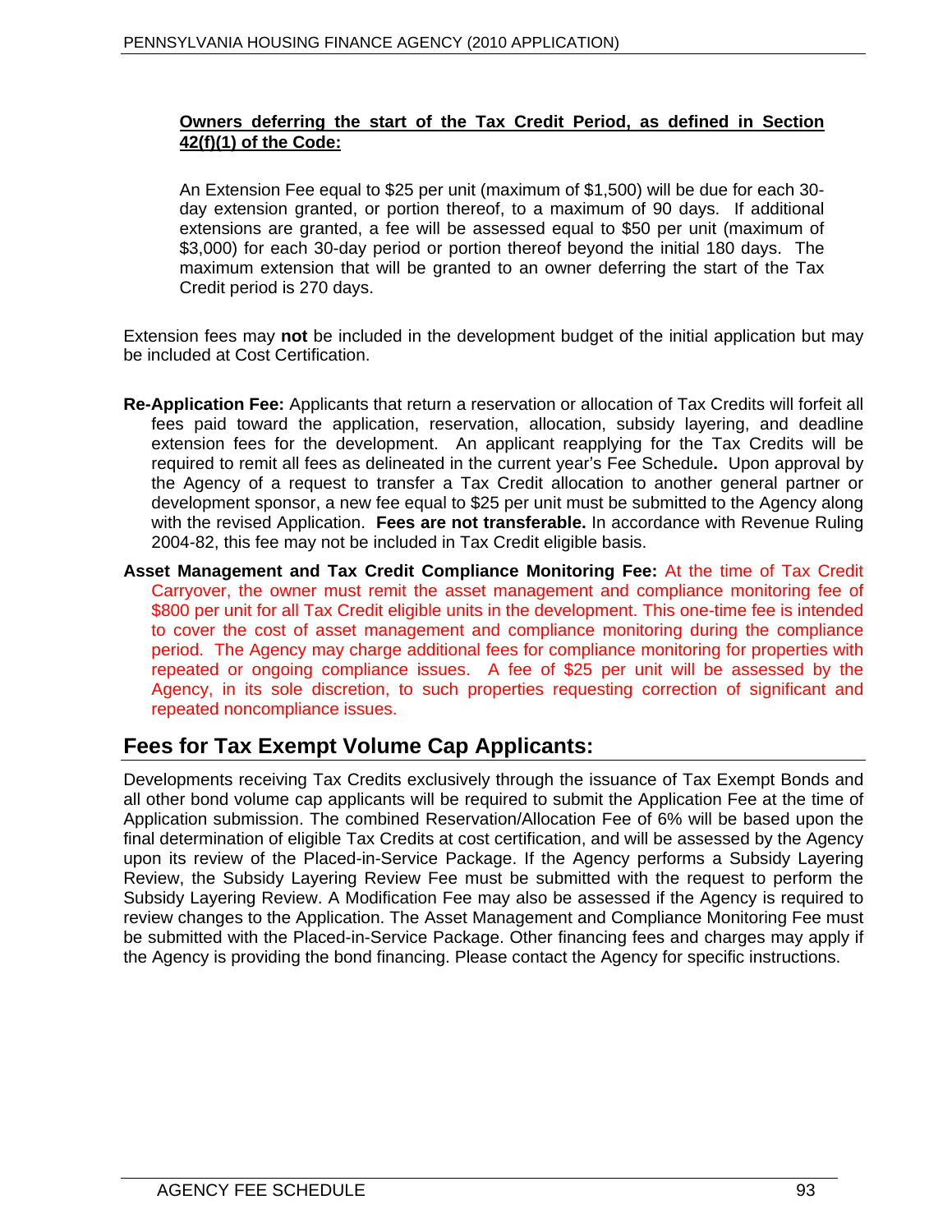# **DEVELOPMENT COST LIMITS**

The development costs, fees, and expenses contained herein are the **maximum amounts that may be included in total development cost** and, if applicable, the Tax Credit eligible basis of the development. These limitations will apply through cost certification. Applicants who are applying for additional Tax Credits in a subsequent year will be subject to the limitations in effect for the year in which the initial Application was approved. Only those expenses properly chargeable to a capital account may be included in the Tax Credit eligible basis of the property. Expenses and fees may be required to be documented. The Agency reserves the right to review all costs and to disallow any costs which appear to be unreasonable.

# **Construction Costs**

Construction costs will be reviewed on both a per unit and a per square foot basis. The Agency will determine the reasonableness of the construction costs based on type of rehabilitation or new construction proposed and the geographic area in which the development is located. The breakdown of construction costs must be based upon the Construction Specification Institute s ("CSI") divisions of construction costs. Note: Construction fees that were disallowed at any stage in processing because they exceeded the limitations set forth herein may not be reallocated at a future date to other construction line items.

- **General Requirements:** General Requirements will be limited to 6% of construction costs. Fees for "Clerk of the Works" and Construction Managers will also be included in the 6% cap. Builder's overhead, builder's profit, bond premium, construction contingency and building permits are not included in this calculation. General Requirements of the general contractor include, but are not limited to: attendance at development meetings; submittal of construction schedules, shop drawings, and progress reports; supplying of temporary facilities, controls, and utilities; handling of material and equipment including transportation and storage of materials; and development close-out requirements including clean up, final inspection, and punch list.
- **Builder's Overhead:** Builder's Overhead is defined as expenses necessary to the operation of a construction business and is limited to 2% of the construction costs, which includes General Requirements.
- **Builder s Profit:** Builder's Profit is limited to 6% of the construction costs, which includes General Requirements. **Example 20** No. 2014 12:30 No. 2014 12:30 No. 2014 12:30 No. 2014 12:30 No. 2014 12:30 No. 2014 12:30 No. 2014 12:30 No. 2014 12:30 No. 2014 12:30 No. 2014 12:30 No. 2014 12:30 No. 2014 12:30 No. 2014 12:30
- **Bond Premium:** The contractor must procure a Performance Bond and a Payment Bond, each in the amount of 100% of the Construction Contract Sum, or an unconditional and irrevocable letter of credit in the amount of 25% of the contract sum.
- **Building Permits:** If the Contractor is responsible for obtaining permits, the cost of all permitting shall be included in construction costs.
- **Construction Contingency:** A construction contingency may be budgeted to pay for additional construction costs that may result from unforeseen circumstances arising during construction. For Agency loan applicants, the following contingency amount must be included in the development budget, 3% of improvement cost as defined under Architect Fees for New Construction and 5% of improvement cost as defined under Architect Fees for Rehabilitation and Preservation.

For developments that consist of both new construction and substantial rehabilitation, the maximum contingency will be pro-rated.

**Agency loan applicants:** An unconditional and irrevocable letter of credit by a qualified financial institution may be used in lieu of cash for the construction contingency.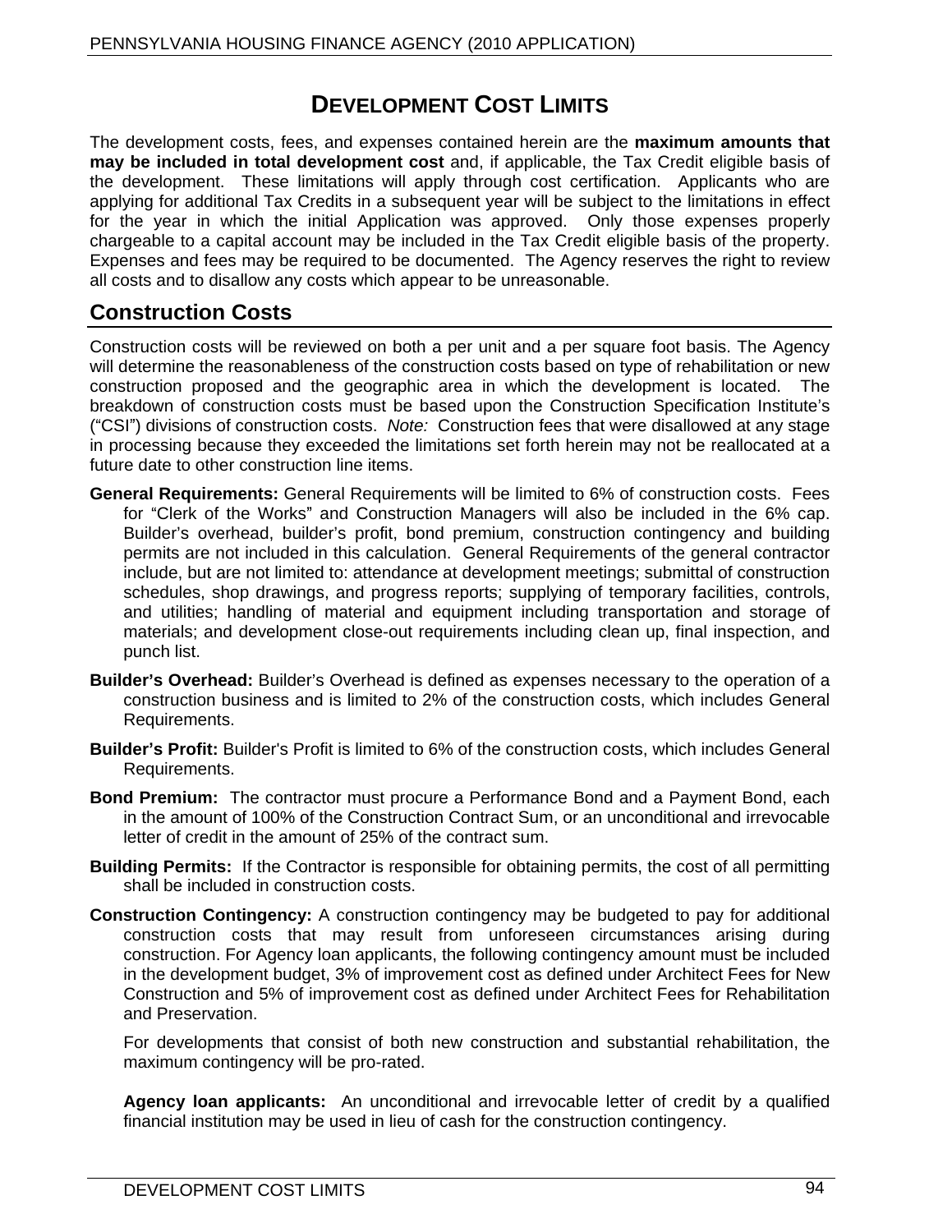**For Agency loan Applications - Retainage:** Ten percent (10%) of each payment request for a construction item shall be retained by PHFA. The percentage retained may be reduced to five percent (5%) after construction has been fifty percent (50%) completed. Upon Substantial Completion, the percentage retained may be reduced to two and one-half percent (2.5%). In the event of multiple Certificates of Substantial Completion being issued for phased projects, reduction to two and one-half percent (2.5%) will be considered only after the final phase of the whole is accepted. The balance due to the contractor shall be payable at final loan closing provided the work is fully completed and contractor has complied with all provisions of the Agreement and Addendum to the Owner's and the Agency's satisfaction, including, but not limited to, submission and approval of the contractor's certificate of actual cost to the Agency and receipt of all certificates of occupancy for all units by Owner and PHFA.

## **Fees**

**Architect Fees:** The maximum allowable architectural fees for both design and construction administration are computed as a percentage of the total construction cost, including contingency, as listed in the Development Budget in the Application. The exact amount of the allowable fee must be determined by interpolation based upon the following chart. Design fees must be charged at a maximum of 75% of the total fee. Full architectural, structural, mechanical and electrical drawings and specifications must be provided. Construction administration fees must be charged at a minimum of 25% of the total fee and shall include site visits at a minimum frequency of once every two weeks. For Applications with a separate Landscape Architect or other consultants, the combined fee is subject to the limitations set forth below. Architects reimbursable expenses may be charged for reproduction of drawings and specifications, distance traveled over 100 miles in a single trip and overnight lodging only. All fees that may be considered reimbursable must be included within the Architect's fee limits. The state of the state of the state of the state of the state of the state of the state of the state of the state of the state of the state of the state of the state of the state of the s

| <b>Total Construction</b> |          |                           | Rehabilitation and                            |  |  |  |  |  |  |  |
|---------------------------|----------|---------------------------|-----------------------------------------------|--|--|--|--|--|--|--|
| Costs (Including          | Regula   | Complex                   | Restoration                                   |  |  |  |  |  |  |  |
| Contingency)              |          | Developments Developments | Developments                                  |  |  |  |  |  |  |  |
|                           |          |                           |                                               |  |  |  |  |  |  |  |
| \$100,000                 | 9.50%    | 10.00%                    | 10.50%                                        |  |  |  |  |  |  |  |
| 1,000,000                 | 7.31%    | 7.53%                     | 7.91%                                         |  |  |  |  |  |  |  |
| 3,000,000                 | $6.57\%$ | 6.72%                     | 7.01%                                         |  |  |  |  |  |  |  |
| 5,000,000                 | 6.04%    | 6.19%                     | 6.50%                                         |  |  |  |  |  |  |  |
| 7,000,000                 | 5.50%    | 5.65%                     | 5.93%                                         |  |  |  |  |  |  |  |
| 10,000,000                | 4.83%    | 4.98%                     | 5.23%                                         |  |  |  |  |  |  |  |
| 15,000,000                | 4.63%    | 4.78%                     | 5.02%                                         |  |  |  |  |  |  |  |
| 20,000,000                | 4.42%    | 4.59%                     | 4.82%                                         |  |  |  |  |  |  |  |
| 25,000,000                | 4.27%    | 4.46%                     | 4.68%                                         |  |  |  |  |  |  |  |
| Over \$25,000,000         |          |                           | To be negotiated and approved by Agency staff |  |  |  |  |  |  |  |

Professional fees must be based on the construction cost budget established and submitted with the application. Adjustments may be made with subsequent changes in construction costs.<br>A "Regular Development" is defined as a townhouse, walk-up flat, and one-story type

development.

A "Complex Development" is defined as low-rise, mid-rise, and high-rise elevator buildings and buildings with central heating and hot water systems.

A "Rehabilitation and Restoration Development" is defined as a building that is being converted from another use into housing, or a major renovation/rehabilitation of a building currently used for housing.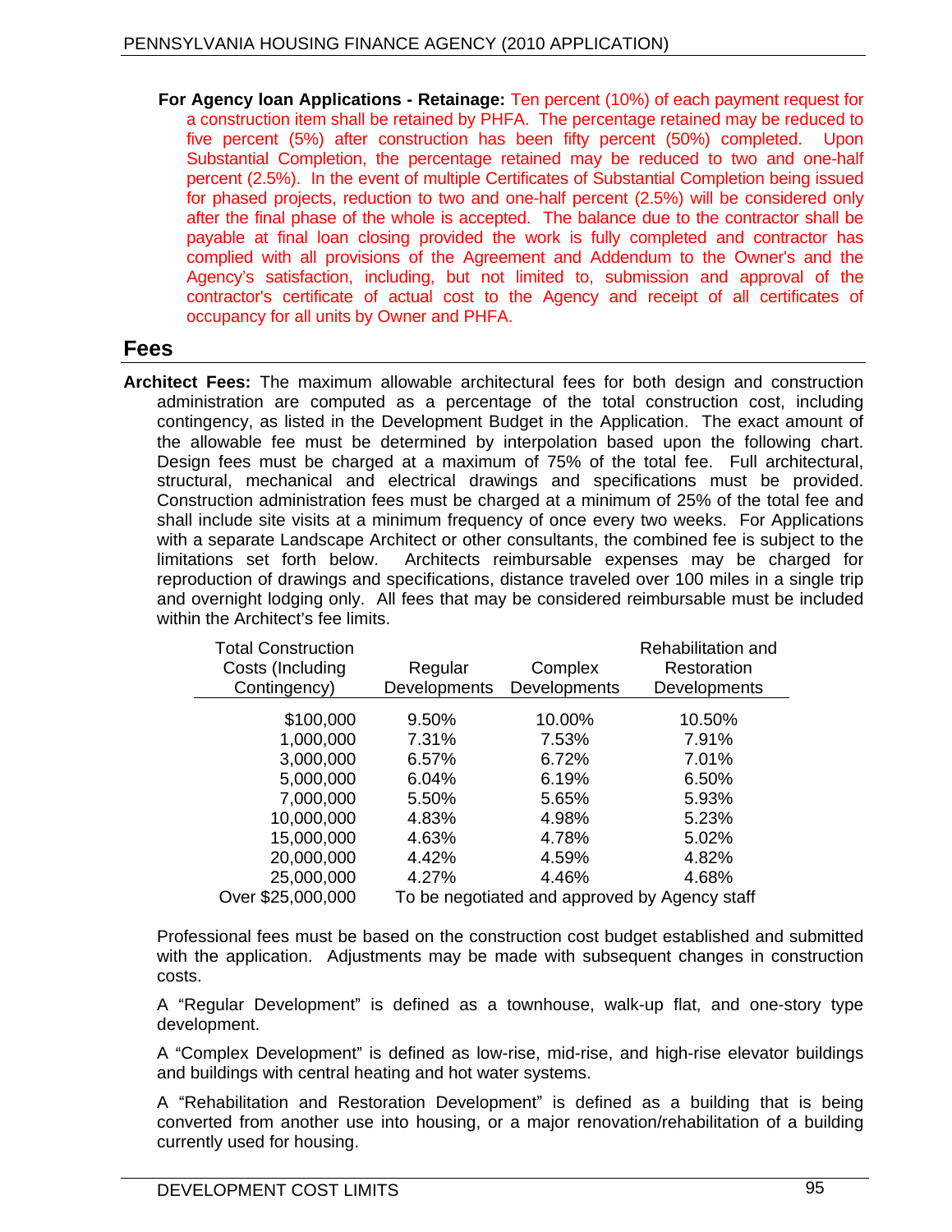For "Preservation Developments", the Agency reserves the right to adjust the Architect fees based upon the scope of work associated with the development and the services provided.

The Agency may consider increased fees for additional services including but not limited to energy conservation consultant's certification, LEED certification, historical reviews and approvals or other unusual conditions. A waiver request must be submitted with a detailed justification for the additional fees. (Include waiver in tab #29.)

**Engineering Fees:** Professional fees for civil engineering services, including Land Development Plan Approval where applicable, must be established by a separate prime contract between the Civil Engineer and the Owner. The Architect, Landscape Architect and Civil Engineer must fully and completely coordinate their design work and documents. During construction, the civil Engineer must make site visits as needed and be present at each monthly Pay-Out meeting where payment for site work is requested. Civil Engineer professional fees must include fully executed Land Development Planning documents approved by the governing municipality and Construction Documents (drawings and specifications) in sufficient detail to construct the development in conformance with the approved Land Development Plan.

Civil engineering fees shall not exceed 15% of the total of Site work and Offsite Improvements costs listed on the Development Budget in the Multifamily Housing Application. Higher fees may be allowed by the Agency if a waiver request is submitted with a detailed justification for the increased fees. (Include waiver in tab #29.)

- **Appraisal:** If the Application qualifies for Acquisition Tax Credits, a pro-rated portion (building value divided by the total land and building acquisition cost recognized by the Agency) of the total cost may be included in Acquisition Tax Credit basis. None of the cost should be allocated to Rehabilitation/New Construction Tax Credit basis.
- **Legal Fees:** Following are the general guidelines to be applied by the Agency in review of legal fees for inclusion in the budget for developments seeking PennHOMES Program funding, Agency financing, or Tax Credits. Please note that these guidelines should be provided to all legal professionals engaged in the development process as soon as possible to minimize confusion about how the Agency will review fees during the underwriting and disbursement process. The contract of the contract of the contract of the contract of the contract of the contract of the contract of the contract of the contract of the contract of the contract of the contract of the contract of the c

All requests for payment of fees to developer's counsel shall be for work completed by counsel and accompanied by detailed and itemized statements on the letterhead of the firm. The total amount of developer's real estate counsel fees shall not exceed \$80,000. This fee is the maximum allowable and includes all fees, travel, expenses, incidentals, and other costs incurred by the firm or the counsel in connection with the work. The Agency may allow payment (and inclusion in Tax Credit eligible basis) of documented additional legal fees attributable to matters such as 1.) NIMBY litigation; 2.) document preparation and negotiation with the U.S. Department of Housing and Urban Development for preservation or Hope IV transactions; 3.) document preparation and loan negotiation for transactions involving more than three funding sources; or 4.) additional legal work deemed reasonable in the Agency s sole discretion. Such additional fees may not exceed \$20,000 per development. Syndication legal expenses and legal fees charged by the financial institution(s) providing financing to the development are in addition to the \$80,000 cap. (These fees are not generally included in Agency financing and must be paid from developer fee or equity.)

Fees are limited to invoices from only one member of a firm for internal meetings and conferences dealing with specific real estate matters. It is the Agency's policy to disallow amounts charged by the higher paid of the partners or associates for interoffice conferences.

#### **Fees must be itemized specifically detailing property real estate work, acquisition legal expenses, obtaining financing and syndication costs.**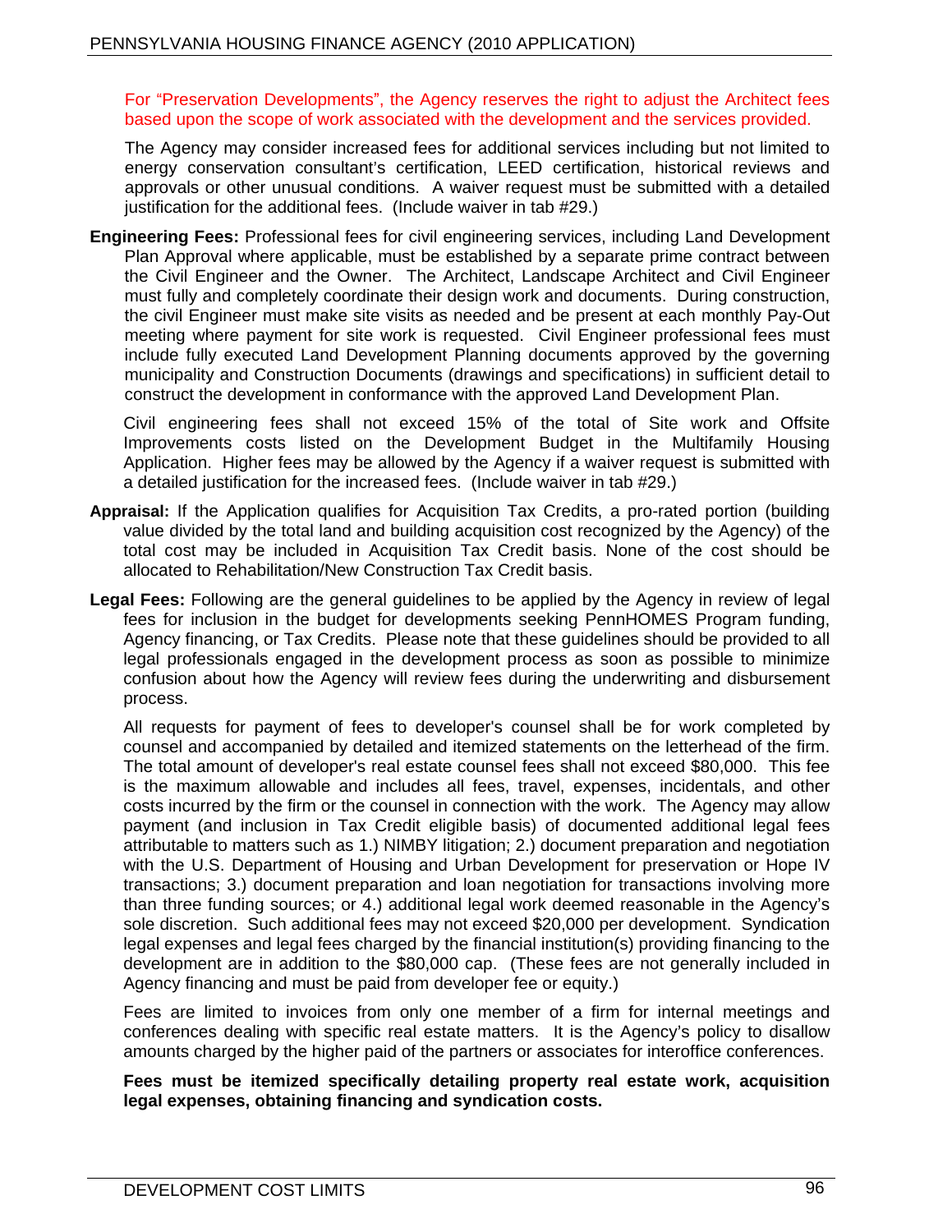**For Agency loan applicants:** The Agency shall review the itemized statements and authorize payment of counsel's fees only for property real estate work. Counsel seeking reimbursement for fees at the initial loan closing must submit statements for Agency review and approval at least five business days prior to closing. The developer must approve the statements prior to submission to the Agency.

The amount of fees budgeted for a development will determine the maximum allowable amount of fees available for payment from development funds. Therefore, if the amount budgeted for legal fees is less than the actual amount later incurred by the counsel, there will be no reimbursement for such overages by the Agency (unless the Agency has been advised of the change and the budget has been amended to reflect such change in advance of the development closing, Tax Credit reservation, or allocation).

As a reminder, legal fees and costs incurred in the preparation and review of any aspect of a Tax Credit Application will not be reimbursed or paid by the Agency as a mortgagable item. Additionally, no fees related to syndication, tax review for the partnership, or developer matters other than the acquisition of the real estate, property development, or loan closing will be allowable. These fees must be reimbursed and charged against the Developer's Fee.

**Cost Certification/Accounting:** Accounting costs for completing audits or cost certifications required by the Agency or another governmental entity providing funds to the development are permitted charges. Accounting fees are based on actual costs of the accounting firm. For budget purposes Accounting/Cost Certification fees may not exceed \$15,000.

Accounting charges relating to the syndication of the development, such as financial projections, annual partnership tax return fees, or preparation of financial statements, must be shown as a separate line item under Syndication Fees and Expenses. Fees paid to an accountant for housing consultant services are not considered to be accounting fees for syndication purposes and must be paid from the Developer's Fee.

If the Application qualifies for Acquisition Tax Credits, a portion of the cost must be allocated to Acquisition Tax Credit Basis. The percentage that is the estimated Acquisition Basis divided by the combined Acquisition and Rehabilitation TaxCredit basis must be charged to Acquisition Tax Credit basis. The remaining cost not reflected in acquisition basis may be allocated to Rehabilitation Tax Credit basis.

- **Historic Consultant:** For developments utilizing historic rehabilitation tax credits, the Agency will allow a reasonable historic consultant fee in both total development cost and eligible basis. The historic consultant fee may not exceed the lesser of 0.75% of the eligible basis for the historic rehabilitation tax credit or \$30,000. A contract to provide historic consultant services must be submitted with the Application.
- **Housing Consultant/Organizational Expense:** All consultant fees, other than the historic consultant as described above, and organizational costs are required to be paid from the Developer's Fee. These fees may not be listed as separate line items on the Application documents. Consultant fees include all fees paid for professional advice and services related to packaging an Application.

# **Miscellaneous Development Charges**

**Furnishings:** Furniture and equipment will be limited in total development cost and eligible basis to \$1,000 per unit unless the development is comprised of single room occupancy units or for developments with 24 or less units. For developments with 24 or less units or SRO units, an amount greater than \$1,000 per unit may be permitted if an itemized breakdown of the costs is provided with the application which will be reviewed by the Agency to determine reasonableness. Invoices for furnishings will be required to be submitted at cost certification.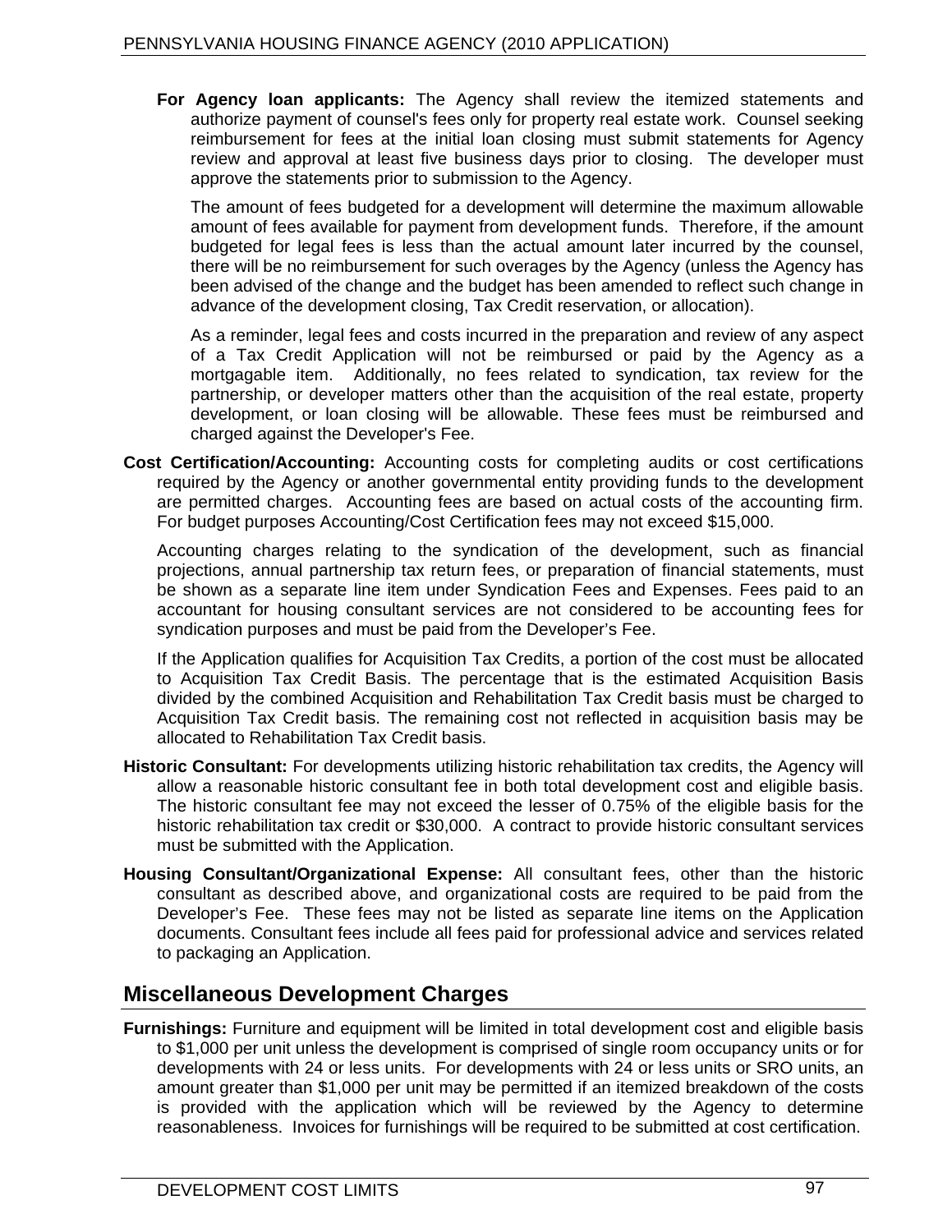- **Rent-Up:** Costs incurred for rent-up should be limited to pre-operational expenses incurred during the 120 day periods prior to initial occupancy and shall not exceed \$1,200 per unit. A budget to reflect the estimated expenses must be included in the application.
- **Relocation:** Must provide a detailed breakdown of the costs included in the application.
- **Utility Tap in, Hook-up & Municipal Fees:** An itemized breakdown of the utility tap in, hook-ups, municipal fees, and any other fees included in this line item must be provided. Also include Building Permit fees if paid by the Owner.
- **Credit Report:** Charges for a credit report will be limited to \$500.

# **Construction and Financing Charges**

**Construction Loan Interest:** Construction period interest within the meaning of Section 263 A(f) of the Internal Revenue Code allocable to the construction or rehabilitation of a building is a qualifying cost. Verification of the interest expense from the financial institution providing the interim financing must be provided. For developments containing multiple buildings, only that interest incurred from the start of construction to the placed-in-service date of each building can be included in Tax Credit Basis. Upon construction completion, a schedule of construction loan interest that itemizes, by building, interest incurred from the initiation to the completion of construction must be provided. Interest incurred after the completion date may not be capitalized and is not includible in eligible basis.

The Agency reserves the right to determine whether or not a construction loan is actually an equity bridge loan, in full or in part, and may reclassify construction financing expenses to syndication expenses.

- **Financing Fees:** Only those financing fees applicable to the construction financing of the development are includible in eligible basis. Verification of these costs from the financial institution providing the construction financing must be provided. A financing fee that encompasses both the construction and permanent financing must be pro-rated between the actual term of the construction period and the term of the permanent financing.
- **Taxes During Construction:** Only those real estate taxesallocable to the construction period may be included in the eligible basis of the property. For occupied buildings, indicate what percent of this cost is classified as an operating cost and what percent is chargeable to a capital account.

Real estate taxes during construction will be determined in accordance with the current tax assessment and millages applicable from the "Notice to Proceed" to construction completion.<br>The latest tax bills available should be submitted with the Application to substantiate this amount.

**Insurance:** Only those insurance costs allocable to the construction period may be included in the eligible basis of the property. For occupied buildings, indicate what percent of this cost is classified as an operating cost and what percent is chargeable to a capital account.

The general contractor's builder's risk policy is part of the construction costs and must be included in the construction contract under either General Requirements or Builder's overhead.

**Title & Recording:** Acceptable costs are those costs related to obtaining title insurance in the amount of the mortgage(s), recording costs, and transfer taxes. Transfer taxes are limited to costs incurred at time of initial loan closing and must be documented. The Agency will only recognize one half of the transfer tax in the budget. The other half is the responsibility of the seller. The Agency will also recognize costs related to the obtaining of title insurance for other funding sources (i.e. FHLB, CDBG, HOME, etc.).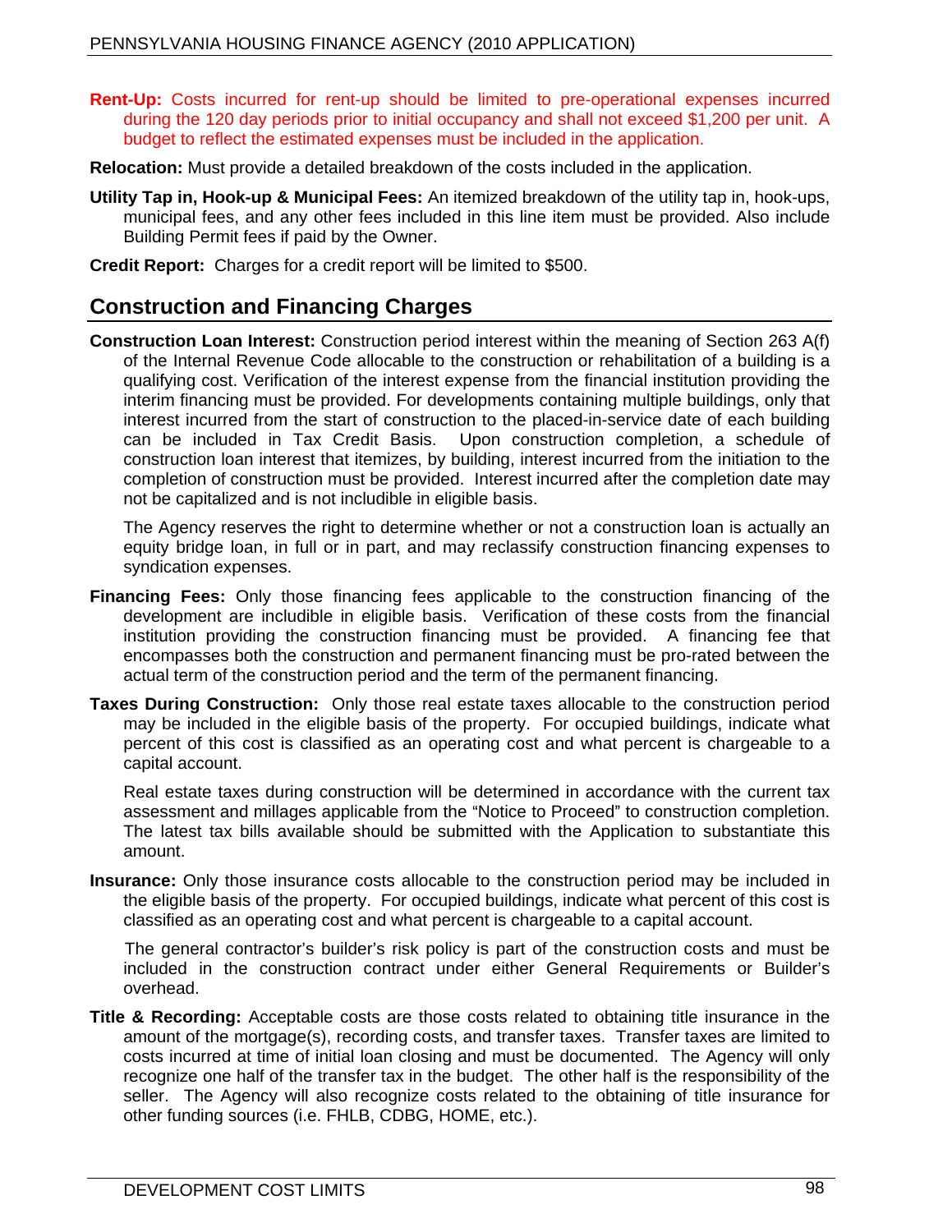Costs related to obtaining title insurance for the equity investor or syndicator must be shown as syndication costs and may not be included in eligible basis.

If the application qualifies for Acquisition Tax Credits, a prorated portion (building value divided by the total land and building acquisition cost) of the total cost may be included in Acquisition Tax Credit basis. None of the cost should be allocated to Rehabilitation Tax Credit basis.

# **Land and Building Purchase**

**Acquisition of Existing Structures:** The acquisition costs recognized by the Agency will be determined by the criteria outlined below.

In instances where the transfer of title occurs within a one-year period prior to closing, the recognized value of land will be the lower of the purchase price or the as-is appraised value. Under no circumstances will the Agency recognize more than the as-is appraised value.

If the site has been owned by a General Partner or a related entity for a period of more than one year, the as-is appraised value may be recognized provided the Sales Agreement with the limited partnership supports the as-is appraised value.<br>For related party transfers, if the transfer occurs within one year of the original purchase, the

Agency will recognize only the price the developer paid for the land and building and the settlement costs as set forth on the settlement statement.

The Agency may also recognize costs to stabilize or improve the value of the property incurred from the time of the original purchase until the date of the Application. Documentation supporting these costs must be submitted with the Application. The Agency will review these costs for reasonableness and confirm that none of them are already included in the development budget. If the property is held for more than one year, the Agency may accept an as-is appraisal or update to determine the acquisition price. This appraisal is subject to Agency approval.

Property acquired through a public acquisition process, i.e., eminent domain, donor taker programs, urban redevelopment, etc., for a nominal consideration, is excluded from this section. If costs were incurred with the site acquisition that did not exceed the as-is appraised value, they may be recognized in total development costs.

All appraisals must be in compliance with the Agency's As-Is Appraisal Requirements. The appraisal must assign a separate value for both the land and the building. In its discretion, the Agency may commission an independent appraiser to perform an independent appraisal.

**Tax Credit applicants requesting Acquisition Tax Credits: An "As-Is" appraisal is** required for all Applications requesting Acquisition Tax Credits. All costs associated with the acquisition of the property and chargeable to a capital account may be included in the eligible basis for the Acquisition Tax Credit. The value attributable to the land must be deducted from the adjusted basis of the property prior to determining the eligible basis. All closing fees including fees paid to brokerage firms must be allocated between land and building based on the appraised values.

**Holding Costs:** Certain costs of acquisition may be itemized separately from the actual land and building purchase on the development budget. These costs include, but are not limited to, utilities, real estate taxes, etc. These costs may include site improvements during the option period, finance and carrying costs, payment of lien from judgments, and other costs associated with owning the property. The applicant must provide documentation to support the expenditures, i.e., paid invoices, satisfied taxliens, etc. Holding costs and carrying charges incurred prior to the Application date will not be recognized as part of the total development costs of the development. For applications requesting Rehabilitation Tax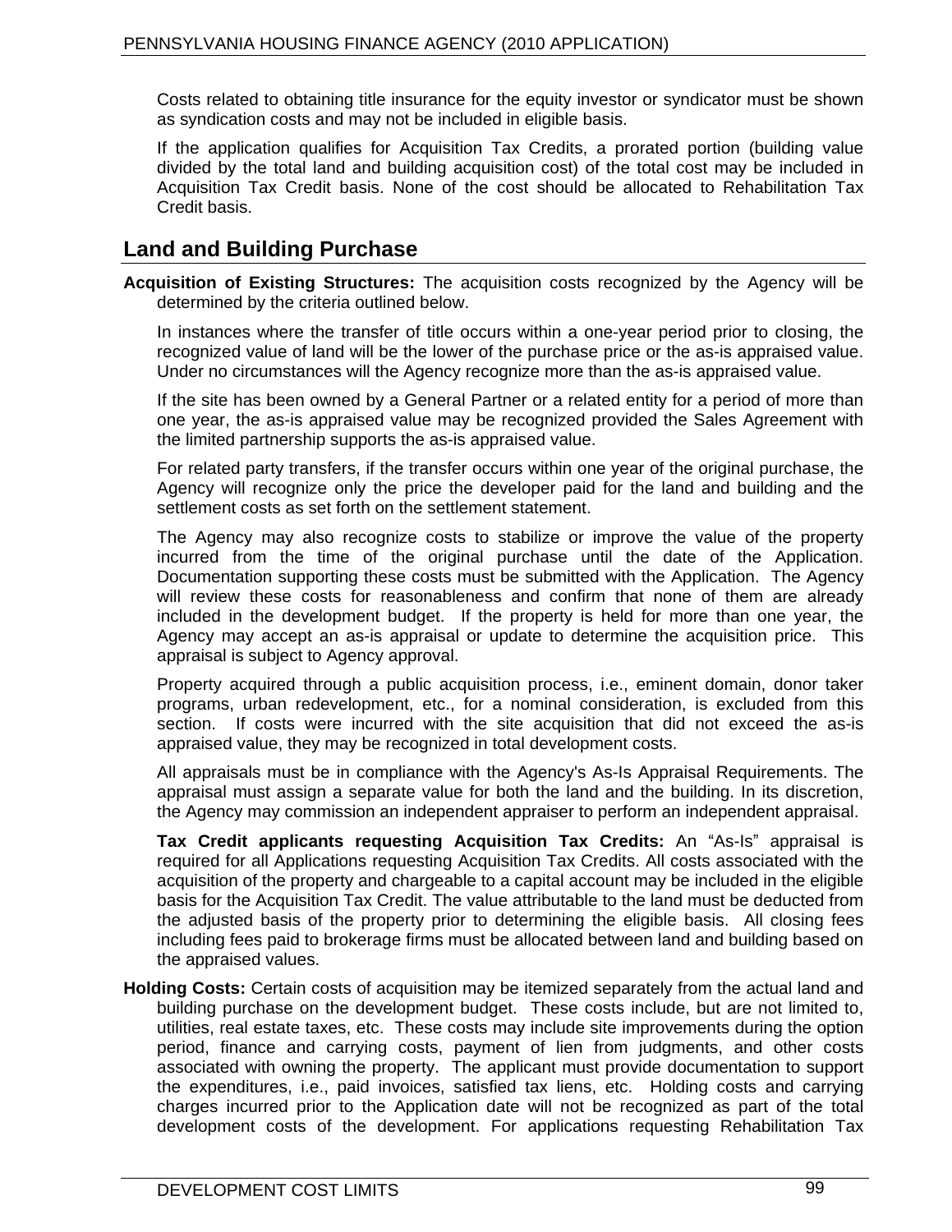Credits, project costs can only be accrued for a 24 month period. Therefore, only holding costs that occur within this 24 month period will be recognized.

**Other Acquisition Costs:** Some other acquisition costs may be Tax Credit basis eligible. If the Application qualifies for Acquisition Tax Credits, a pro-rated portion (building value divided by the total land and building acquisition cost) of the total cost may be included in Acquisition Tax Credit basis. None of the costs should be allocated to Rehabilitation Tax Credit basis.

# **Development Reserves**

For **all** of the Reserves outlined below, the limited partnership agreement must include a provision addressing the terms and conditions for disbursement from the reserve that specifically states that in the event the reserve is not used for its intended purpose, any funds remaining in the reserve at the end of the compliance period or sale of the property, whichever is earlier, must be used to reduce any outstanding debt on the development.

**Operating Reserve:** An operating reserve, funded with cash or funded with an irrevocable and unconditional letter of credit, may be recognized in total development costs. The minimum required reserve is an amount that is four months of projected operating expenses, reserve deposits, and amortizing debt service. The maximum reserve is nine months of projected operating expenses, reserve deposits, and amortizing debt service. The operating reserve may not be used to fund projected operating deficits. Furthermore, applications projecting operating losses will be deemed financially infeasible.

**For Agency loan applicants:** The Operating Reserve will be held by the Agency until actual construction completion, achievement of two years of positive cash flow and satisfactory management and maintenance of the property. If cash is provided, amounts remaining in the Operating Reserve will be applied to an outstanding Agency loan. In the event the Operating Reserve is funded by a letter of credit, it will not be recognized in the replacement cost of the development.

If a development is also including a Transformation Reserve as defined below, the Operating Reserve maximum is limited to only six months of projected operating expenses, reserve deposits, and amortizing debt service.

- **Transformation Reserve:** Included with the Application must be documentation from both the lender and investor verifying the necessity for this reserve, along with a detailed analysis of the method used to calculate it. The Agency will review the Application and documentation supporting this reserve to determine its reasonableness. For HOPE VI or other public housing authority subsidized developments, a transformation reserve not to exceed two years of the ACC subsidy may be recognized in total development costs. This reserve is in addition to a six month operating reserve maximum.
- **Rental Subsidy Fund:** The Rental Subsidy Fund is a voluntary fund established to subsidize rents for the first 15 years of the compliance period. The funds must be held in an escrow account by an independent third party. A Rental Subsidy Fund will be allowed if the applicant demonstrates a compelling need for the reserve based upon the targeted income level of the tenant to be residing in the unit and a projected operating budget that is within a reasonable per unit range as determined by the Agency. If the amount of the Rental Subsidy has been trended at the current Agency underwriting requirement of 2%, the owner must demonstrate that the funds will be invested at a current market interest rate. For developments with amortizing debt in its financing plan, a rental subsidyamount may not be included in the rental income projections. If there is an Agency first mortgage, the term of the Rental Subsidy must be 30 years. If there is no Agency first mortgage the term of the Rental Subsidy is limited to 15 years.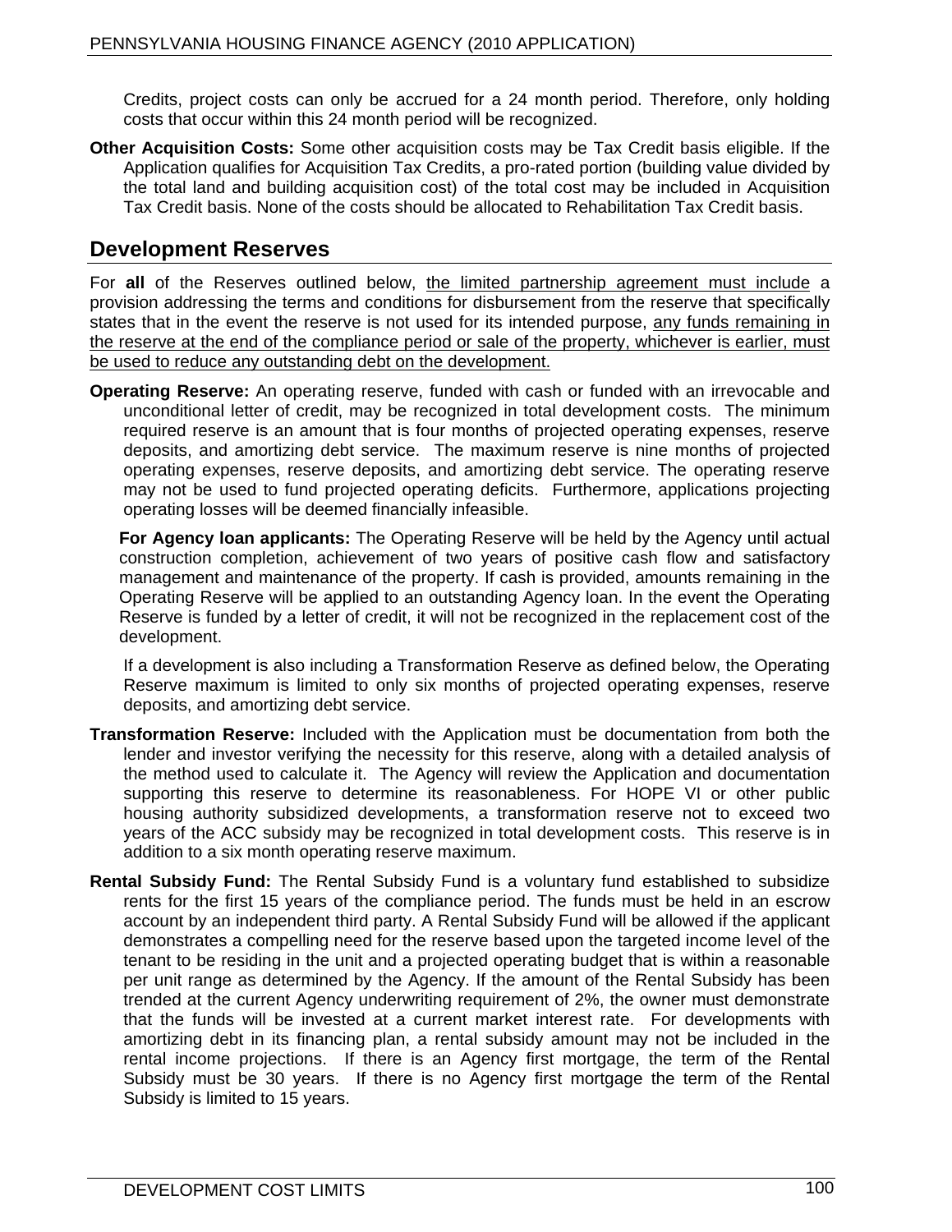A narrative must be included in tab #2 that demonstrates the source of funding and how it will be used to reduce rents. In no event, however, will the Rental Subsidy be permitted on rents above the 50% median income level. A letter from the anticipated escrow agent and a copy of the draft escrow agreement must be included in the Application acknowledging their intent to act as disbursing agent and the proposed terms of disbursement.

- Rental Subsidy for Accessible Units In the event the Rental Subsidy is funding accessible units at 20% of area median income this subsidy is only permissible for households whose gross incomes do not exceed 50% of the area median income. The total number of subsidized units must also be tied to the corresponding number of accessible units. A preference for the 20% Rental Subsidy must be given to persons with disabilities.
- Rental Subsidy for  $40\%$  Units  $-$  In the event the Rental Subsidy is established to fund rents for residents at or below 40% of area median income, the subsidy is only permissible for households whose gross incomes do not exceed 40% of area median income.

Rents may not exceed 50 % AMI rents when an internal Rental Subsidy is being utilized.

- **Development Contingency Fund (Agency loan applicants only):** The Agency requires owners of developments with 12 or more units to provide a development contingency fund ("DCF") consisting of an irrevocable and unconditional letter of credit or cash equal to 4% of total Agency financing at initial loan closing. The DCF is provided to pre-fund construction change orders and to ensure timely performance of the loan conditions. The Agency may apply the DCF to provide capital for operating deficits and physical or maintenance deficiencies. At initial occupancy, it must be replenished to equal 4% of the Agency loan. The DCF will be held by the Agency and released two years after construction completion or the Agency's final cost certification, whichever is later. If cash is provided, amounts remaining in the DCF will be applied to the outstanding Agency loan. If the DCF is in the form of a cash deposit, the amount included in the development budget must be funded by the reinvestment of Developer's Fee, and the reinvestment of Developer's Fee included as a source of funding in the budget. In the event the DCF is funded by a letter of credit, the fee will be recognized in the replacement cost but not for determining Tax Credit eligible basis of the development.
- **Real Estate Taxes (first year escrow):** This represents the estimate of first year taxes at full assessment after rehabilitation or construction. A detailed calculation of taxes, including a letter from the county tax assessor, should be submitted with the Application. Any applicable tax abatement information should be included with the Application. In addition, the Tax Escrow cannot be counted toward the minimum four month operating reserve. For preservation or other Applications which include buildings which have a history of sustaining occupancy, a real estate tax escrow will not be recognized as a cost in the development budget. (Note: A real estate tax escrow is not required for a development requesting Tax Credits only.)
- **Insurance (first year escrow):** The Agency will require an insurance quote with the original Application for all properties of 12 units or more. The quote must include the cost of hazard, general liability, and any other applicable premiums for the first year of operations. The Agency will also require the submission of an updated insurance quote prior to loan commitment. In addition, the Insurance Escrow cannot be counted toward the minimum four month operating reserve. For preservation or other Applications which include buildings which have a history of sustaining occupancy, an insurance escrow will not be recognized as a cost in the development budget. (Note: A property and liability insurance escrow is not required for a development requesting Tax Credits only.)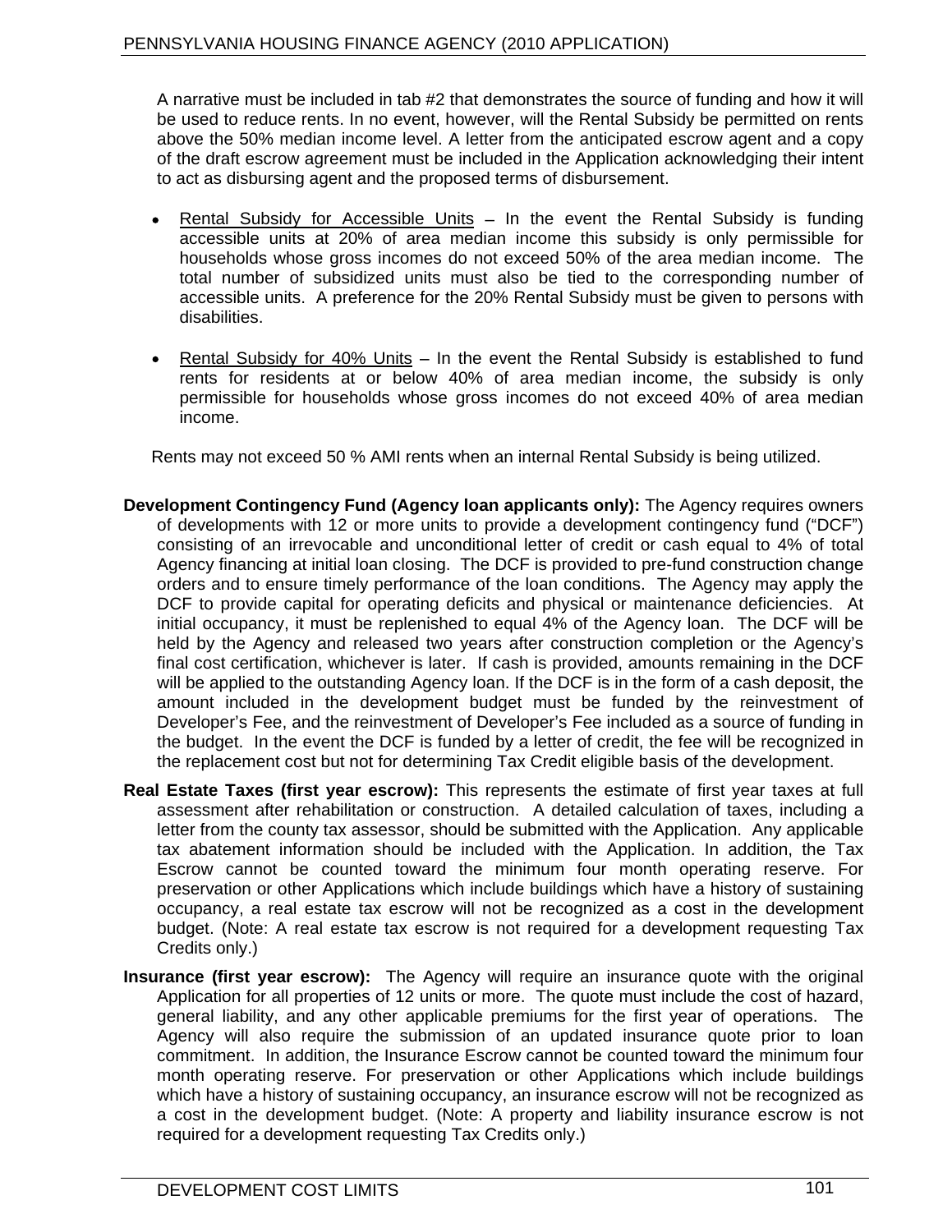The Agency reserves the right to request a quote for properties of eleven units or less if the reasonableness of the amount budgeted is in question.

- **Supportive Services Escrow:** A supportive services reserve will only be recognized for those developments in which a third party is responsible for the disbursement of the funds. For proposals in which the nonprofit general partner is also the supportive services provider, the limited partner may be responsible for the disbursement of the funds. A draft supportive services escrow agreement which clearly delineates the procedure for disbursement must be provided with the Application. A letter of intent to enter into the escrow agreement must be executed by all partners. If the supportive services escrow has been budgeted to pay for services outlined in a supportive services plan submitted for consideration of points in application ranking, and that plan is not approved by the Agency, the supportive services escrow will not be included in total development cost.
- **PennHOMES applicants only:** Philadelphia Applications for general occupancy developments must either escrow \$5,000 per unit to pay for supportive services for the residents or request a waiver of the escrow requirement as discussed in the Program Guidelines. The Agency will provide 100% match for the applicant's contribution of \$2,500 per unit. However, the total PennHOMES loan may not exceed \$1,500,000.

**Replacement Reserves:** Please see Operating Budget instructions.

# **Developer s Fee**

The developer's fee, which is meant to compensate the developer for staff time, effort and work involved in the development of the property, includes developer's expenses, overhead, profit and consulting fees or other fees and costs that are above the maximums allowed by the Agency. For developments that have 25 or more units, the developer's fee is limited to 15 percent of the first \$10 million of replacement cost of the development less all costs of acquisition and 10 percent on every \$1 of replacement cost thereafter. For developments of 24 units or less, the developer's fee is limited to 20 percent of the replacement cost of the development less all costs of acquisition. Additional developer's fee will not be available for applications requesting Additional Tax Credits.

For rehabilitation and preservation developments that qualify for acquisition Tax Credits, a developer's fee will be allowed on a portion of the acquisition cost that is basis eligible. The fee is limited to 10 percent of the purchase price of the property less the cost of the land. The maximum acquisition cost that will be recognized in determining the developer's fee will be the lesser of the actual amount paid for the building or the MAI appraised value. The Agency will limit developer's fee to 5% if the seller and buyer are related parties.

In addition, the Agency may impose a developer's fee cap of \$1,500,000 per development on the total developer's fee allowable for costs associated with both the rehabilitation and acquisition of the development.

The developer's fee may not be calculated on a basis that exceeds the Agency's maximum per unit basis limitation. However, Agency staff may consider a higher developer's fee (up to the maximum percentage limits) if an amount of funds equal to the increased developer's fee calculated in excess of the Agency's maximum per unit basis limitation is committed by the owner to the provision of social supportive services, as support for lower income families in transition or in concert with a families moving to work initiative of the Commonwealth, or as an internal rental subsidy to subsidize rents at or below 20 percent of area median gross rent. Evidence of these commitments must be provided with the Tax Credit Application.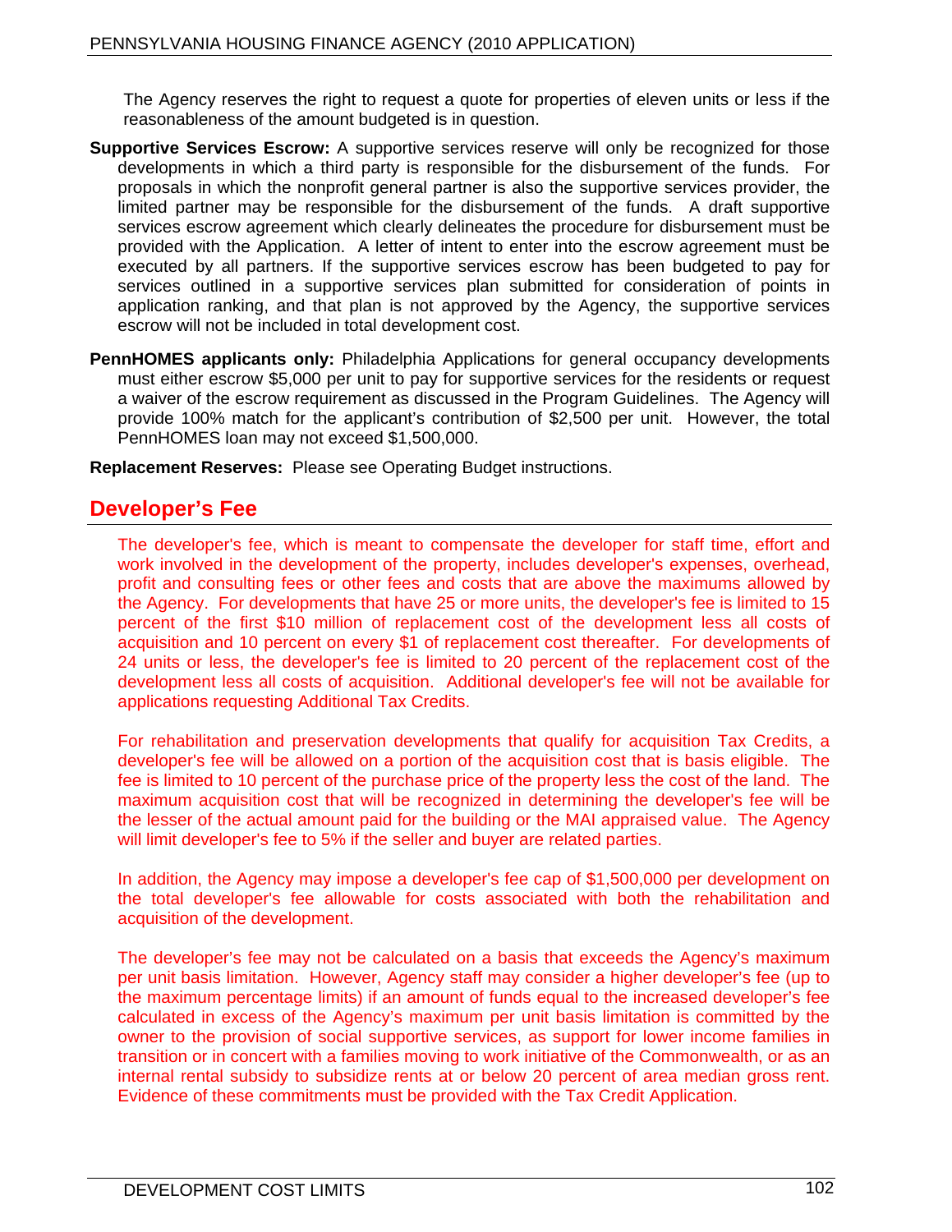Applicants may request a developer's fee in excess of the maximum allowable amount up to but not exceeding an additional 5 percent (exclusive of developer's fees based on acquisition costs) if the applicant commits to provide to the development an amount equal to the equity raised from the additional development fee of 5 percent for the provision of an internal rent subsidy for all units set aside to provide affordable accessible housing to persons with disabilities. In order to qualify for an additional 5 percent, Applicant must provide evidence satisfactory to the Agency that an equity investor has been secured. A unit would be considered affordable in this instance if the housing expense to the resident is maintained at a level affordable to a person with income at or below 20 percent of the area median income. Applicants may also request an increase in developer's fee in an amount not to exceed an additional 5 percent (exclusive of developer's fees based on acquisition costs) if the applicant commits to provide to the development an amount equal to the equity raised from the additional development fee of 5 percent for the provision of an internal rent subsidy for units set aside to subsidize rents to person with income at or below 40 percent of the area median income. In order to qualify for an additional 5 percent, Applicant must provide evidence satisfactory to the Agency that an equity investor has been secured. For developments not receiving Agency financing, Agency staff will only approve an increased developer's fee if the applicant provides adequate assurances and documentation (including evidence of a third party escrow arrangement) that an amount of funds equal to the increased equity raised from the additional developer's fee will be committed to the development to establish an internal rent subsidy for at least the initial 15 year occupancy period. In the event the Agency allows a developer's fee which exceeds the maximum per unit limitation up to the replacement cost, the Agency will not consider the additional 5 percent increases. Whenever an increased developer's fee is allowed, the partnership or operating agreement must provide that the approved developer's fee will, in fact, be paid to the developer from available funds. Additionally, provision of funds for supportive services or to fund various internal rent subsidies will be incorporated in the Restrictive Covenant Agreement.

Development consultant's fees and organizational costs are required to be paid from the developer's fee. These fees may not be listed and shall not be recognized as separate line items on the Application.

# **Syndication Fees and Expenses**

Fees that are paid to a syndicator for costs related to the syndication of the Tax Credits should be included in this section of the budget. However, if the fees are consulting fees or fees paid for packaging the Application, they must be paid from the Developer's Fee and cannot be shown as separate costs in the development budget. Syndication costs are not includible in Tax Credit eligible basis except as noted below.

- **Organizational:** Organizational costs related to the formation of the ownership entity of the development and may include such costs as legal, filing, and registration fees.
- **Bridge Loan Interest:** Developments requiring bridge loan financing to cover syndication pay-ins must supply verification of the anticipated interest amount from the financial institution providing the financing. Bridge loan interest, through the construction period only, may be included in Tax Credit eligible basis.
- **Bridge Loan Fees and Expenses:** Must provide verification of these costs from the financial institution providing the financing. If the bridge loan extends beyond the construction completion date the bridge loan expenses must be pro-rated as to what is basis eligible.